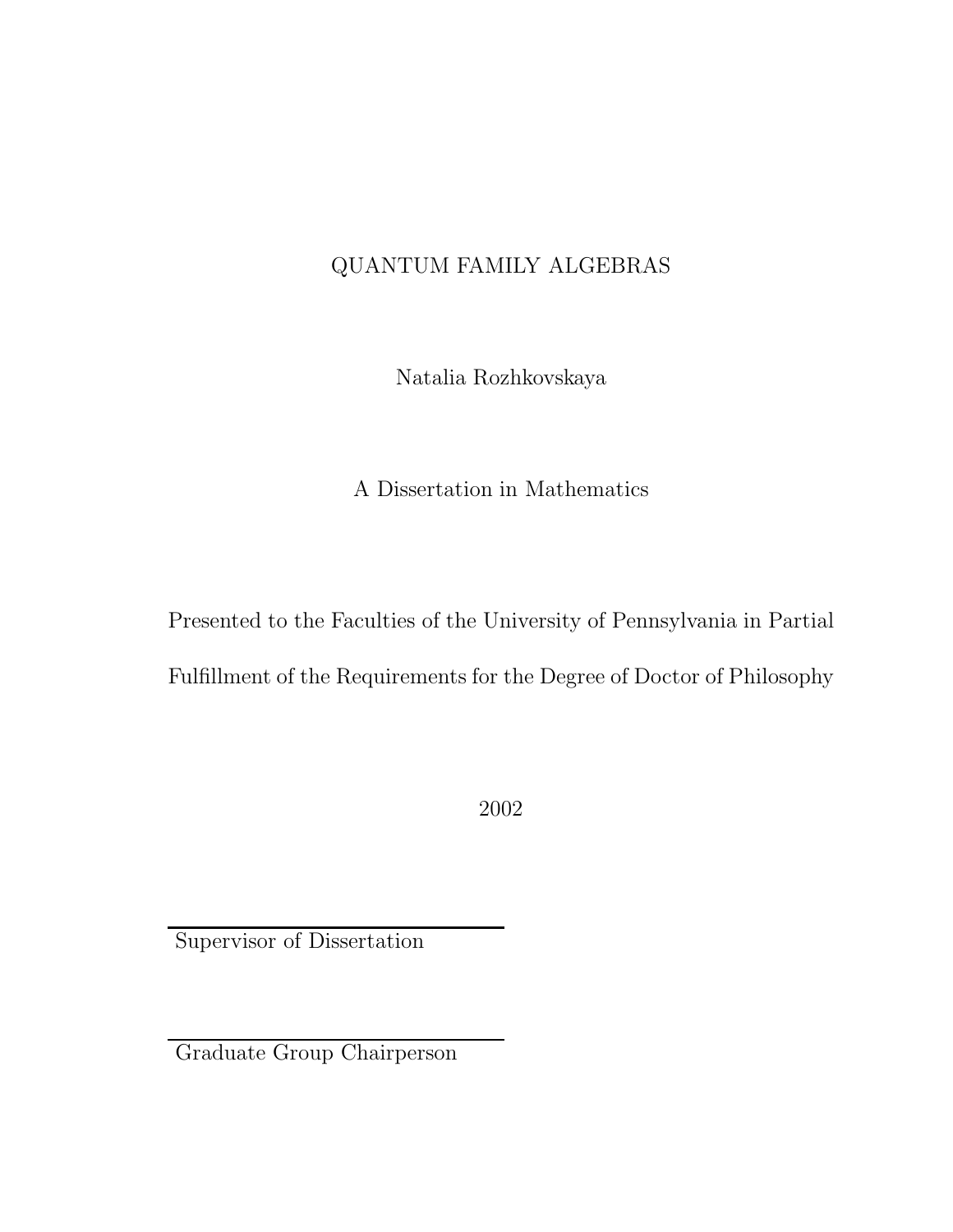MAME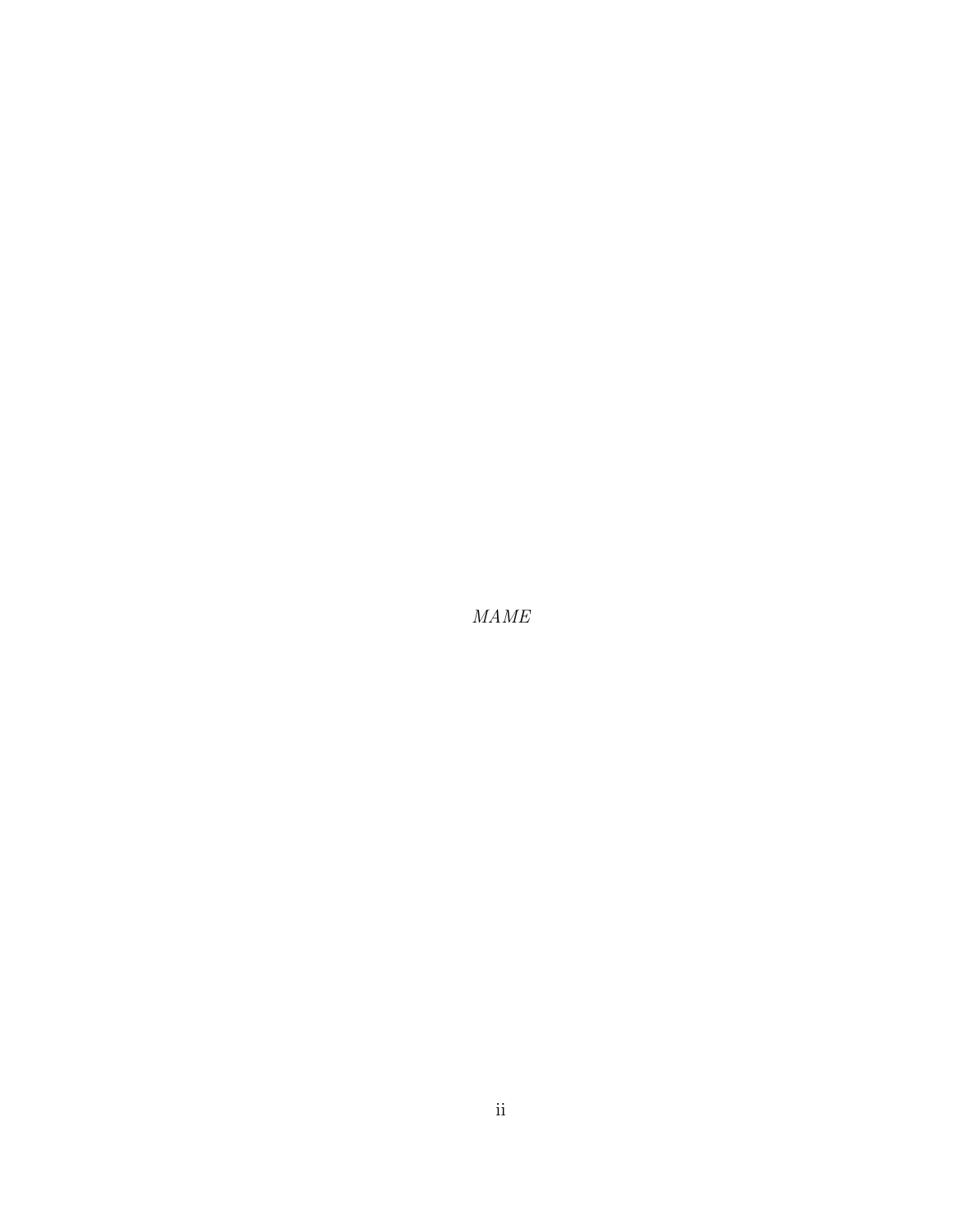## Acknowledgments

I am pleased to express my gratitude to Professor Alexander Kirillov, my thesis advisor, for suggesting this problem to me and constant supervising my work on it. I am deeply grateful to Ilia for love and support.

Many thanks to Herbert Wilf, Murray Gerstenhaber, Antonella Grassy, Tony Pantev, Mary Pugh and Janet Burnes.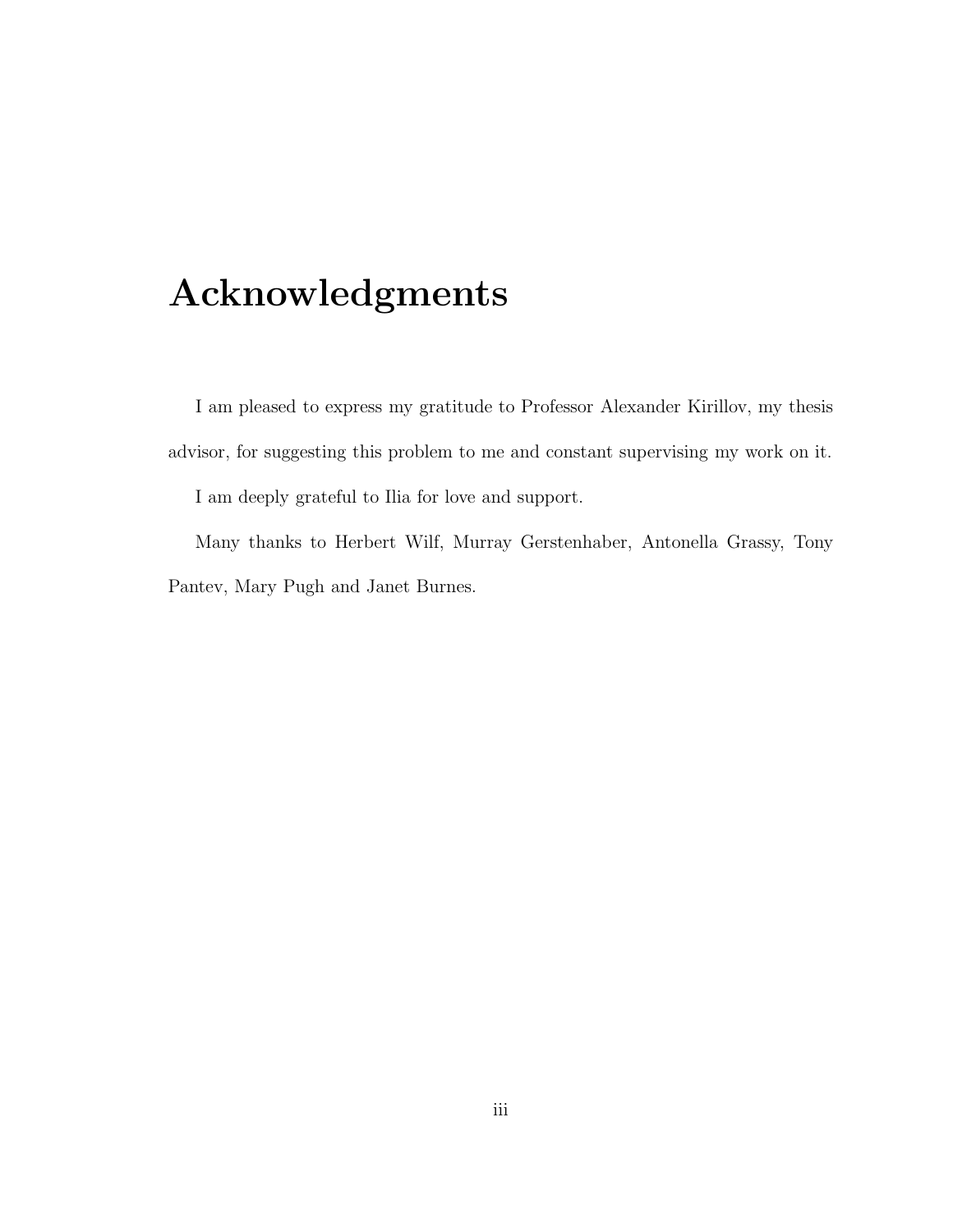#### ABSTRACT

#### QUANTUM FAMILY ALGEBRAS

#### Natalia Rozhkovskaya

#### Alexander Kirillov

We study algebras of invariants of an action of a semi-simple Lie algebra in the tensor product of the universal enveloping algebra and the endomorphisms of given representation. These algebras were intorduced by A. A. Kirillov and are called family algebras. We prove the criterion of commutativity of these algebras, compute examples of family algebras and the related generalized exponents. We study characteristic identities and prove the formula for quantum eigenvalues in the case of the Lie algebra  $\mathfrak{sl}_2(\mathbb{C})$ .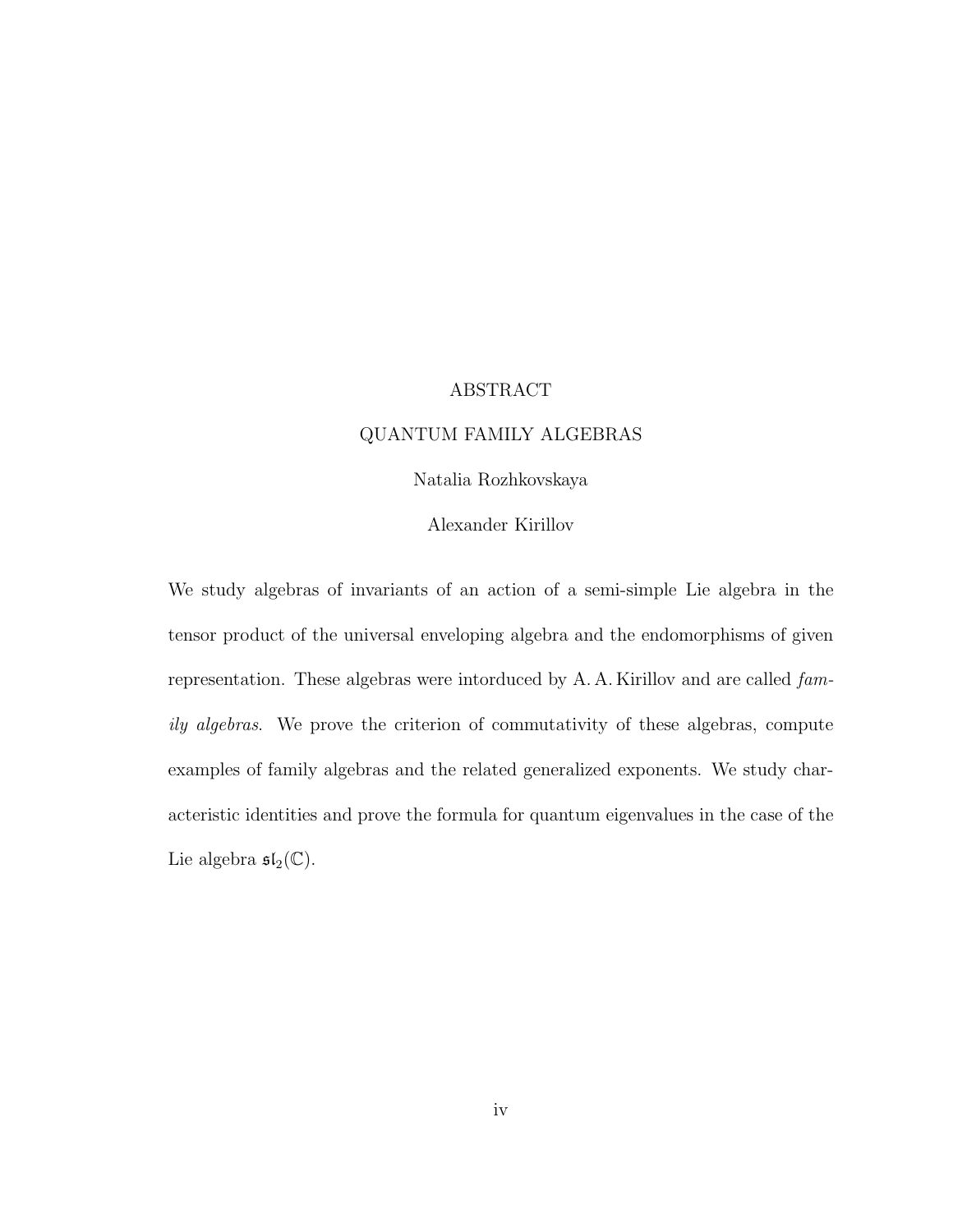## **Contents**

|                         | List of Tables                                                                            | vii              |
|-------------------------|-------------------------------------------------------------------------------------------|------------------|
|                         | List of Figures                                                                           | viii             |
| $\mathbf{1}$            | Introduction                                                                              | $\mathbf{1}$     |
| $\bf{2}$                | Main definitions                                                                          | $\boldsymbol{6}$ |
|                         | 3 $Q_{\lambda}(\mathfrak{g})$ as a $Z(\mathfrak{g})$ -module                              | $9\phantom{.}$   |
| $\overline{\mathbf{4}}$ | Harmonic basis of the family algebra and generalized exponents                            | 12               |
| $\bf{5}$                | Commutativity of family algebras                                                          | 16               |
| 6                       | Characteristic identities and quantum eigenvalues of $\mathfrak{sl}_2(\mathbb{C})$ .      | 22               |
| $\overline{\mathbf{7}}$ | Classical family algebra of the adjoint representation of $\mathfrak{sl}_3(\mathbb{C})$ . | 29               |
| 8                       | The exceptional Lie algebra $g_2$                                                         | 38               |
| 9                       | Classical family algebra $C_{(0,1)}(\mathfrak{g}_2)$ .                                    | 43               |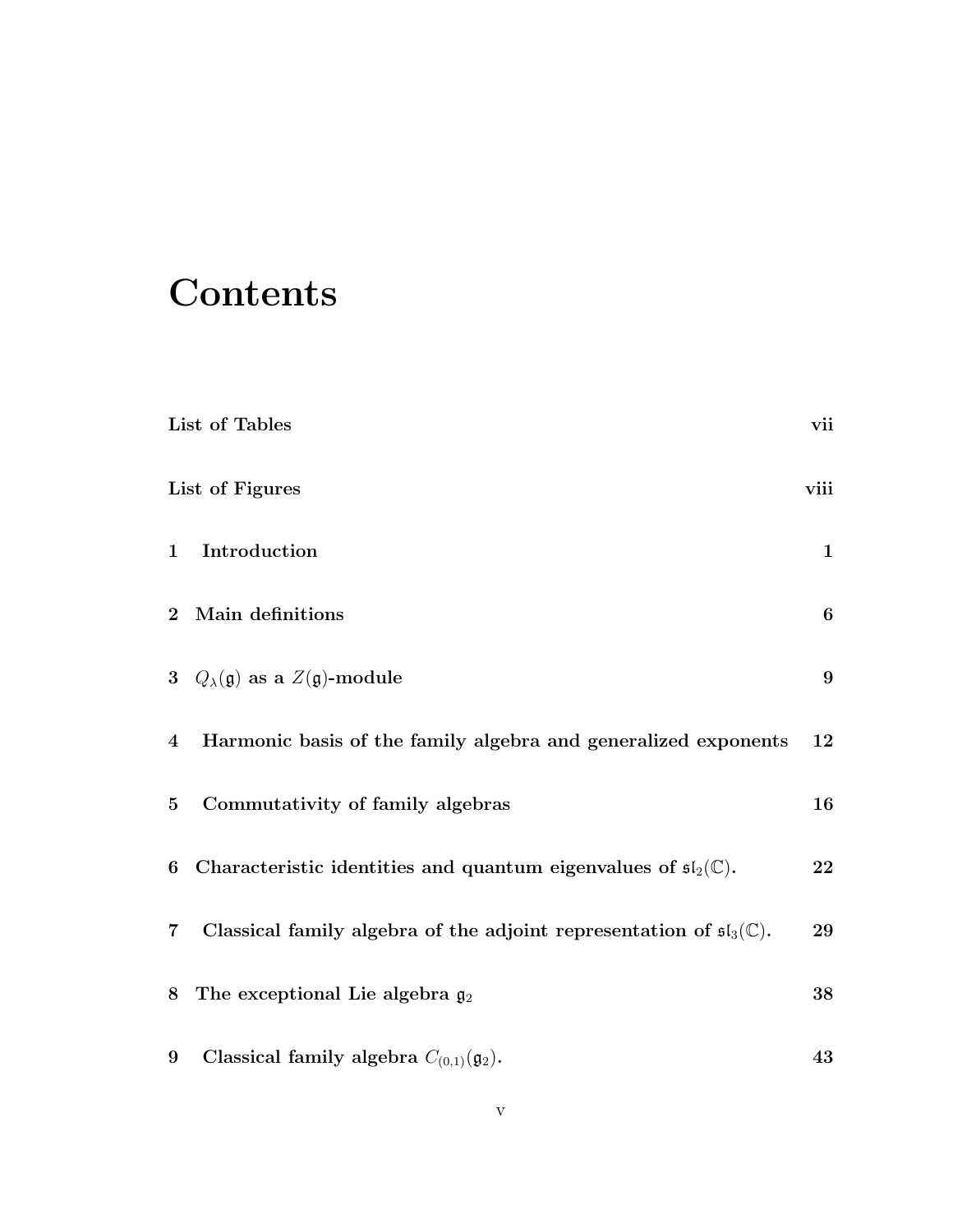| 10 Family algebras of spinor representations | 51 |
|----------------------------------------------|----|
| <b>Bibliography</b>                          | 56 |
| Index                                        | 59 |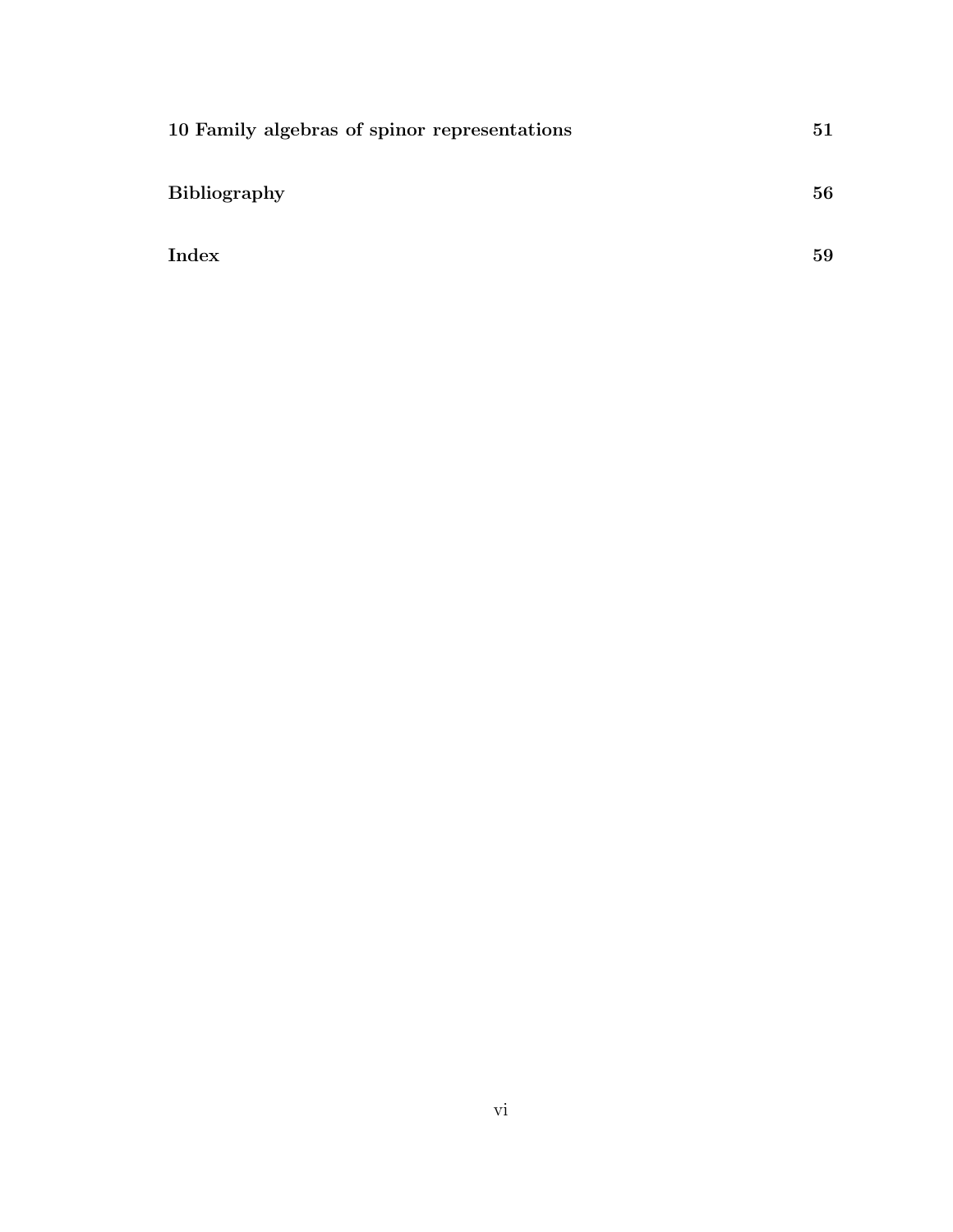## List of Tables

| 1. Representations with simple spectrum $\dots \dots \dots \dots \dots$ 19                 |
|--------------------------------------------------------------------------------------------|
| 2. Generalized exponents $\ldots \ldots \ldots \ldots \ldots \ldots \ldots \ldots 34$      |
|                                                                                            |
| 4. Commutation relations in $\mathfrak{g}_2 \ldots \ldots \ldots \ldots \ldots \ldots 38$  |
| 5. Irreducible components $\dots \dots \dots \dots \dots \dots \dots \dots \dots \dots 47$ |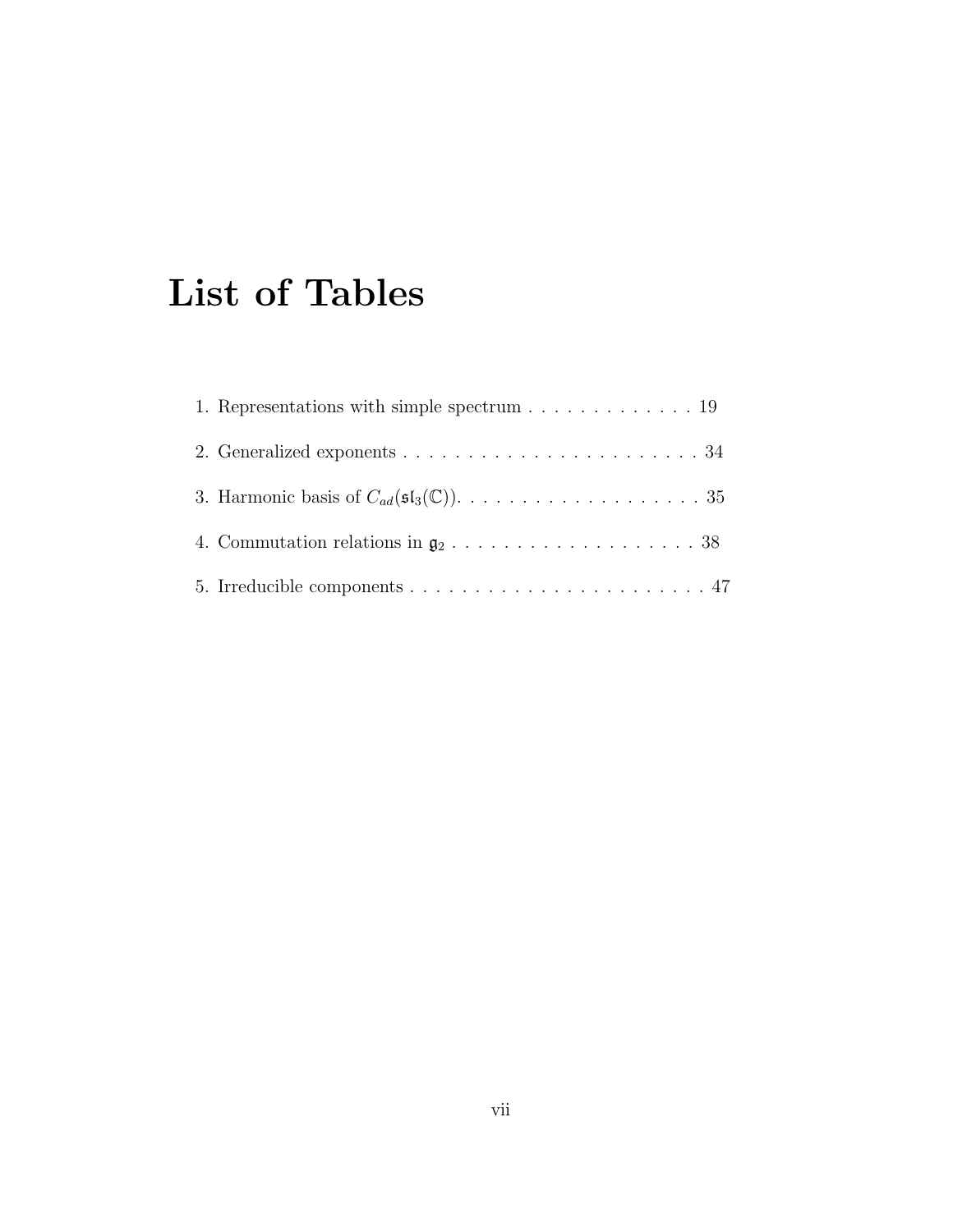# List of Figures

|  |  |  |  |  |  |  |  |  |  |  |  |  |  |  |  |  |  |  |  |  |  |  |  | -42 |  |
|--|--|--|--|--|--|--|--|--|--|--|--|--|--|--|--|--|--|--|--|--|--|--|--|-----|--|
|--|--|--|--|--|--|--|--|--|--|--|--|--|--|--|--|--|--|--|--|--|--|--|--|-----|--|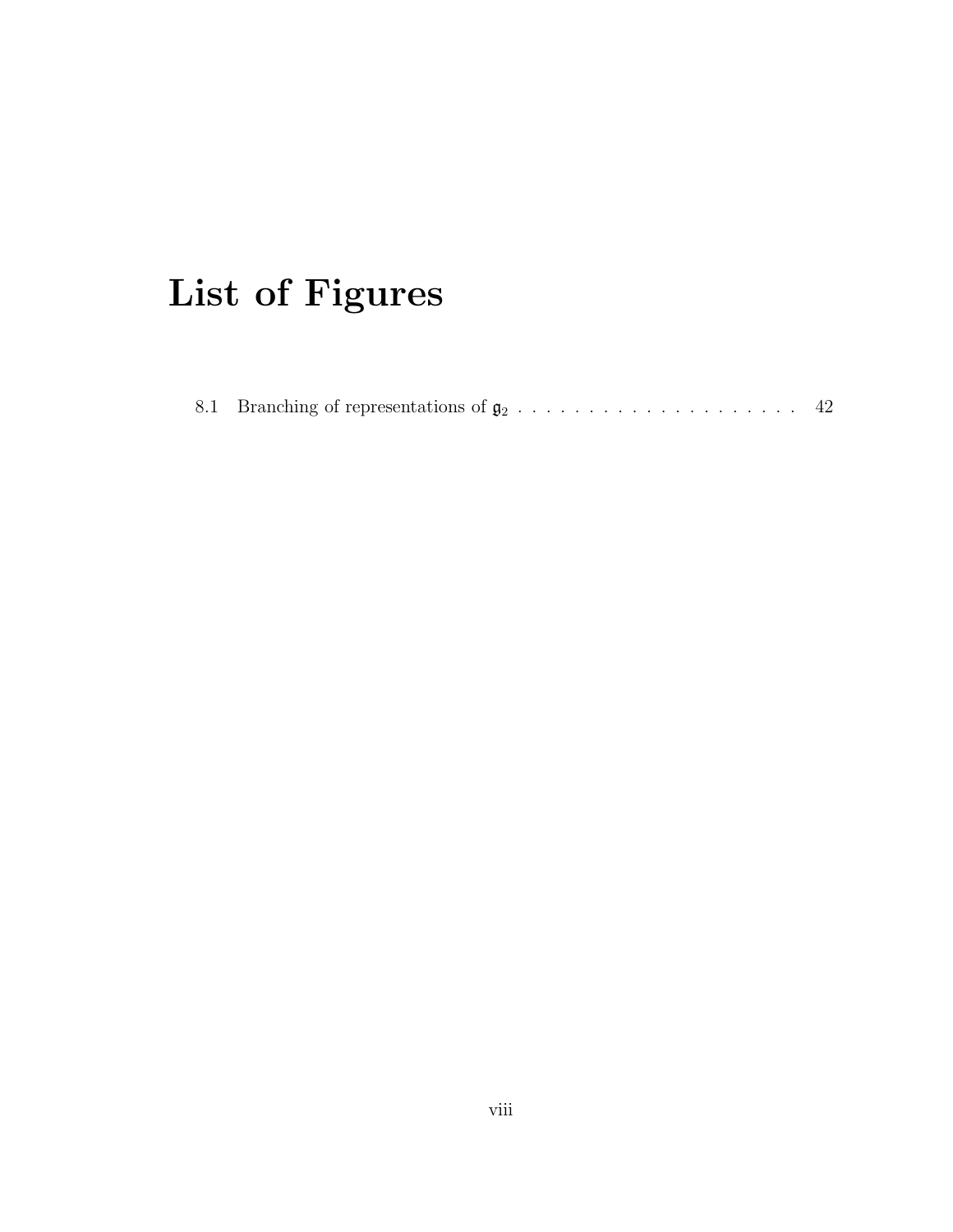## Chapter 1

## Introduction

In [12], [13] A. A. Kirillov introduced a new class of associative algebras, related to simple complex Lie algebras. These algebras were called family algebras. The initial motivation for the study of the family algebras is a problem of computing of generalized exponents and the  $q$ -analog of the zero-weight multiplicity of a given representation.

Generalized exponents and  $q$ -multiplicity of a weight of representa**tion.** Recall Kostant's decomposition of symmetric algebra  $S(\mathfrak{g}) = I(\mathfrak{g}) \otimes H(\mathfrak{g})$ , where  $H(\mathfrak{g})$  is the graded space of harmonic polynomials, and  $I(\mathfrak{g})$  is a subalgebra of invariants in  $S(\mathfrak{g})$ . The decomposition of  $H(\mathfrak{g})$  into irreducible components has the property that each representation  $\pi_{\xi}$  occurs in this decomposition with the multiplicity equal to the multiplicity of the zero-weight of this representation. The degrees k, such that  $\pi_{\xi} \subset H^k(\mathfrak{g})$ , are called *generalized exponents* of  $\pi_{\xi}$ . For the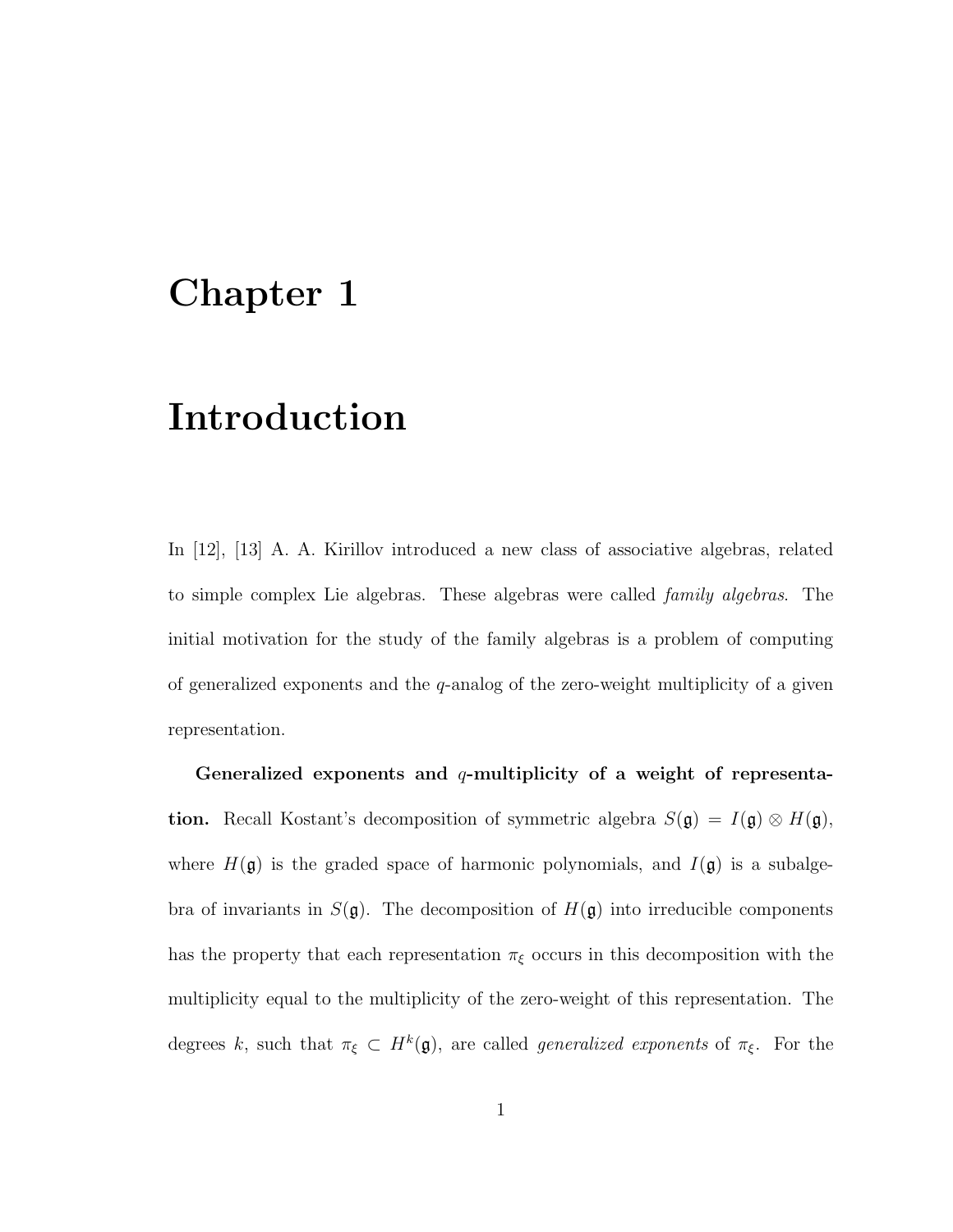adjoint representations these are just regular exponents. In [18] G. Lusztig defined a q–analog  $m^{\nu}_{\mu}(q)$  of the multiplicity of the weight  $\nu$  in  $\pi_{\mu}$ . The particular case of the zero-weight gives the polynomial

$$
m_{\mu}^{0}(q) = \sum_{m} \dim(\text{Hom}_{G}(\pi_{\mu}, H^{m}(\mathfrak{g}))) q^{m}.
$$

The powers of q are exactly the generalized exponents of  $\pi_{\mu}$ . A beautiful formula for  $m^{\nu}_{\mu}(q)$  was found independently by W. Hesselink and D. Peterson, [8]:

$$
m_{\mu}^{\nu}(q) = \sum_{w \in W} (-1)^{w} P_{q}(w(\mu + \rho) - \nu - \rho)
$$

where  $\rho$  is the sum of fundamental weights of  $\mathfrak{g}, W$  is the Weyl group, and  $P_q$  is the q-analogue of Kostant's multiplicity function, defined by the generating function

$$
\sum_\nu P_q(\nu)e^\nu=\prod_{\alpha>0}(1-q e^\alpha)^{-1}
$$

(the product is over all positive roots of g). Unfortunately, Hesselink-Peterson formula is impractical for real computations, because it involves summation over the elements of a Weyl group. An interesting combinatorial interpretation of the q−multiplicity of zero weight, and of the Poincare series of family algebras in particular, follows from the works of R. Gupta and S. Kato ( [10], [9], [11]). Namely, R. Gupta constructed two dual bases of the extended character ring. One of them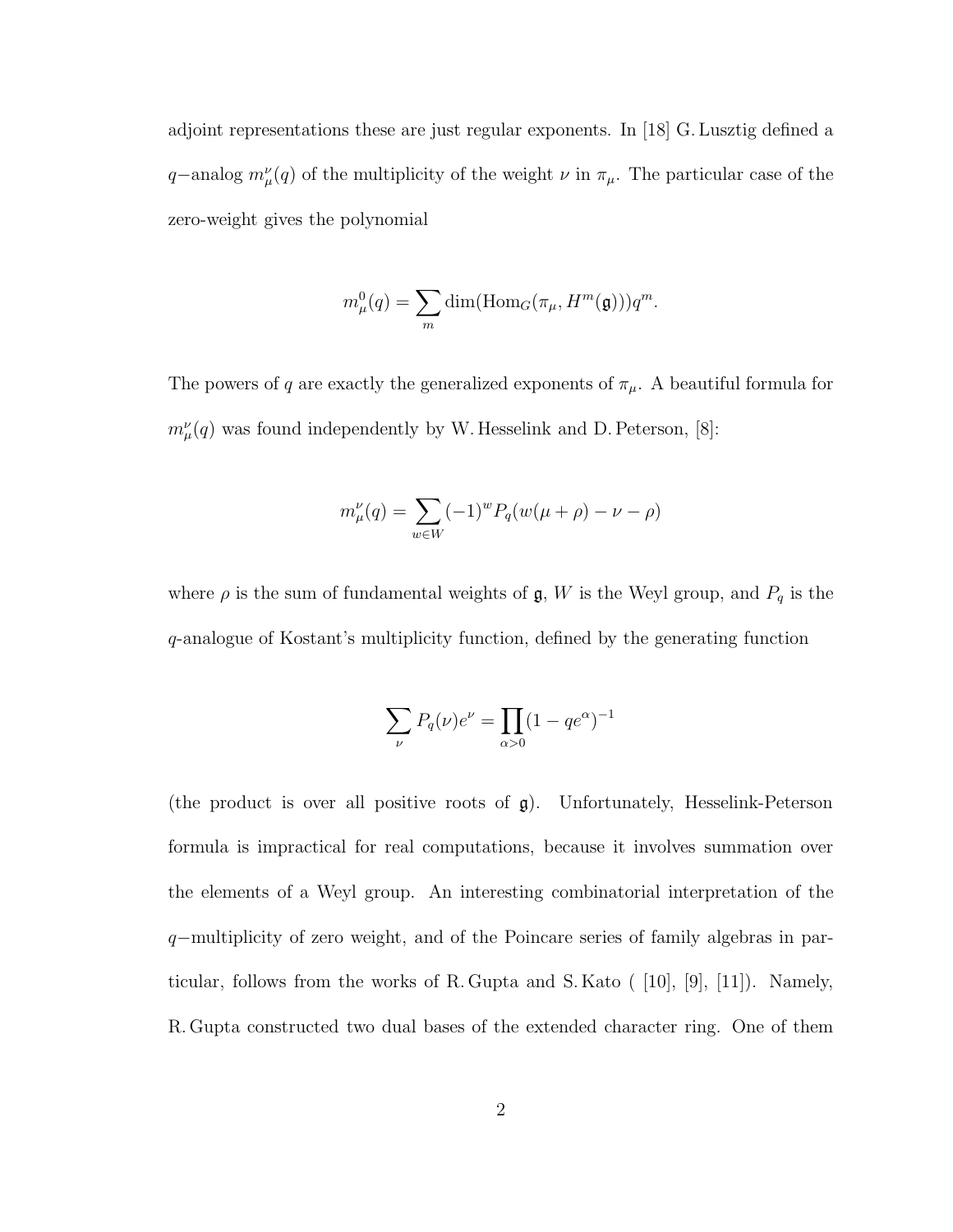consists of generalized Hall-Littlewood functions  $\{P_{\lambda}\}\$ . Let  $\{E_{\lambda}\}\$  be the dual basis. Then the q-multiplicity  $m_{\lambda}^{\nu}(q)$  is a scalar product of the character  $\chi_{\lambda}$  of  $\pi_{\lambda}$  and the element  $E_{\nu}$ .

But in general, the computation of the generalized exponents of a particular representation remains a difficult problem. The explicit construction of the classical family algebra over the invariants can give another way to compute the generalized exponents of certain representations. Indeed, let  $\pi_1, ..., \pi_k$  be the irreducible components of End  $V_{\lambda}$ . Then one can construct a special basis of a classical family algebra over  $I(g)$  with the following property: roughly speaking, the elements of this basis are matrices with coefficients in harmonic polynomials, and the degrees of these polynomials are the generalized exponents of the representations  $\pi_1, ..., \pi_k$ . So the structure of a family algebra gives the information about the q-multiplicities of zero-weights of some representations. In Chapter 4 we describe this construction in full details. In Chapters 6-10, we illustrate it on some examples.

The structure of family algebras. Our main goal is to study the structure of classical family algebras over the rings of invariants, and the quantum family algebras over the center of the universal enveloping algebra of the corresponding Lie algebra.

In Chapter 3 we describe the  $Z(\mathfrak{g})$ -module structure on  $Q_{\lambda}(\mathfrak{g})$ . But the linear isomorphism between quantum family algebra and direct sum of matrix algebras, constructed in Proposition 3.1, does not preserve the algebraic structure. The example of  $\mathfrak{sl}_3(\mathbb{C})$  in Chapter 6 illustrates that in general these algebras are not isomorphic.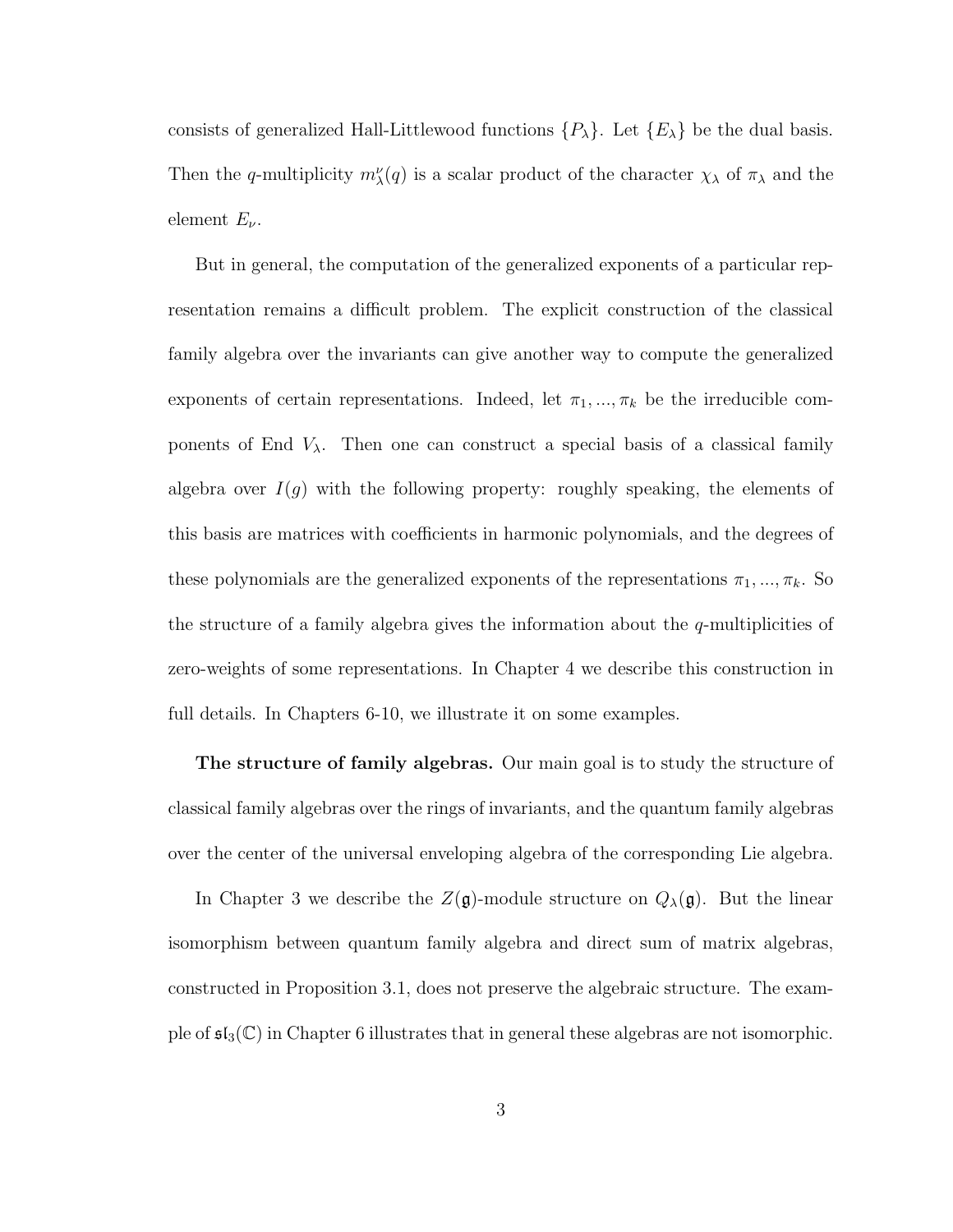In [13] A. Kirillov proved that one can get an algebra isomorphism for classical family algebra  $C_{\lambda}(\mathfrak{g})$  and direct sum of matrix algebras after the extension of the ring of scalars  $I(\mathfrak{g})$  to the fraction field of the symmetric algebra  $S(\mathfrak{h})$  of the Cartan subalgebra  $\mathfrak{h} \in \mathfrak{g}$ . In Chapter 5 we describe the *algebraic* structure of commutative quantum (and classical ) family algebras over a smaller field – the fraction field of the center (or the ring of invariants respectively).

Namely, we define an element  $M_{\lambda}$  of a family algebra and prove the following criterion of commutativity:

Theorem 1.1. The following statements are equivalent:

- 1)  $Q_{\lambda}(\mathfrak{g})$  is commutative;
- 2) The representation  $\pi_{\lambda}$  has simple spectrum;
- 3) The element  $M_{\lambda}$  generates  $Q_{\lambda}(\mathfrak{g})$  over  $K(\mathfrak{g}) =$ Frac  $Z(\mathfrak{g})$ ;
- 4)  $C_{\lambda}(\mathfrak{g})$  is commutative.

In Chapters 8-9 we study a nice case of the exceptional Lie algebra  $\mathfrak{g}_2$ . This is a good example to illustrate the techniques of harmonic basis and computing of q-analogues of zero-multiplicities using family algebras. In Chapter 10 we compute Poincare series of family algebras of spinor representations.

**Polynomial identities.** In Chapter 5 we consider a special element  $M_{\lambda}$  in  $Q_{\lambda}(\mathfrak{g})$ . It has many interesting properties. In particular, it satisfies a polynomial identity with coefficients in  $Z(\mathfrak{g})$ :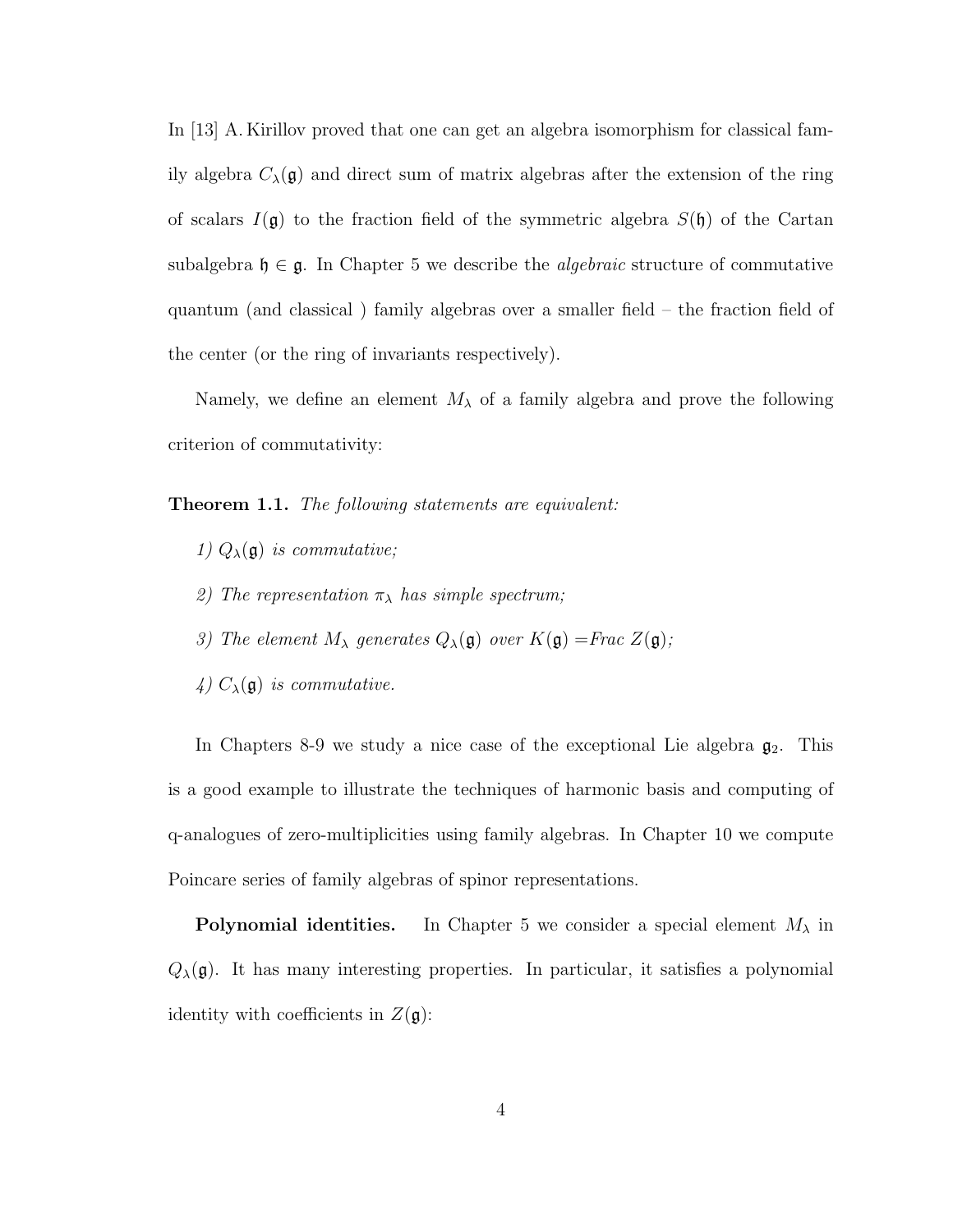$$
\sum_i a_i(\lambda) M_\lambda^i = 0, \qquad a_i \in Z(\mathfrak{g}).
$$

M. D. Gould, H. S. Green and A J. Bracken in [1], [6], [7] investigated the properties of similar identities and computed examples for different  $\lambda$ . The formula of the polynomial identity for  $M_{\lambda}$  is known only in some particular cases.

For example, the polynomial identities for standard representation follow from the results of many papers. The famous work by A.M. Perelomov and V.S. Popov [21] can be reinterpreted to obtain the identity for the element  $M_{\lambda}$  for the standard representation. In [13] another form of this result is given by A.Kirillov. A.Molev in [20] uses the homomorphism from the Yangian  $Y(n)$  to the Lie algebra  $gl_n(\mathbb{C})$  (and from the twisted Yangians in the other cases) to obtain the elements of the center  $Z(\mathfrak{g})$  and some polynomial identities for the case of the standard representation. In Chapter 6 we give the uniform formula for all representations of  $\mathfrak{sl}_2(\mathbb{C})$ :

**Theorem 1.2.** The element  $M_n$  of the quantum family algebra  $Q_n(\mathfrak{g})$  satisfies

$$
\prod_{j=0}^{n} (M_n - b_j) = 0,
$$
\n(1.1.1)

where

$$
b_j = \left(j^2 - \frac{n}{2} - jn\right) + \left(\frac{n}{2} - j\right)\sqrt{(2C+1)}, \qquad j = 0, ..., n.
$$

Here  $C \in Z(\mathfrak{sl}_2(\mathbb{C}))$  – is the Casimir element, the generator of the center  $Z(\mathfrak{sl}_2(\mathbb{C}))$ of the universal enveloping algebra.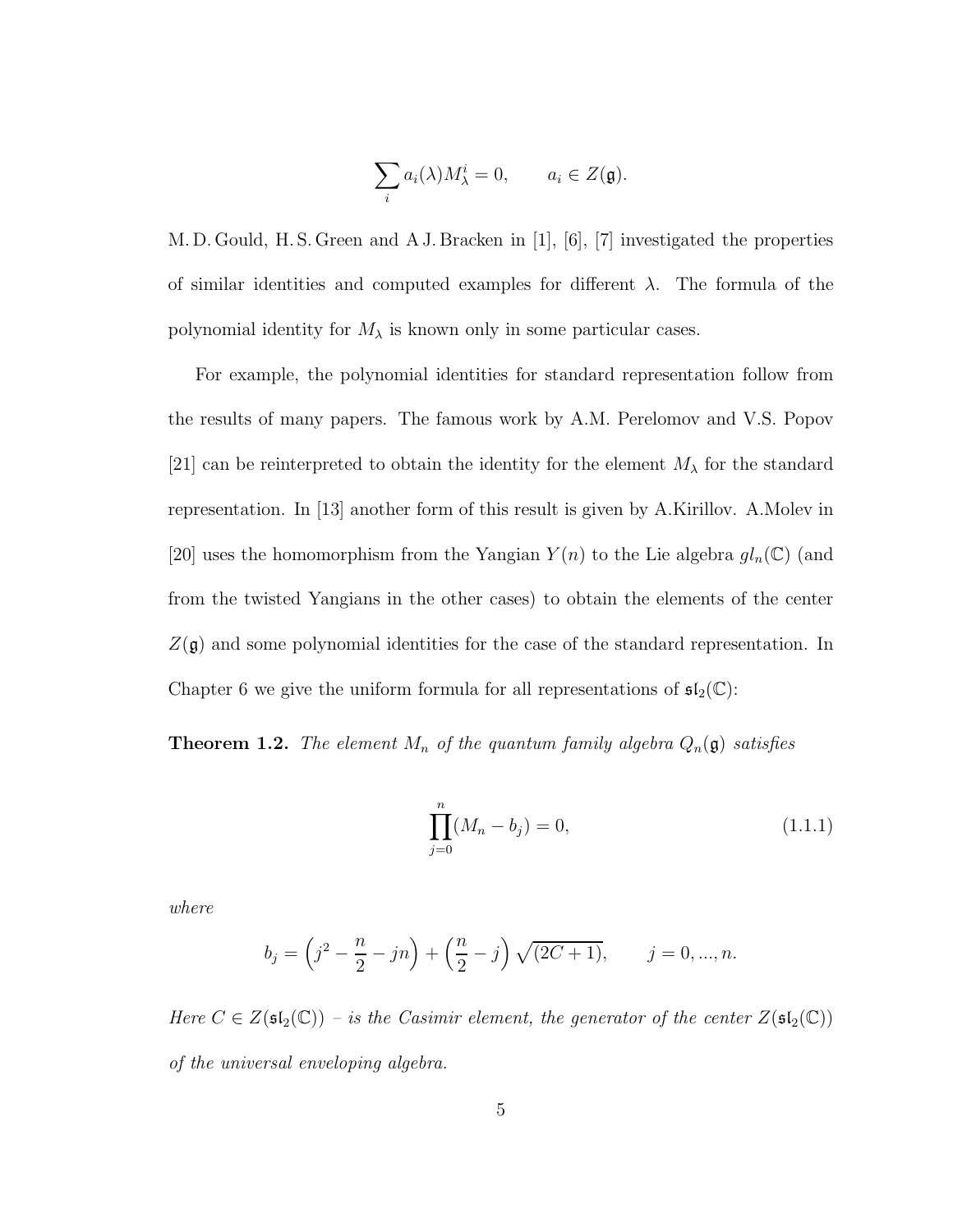## Chapter 2

## Main definitions

1. Let  $\mathfrak g$  be a simple complex Lie algebra,  $\pi_{\lambda}$  – its irreducible representation with the highest weight  $\lambda$ ,  $d = \dim \pi_{\lambda}$ , and  $V_{\lambda}$  – the space of  $\pi_{\lambda}$ . Consider the universal enveloping algebra  $U(\mathfrak{g})$  and the symmetric algebra  $S(\mathfrak{g})$ . Recall that  $U(\mathfrak{g})$  and  $S(\mathfrak{g})$  have isomorphic  $\mathfrak{g}$ -module structures, coming from the adjoint representation ad of the Lie algebra  $\mathfrak g$ . Let  $Z(\mathfrak g)$  be the center of  $U(\mathfrak g)$ , and let  $I(\mathfrak g)$  be the ring of invariants in  $S(\mathfrak{g})$ .

We can define a  $\mathfrak g$ -module structure on End  $V_\lambda$  by the formula

$$
X \cdot A = [\pi_{\lambda}(X), A], \qquad A \in \text{End}\, V_{\lambda}, \quad X \in \mathfrak{g}.
$$

Let G be connected and simply connected Lie group with  $Lie(G) = \mathfrak{g}$ . The representations  $\pi_{\lambda}$  and ad of the Lie algebra  $\mathfrak g$  give the rise to the corresponding representations  $\Pi_{\lambda}$  and Ad of the Lie group G. Then the action of the Lie group G on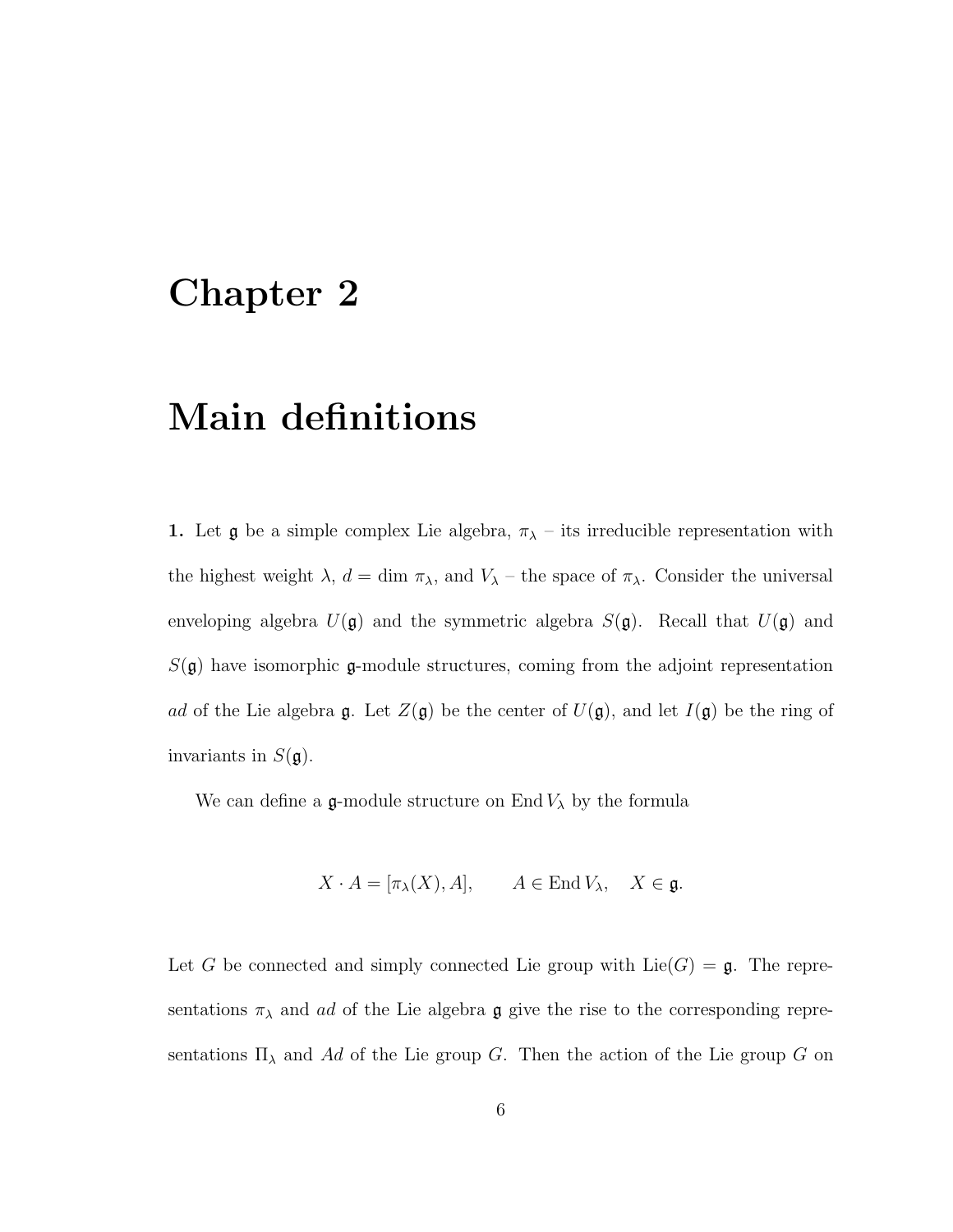$\mathrm{End}V_\lambda$  is

$$
g \cdot A = \Pi_{\lambda}(g) A \Pi_{\lambda}(g)^{-1}, \qquad A \in \text{End } V_{\lambda}, \quad g \in G.
$$

Our goal is to study the following algebras of invariants, introduced by A. A. Kirillov  $([12], [13])$ :

$$
C_{\lambda}(\mathfrak{g}) = (\text{End} V_{\lambda} \otimes S(\mathfrak{g}))^G \qquad (classical family algebra),
$$

$$
Q_{\lambda}(\mathfrak{g}) = (\text{End} V_{\lambda} \otimes U(\mathfrak{g}))^G \qquad (quantum family algebra).
$$

We can treat the elements of classical (quantum) family algebras as matrices  $X = (x_{ij})$  with the coefficients in  $S(\mathfrak{g})$  (respectively,  $U(\mathfrak{g})$ ), satisfying

$$
Ad(g)x_{ij} = (\Pi_{\lambda}^{-1}(g)X\Pi_{\lambda}(g))_{ij}, \quad \text{for} \quad g \in G. \tag{2.2.1}
$$

2. One can see that the quantum family algebra is a deformation of the classical family algebra. Namely, consider  $U_t(\mathfrak{g})$  – a factor-algebra of the tensor algebra  $T(\mathfrak{g})$ by the ideal, generated by the elements

$$
X \otimes Y - Y \otimes X - t [X, Y], \qquad X, Y \in \mathfrak{g}.
$$

For  $t \neq 0$  all the algebras  $U_t(\mathfrak{g})$  are isomorphic to  $U(\mathfrak{g})$ , and  $U_0(\mathfrak{g})$  is isomorphic to  $S(\mathfrak{g})$ . Accordingly, we could define  $Q_{\lambda}(\mathfrak{g})_t = (\text{End } V_{\lambda} \otimes U_t(\mathfrak{g}))^G$ . Then  $Q_{\lambda}(\mathfrak{g})_t \simeq$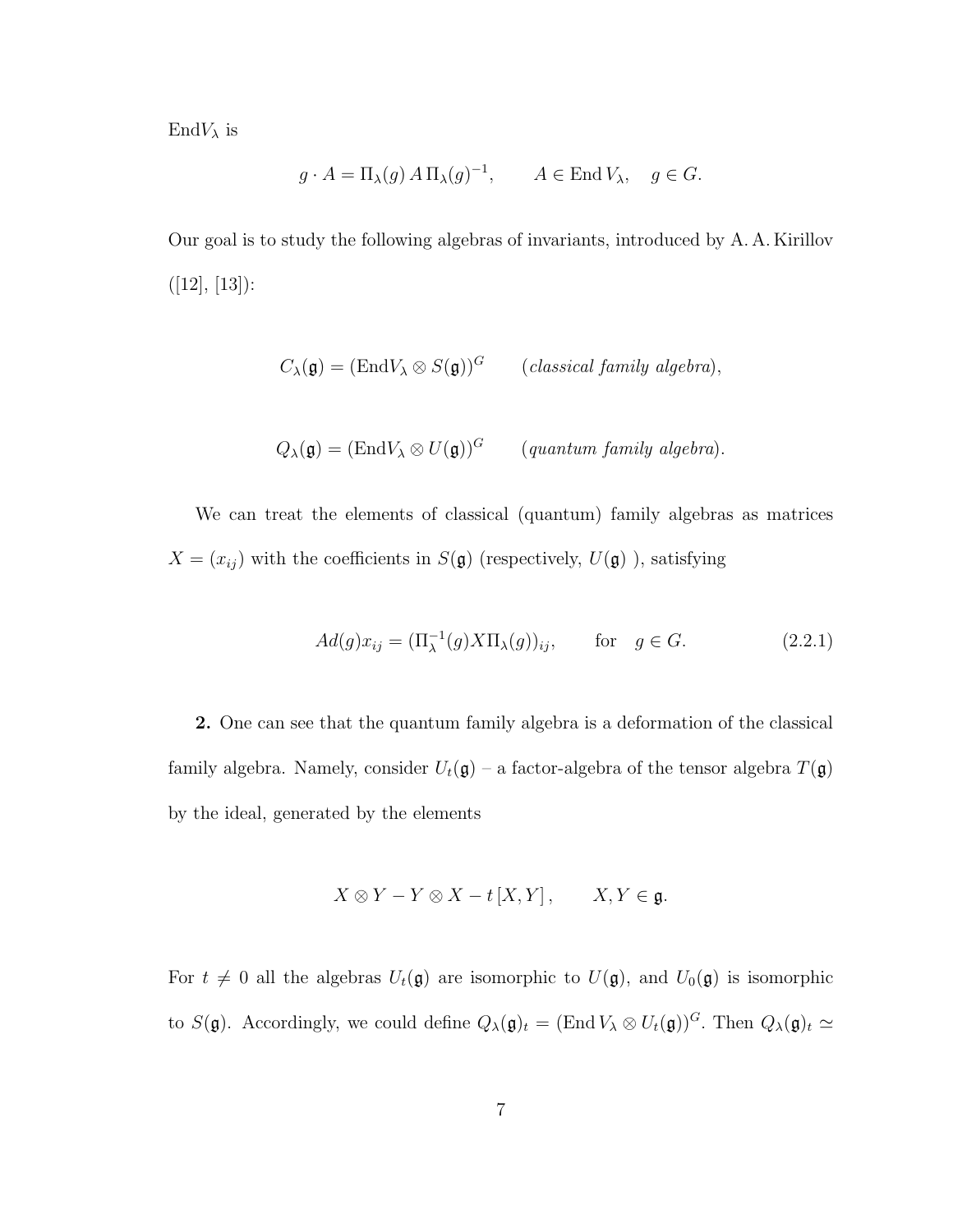$Q_{\lambda}(\mathfrak{g})$  for  $t \neq 0$ , and  $Q_{\lambda}(\mathfrak{g})_0 \simeq C_{\lambda}(\mathfrak{g})$ . We will use this relation between family algebras to deduce characteristic identity for classical family algebra of  $\mathfrak{sl}_2(\mathbb{C})$  from the characteristic identity of quatnum family algebra.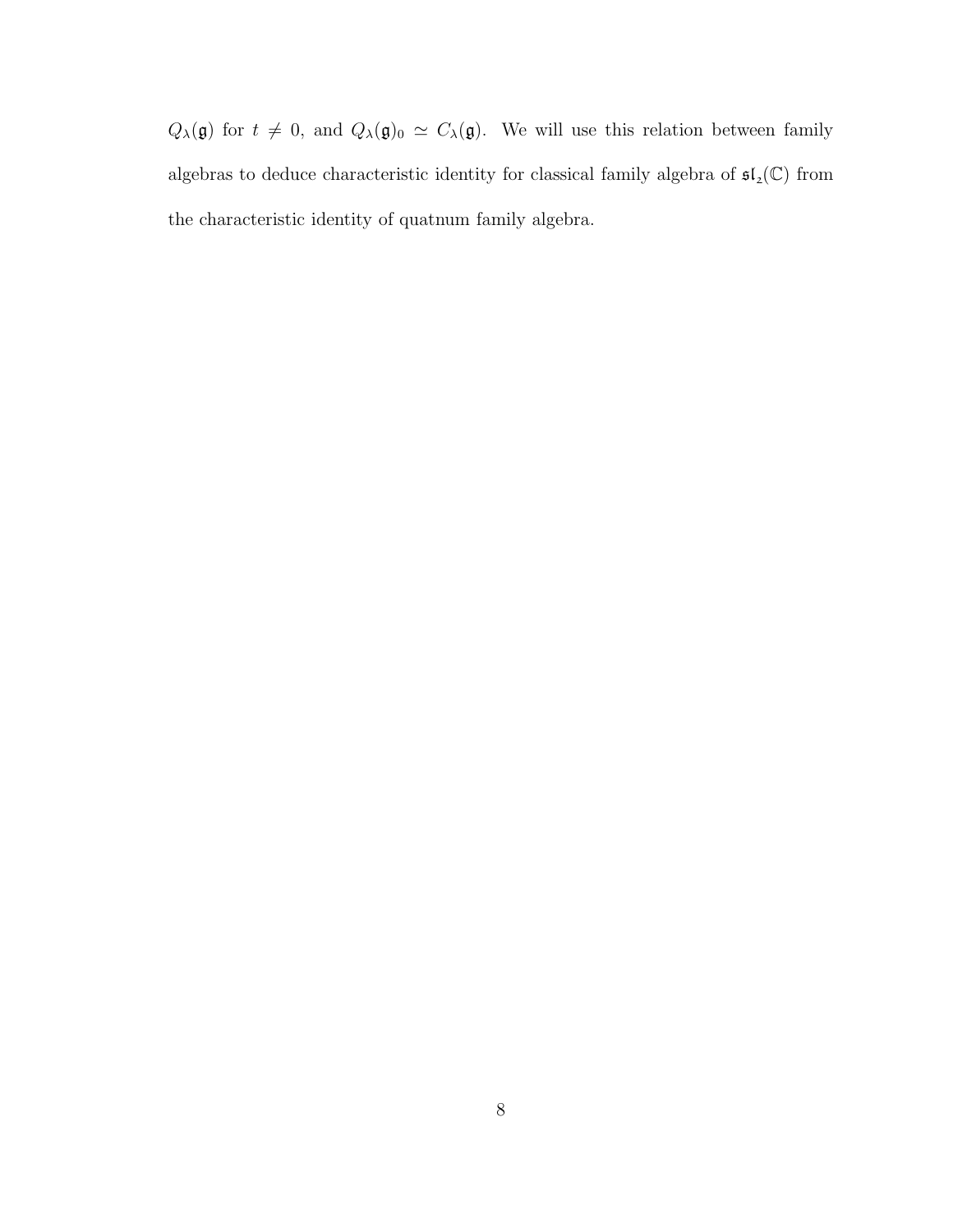## Chapter 3

# $Q_{\lambda}(\mathfrak{g})$  as a  $Z(\mathfrak{g})$ -module

**1.** The  $Z(\mathfrak{g})$ -module structure of  $Q_{\lambda}(\mathfrak{g})$  follows from the works of B. Kostant.

**Proposition 3.1.** There is an isomorphism of  $Z(\mathfrak{g})$ -modules

$$
Q_{\lambda}(\mathfrak{g})=\bigoplus_{i=1}^k Mat_{d_i}(Z(\mathfrak{g})),
$$

where  $\{d_1, ..., d_k\}$  are the multiplicities of the weights  $\{\mu_1, ..., \mu_k\}$  of  $\pi_\lambda$ .

*Proof.* Let  $\nu$  be a dominant weight. Following [15], define a *strongly commutative* ring

$$
R_{\nu\lambda} = (\text{ End }V_{\lambda} \otimes \pi_{\nu} (U(\mathfrak{g})))^{\mathfrak{g}}.
$$
 (3.3.1)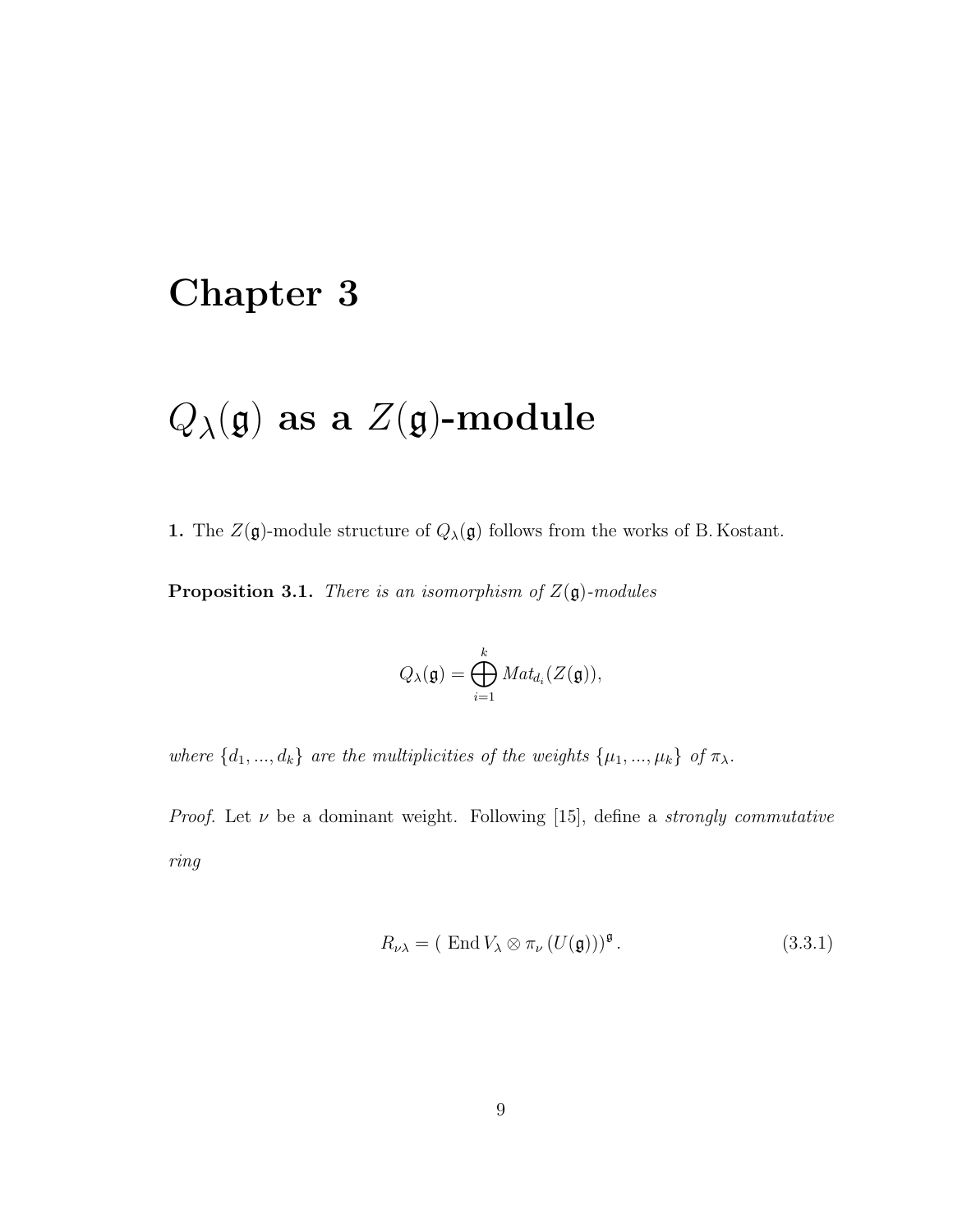There is a natural homomorphism of  $\mathbb{C}\text{-algebras }\phi_{\nu}: Q_{\lambda}(\mathfrak{g}) \to R_{\nu\lambda}$ , defined by

$$
\phi_{\nu}(A\otimes u)=A\otimes \pi_{\nu}(u), \qquad u\in U(\mathfrak{g}), \quad A\in \text{End}V_{\lambda}
$$

We will write  $\nu \gg \lambda$ , if  $\pi_{\lambda}$  is *totally subordinate* to  $\pi_{\nu}$  (for the definition see [17]).

**Lemma 3.2.** ( B. Kostant, [15]) Let  $\nu \gg \lambda$ . Then there is an isomorphism of C-algebras

$$
R_{\nu\lambda} \to \bigoplus_{i=1}^k Mat_{d_i}(\mathbb{C}),
$$

where  $\{d_1, ..., d_k\}$  are the multiplicities of the weights  $\{\mu_1, ..., \mu_k\}$  of the representation  $\pi_{\lambda}$ . In particular, there exists a highest weight  $\nu_0$ , such that one has an isomorphism for all highest weights  $\nu \geq \nu_0$ .

Note that

$$
R_{\nu\lambda} = (\text{End}V_{\nu} \otimes \text{End}V_{\lambda})^{\mathfrak{g}} = \left(\bigoplus l_{\lambda}(\eta)l_{\nu}(\eta^*)\pi_{\eta} \otimes \pi_{\eta^*}\right). \tag{3.3.2}
$$

On the other hand, by Kostant's decomposition,  $U(\mathfrak{g}) = Z(\mathfrak{g}) \otimes E(\mathfrak{g})$ , where  $E(\mathfrak{g})$  consists of harmonic elements. Let  $E(\mathfrak{g}) = \bigoplus l(\xi)\pi_{\xi}$  be the decomposition of the harmonic part into irreducible components with multiplicities  $l(\xi)$ . It is wellknown that the multiplicity  $l(\xi)$  of  $\pi_{\xi}$  in this decomposition equals the multiplicity of the zero-weight in  $\pi_{\xi}$ . Put also  $\text{End}V_{\lambda} = \bigoplus l_{\lambda}(\eta)\pi_{\eta}$ , where  $l_{\lambda}(\eta)$  is the multiplicity of  $\pi_{\eta}$  in this decomposition.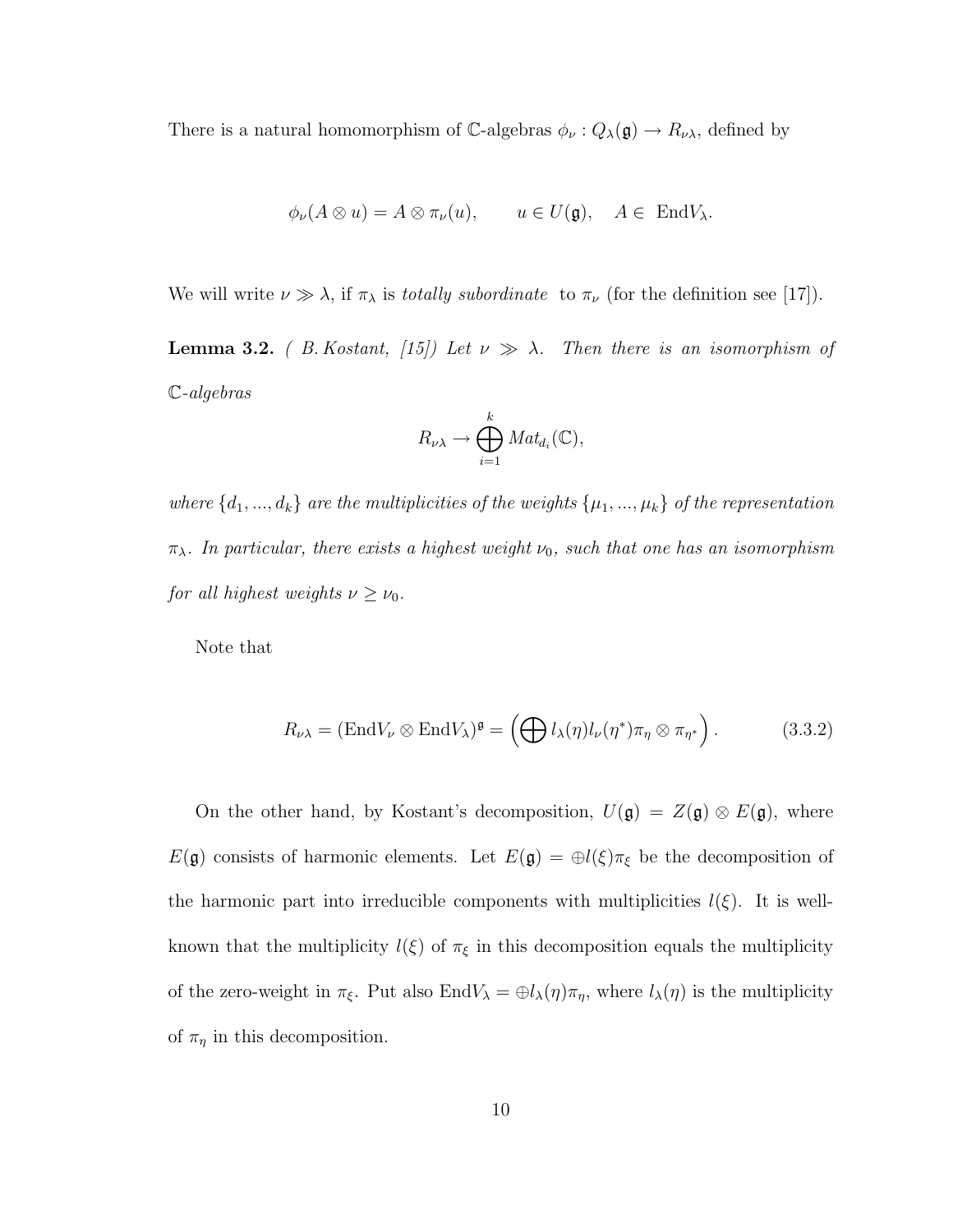We have a linear isomorphism:

$$
Q_{\lambda}(\mathfrak{g})=(Z(\mathfrak{g})\otimes E(\mathfrak{g})\otimes \mathrm{End} V_{\lambda})^{\mathfrak{g}}=Z(\mathfrak{g})\otimes \left(\bigoplus l_{\lambda}(\eta)l(\eta^*)\pi_{\eta}\otimes \pi_{\eta^*}\right),
$$

where  $\eta^*$  is the highest weight of the representation, dual to  $\pi_{\eta}$ .

**Lemma 3.3.** ( $B. Kostant, [15])$  With the notations as above:

- $l_{\nu}(\eta)$  the multiplicity of  $\pi_{\eta}$  in End  $V_{\nu}$ ,
- $l(\eta)$  the multiplicity of the zero-weight in  $\pi_\eta,$

the following is true:

$$
l_{\nu}(\eta) \leq l(\eta).
$$

The equality takes place for  $\nu \gg \eta$ .

Take  $\nu$  such that all  $\pi_{\eta}$  in the decomposition of End  $V_{\lambda}$ , and  $\pi_{\lambda}$  itself would be totally subordinate to  $\pi_{\nu}$ . Then from (3.3.2) and the Lemma 3.3 one has

$$
R_{\nu\lambda} = \bigoplus l_{\lambda}(\eta)l(\eta^*)\pi_{\eta} \otimes \pi_{\eta^*},
$$

so there is an isomorphism of  $Z(\mathfrak{g})$ -modules

$$
Q_{\lambda}(\mathfrak{g}) = Z(\mathfrak{g}) \otimes R_{\nu\lambda} = \bigoplus_{i=1}^{k} \text{Mat}_{d_{i}}(Z(\mathfrak{g})).
$$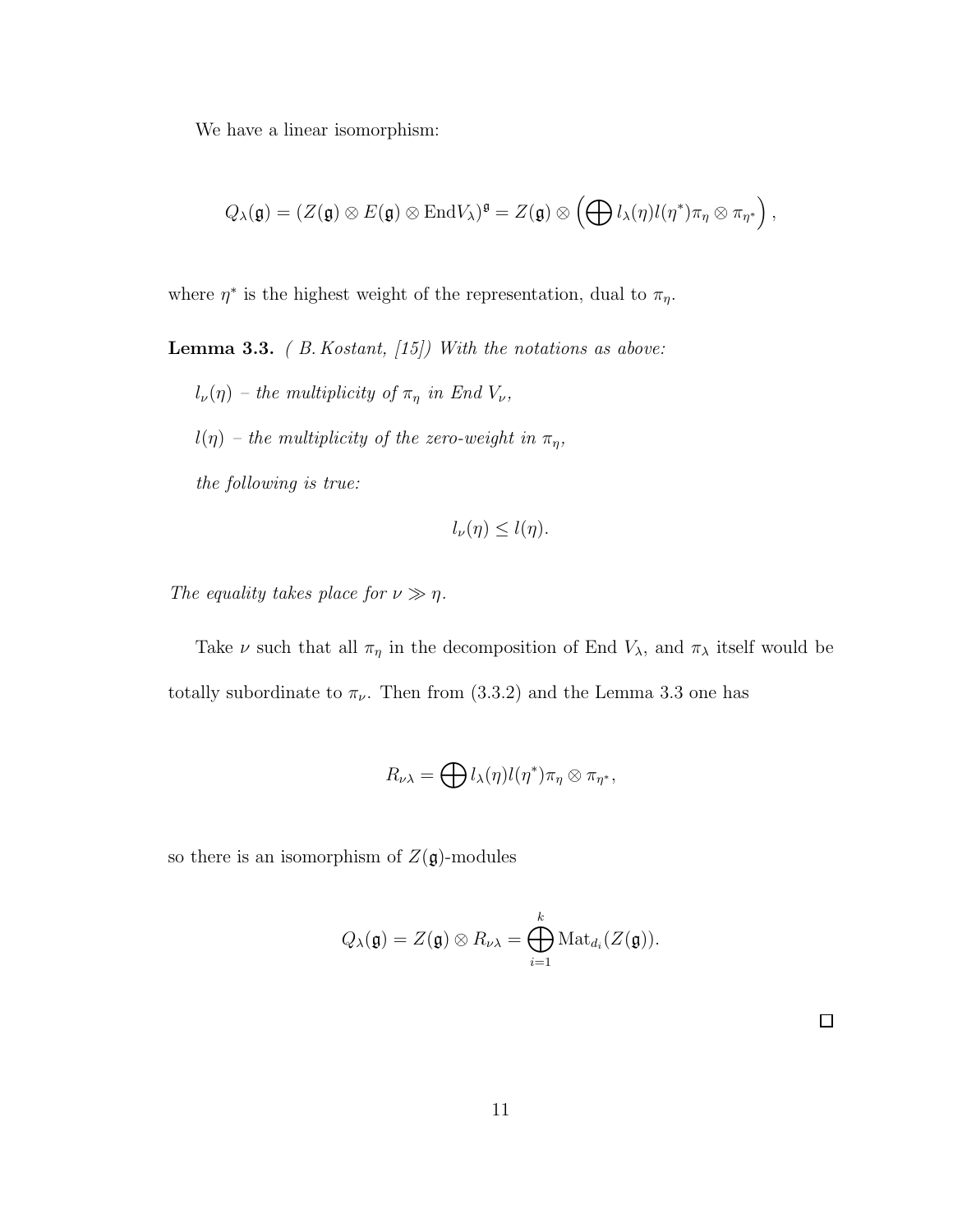## Chapter 4

# Harmonic basis of the family algebra and generalized exponents

1. Recall the Kostant's decomposition  $S(\mathfrak{g}) = I(\mathfrak{g}) \otimes H(\mathfrak{g})$ , where  $H(\mathfrak{g})$  is a graded space of harmonic polynomials. The decomposition of  $H(\mathfrak{g})$  into irreducible components has the property that each representation  $\pi_{\xi}$  occurs with the multiplicity equal to the multiplicity  $l(\xi)$  of the zero-weight of this representation. The degrees k, such that  $\pi_{\xi} \subset H^k(\mathfrak{g})$  are called *generalized exponents* of  $\pi_{\xi}$ . There are several wonderful papers on computing of generalized exponents and the q-analogue of weight multiplicities ( see, for example, [8], [9], [10], [11], and others). But the computation of the exponents of a particular representation remains a difficult problem.

The explicit construction of the classical family algebra over the invariants can give another way to compute generalized exponents of certain representations. Below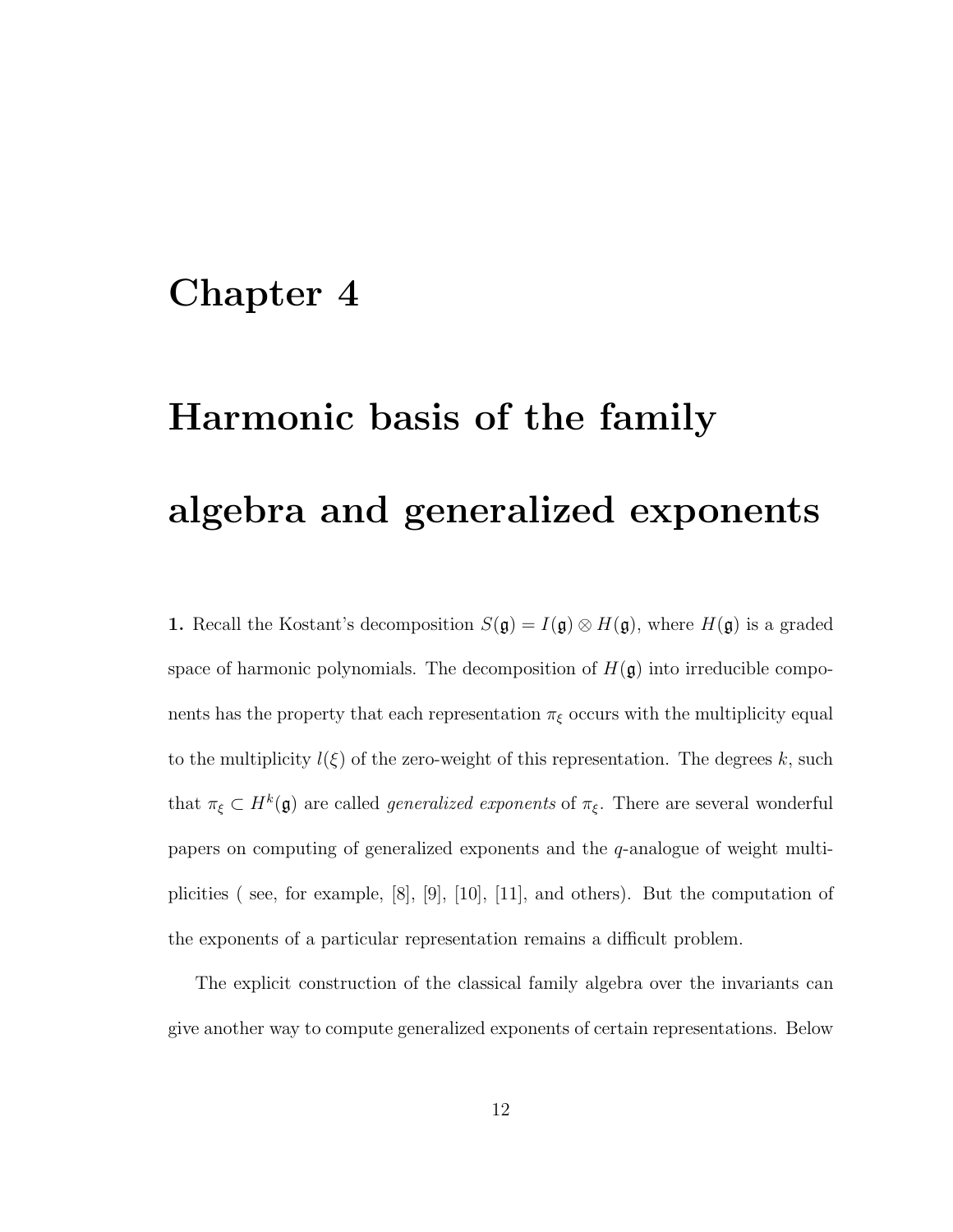we describe a linear basis of  $C_{\lambda}(\mathfrak{g})$  over  $I(\mathfrak{g})$ . This basis, roughly speaking, consists of matrices with homogeneous coefficients in  $H(\mathfrak{g})$ , and the degrees of these coefficients are the exponents of the irreducible components in the decomposition of  $EndV_{\lambda}$ .

2. First we introduce some notations. Let

$$
End(V_\lambda)=\pi_0\oplus...\oplus\pi_N
$$

be a decomposition into irreducible components. Note that this is not a decomposition into isotipic components – each  $\pi_i$  is irreducible, and it can be isomorphic to some other  $\pi_j$  for  $i \neq j$ . For any irreducible subspace  $\pi_i$  we put:

$$
D_i=\dim \pi_i;
$$

 $l_i$  – the multiplicity of the zero-weight space of  $\pi_i$ ;

 $\{w_i(1), ..., w_i(D_i)\}$  – a basis of  $\pi_i$  in End  $V_\lambda$ , such that  $w_i(1)$  is the highest weight vector of  $\pi_i$ ;

 $\{M_i^1, ..., M_i^{l_i}\}$  – the generalized exponents of  $\pi_i$  (i.e.  $\pi_i \subset H^{M_i^k}(\mathfrak{g}), k = 1, ..., l_i$ ). This is also a list with possible repetitions;

 $h_i^k$  – the lowest weight vector of  $\pi_i$  in the realization in  $H^{M_i^k}(\mathfrak{g})$ .

Then any element  $X$  of the classical family algebra can be written as

$$
X = \sum_{k,i} w_i(k) \otimes x_i^k, \quad x_i^k \in S(\mathfrak{g}).
$$

In this case we write  $X(w_i(k)) = x_i^k$ . The condition (2.2.1) implies that the element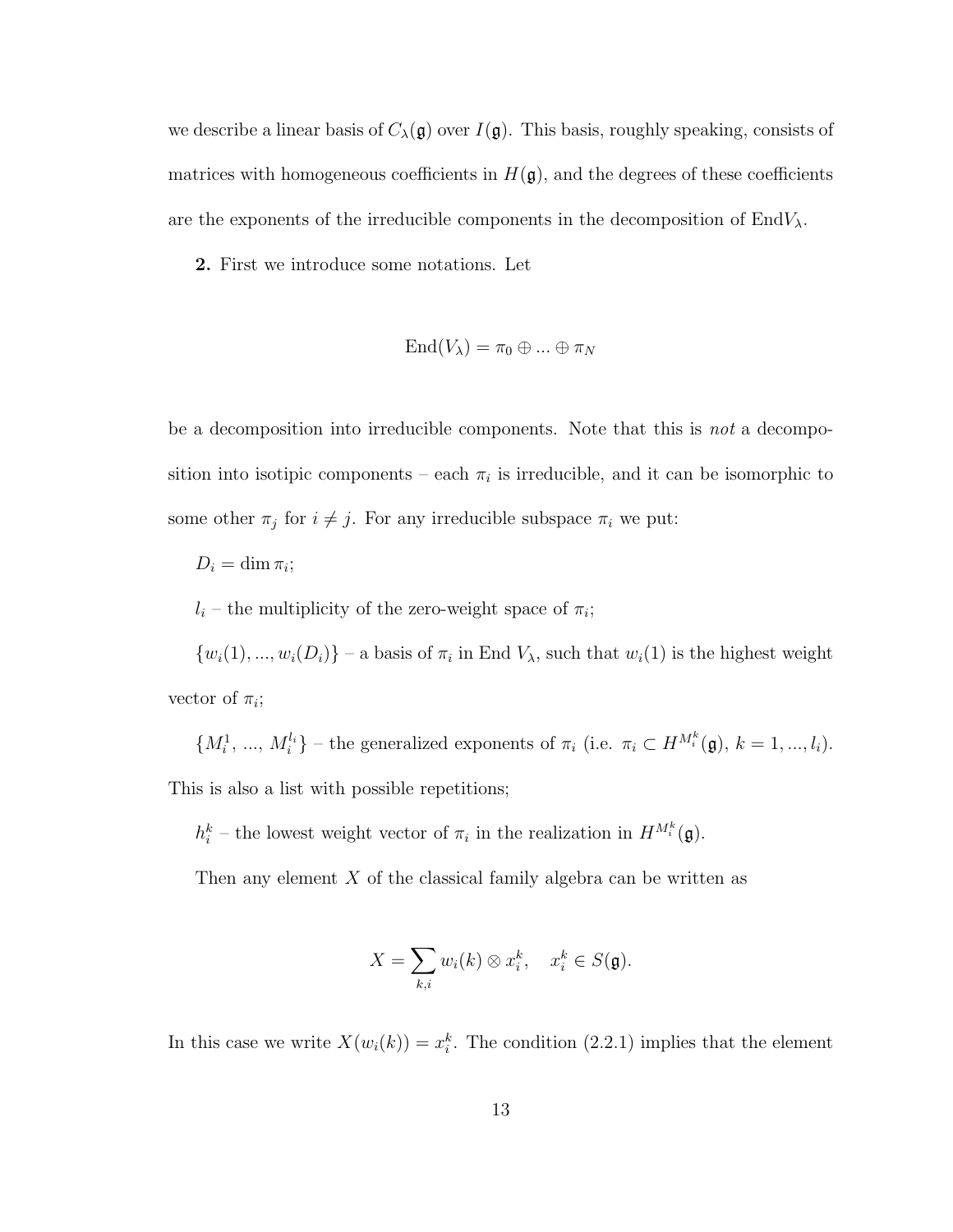X is completely determined by its values  $\{X(w_i(1))\}_{i=0,\dots,N}$  on the highest weight vectors. Therefore, we will use the following notation: we say that

$$
X = [x_0, ..., x_N],
$$
 if  $X(w_i(1)) = x_i$  for  $i = 0, ..., N$ .

Moreover, the equivariance condition (2.2.1) and Kostant's decomposition give us that for any element  $X \in C_{\lambda}(\mathfrak{g})$  the value of  $X(w_i(1))$  is a sum of the lowest weight harmonic polynomials with the coefficients in  $I(\mathfrak{g})$ :

$$
X(w_i(1)) = \sum_{i=0}^{N} \sum_{k=1}^{l_i} c_i^k h_i^k,
$$

where  $c_i^k \in I(\mathfrak{g})$ . Hence, the elements  $\{H_{i,k}\}$ , satisfying the property

$$
H_{i,k}(w_j(1)) = \delta^i_j h_i^k,
$$

or, equivalently,

$$
H_{i,k}=[0,\ldots,(h_i^k),\ldots,0],
$$

form a basis of  $C_{\lambda}(\mathfrak{g})$  over  $I(\mathfrak{g})$ .

**3. Example.** Let  $\mathfrak{g} = \mathfrak{sl}_2(\mathbb{C})$  and let  $e, f, h$  be the basis in  $\mathfrak{sl}_2(\mathbb{C})$  with the commutation relations  $[e, f] = h$ ,  $[h, e] = 2e$ ,  $[h, f] = -2f$ . Consider the  $(n+1)$ dimensional irreducible representation  $\pi_n$  of  $\mathfrak{sl}_2(\mathbb{C})$ . The space  $\mathrm{Mat}_{n+1}(\mathbb{C})$  splits into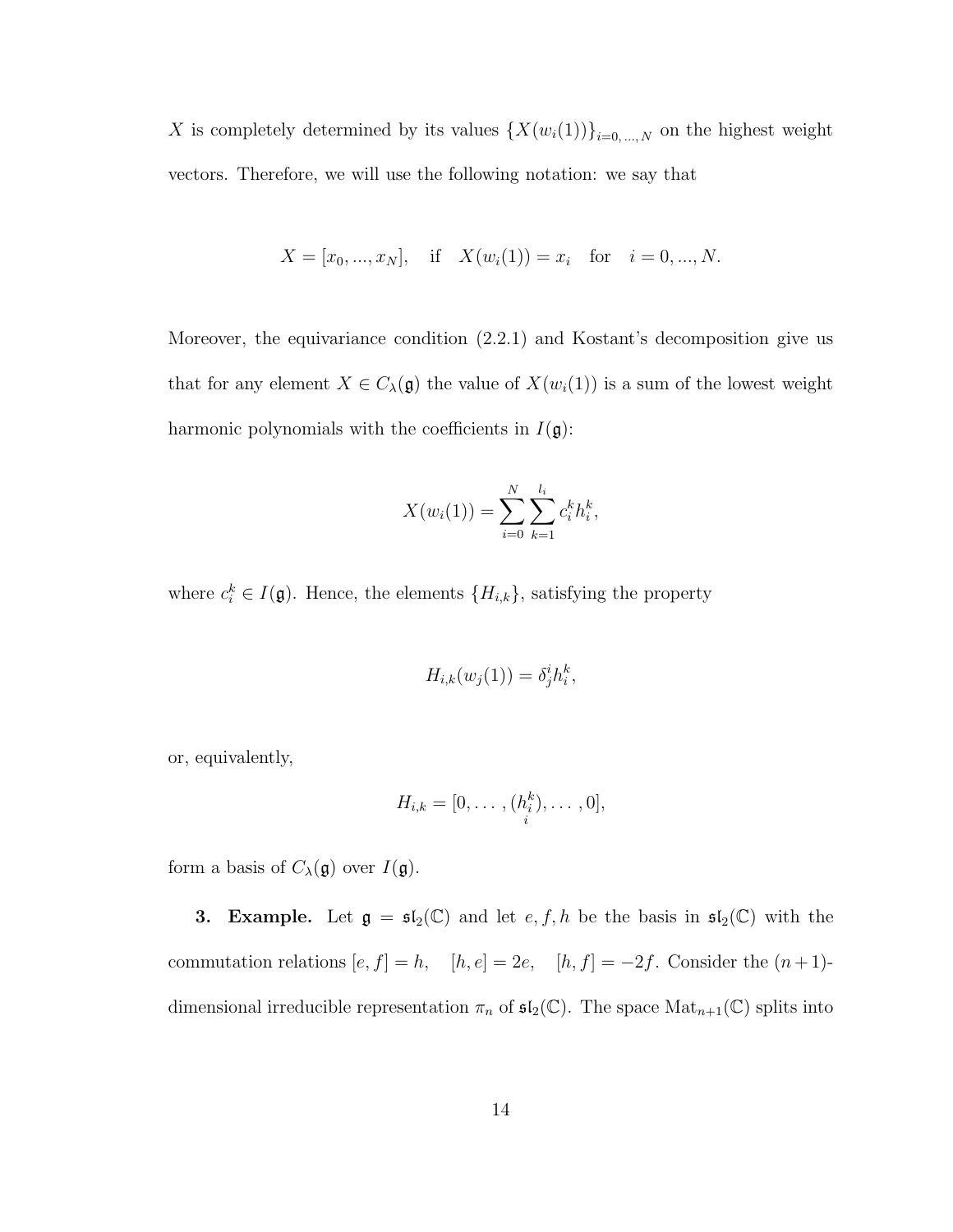the following components:

$$
\mathrm{Mat}_{n+1}(\mathbb{C}) = \bigoplus_{k=0}^{n} \pi_{2k}.
$$

Each component  $\pi_{2k}$  is an irreducible representation with the highest weight  $\lambda = 2k$ . Let  $w_{2k}$  be the highest weight vector of  $\pi_{2k}$  in  $\text{Mat}_{n+1}(\mathbb{C})$ . The element  $w_{2k}$  is a matrix with 1 on the k-th diagonal and other entries equal to zero:

$$
w_{2k} = \begin{pmatrix} 0 & \dots & 1 & \dots & 0 \\ 0 & \dots & \dots & 1 & 0 \\ \vdots & \vdots & \vdots & \vdots & \vdots \\ 0 & \dots & \dots & \dots & 1 \\ \vdots & \vdots & \dots & \vdots & \vdots \\ 0 & 0 & 0 & \dots & 0 \end{pmatrix}.
$$

The only exponent of each  $(2k + 1)$ -dimensional representation  $\pi_{2k}$  is  $k$ , and the corresponding harmonic polynomial of the lowest weight is  $f^k$ . The elements

$$
\left\{ H_i = [0, ..., f_i^i, ...0] \right\}_{i=0,...,n}
$$

form the described above basis of  $C_n(\mathfrak{g})$  over  $I(\mathfrak{g})$ . In Chapter 7 we construct a harmonic basis of the classical family algebra of the adjoint representation of  $\mathfrak{g}\,=\,$  $\mathfrak{sl}_3(\mathbb{C}).$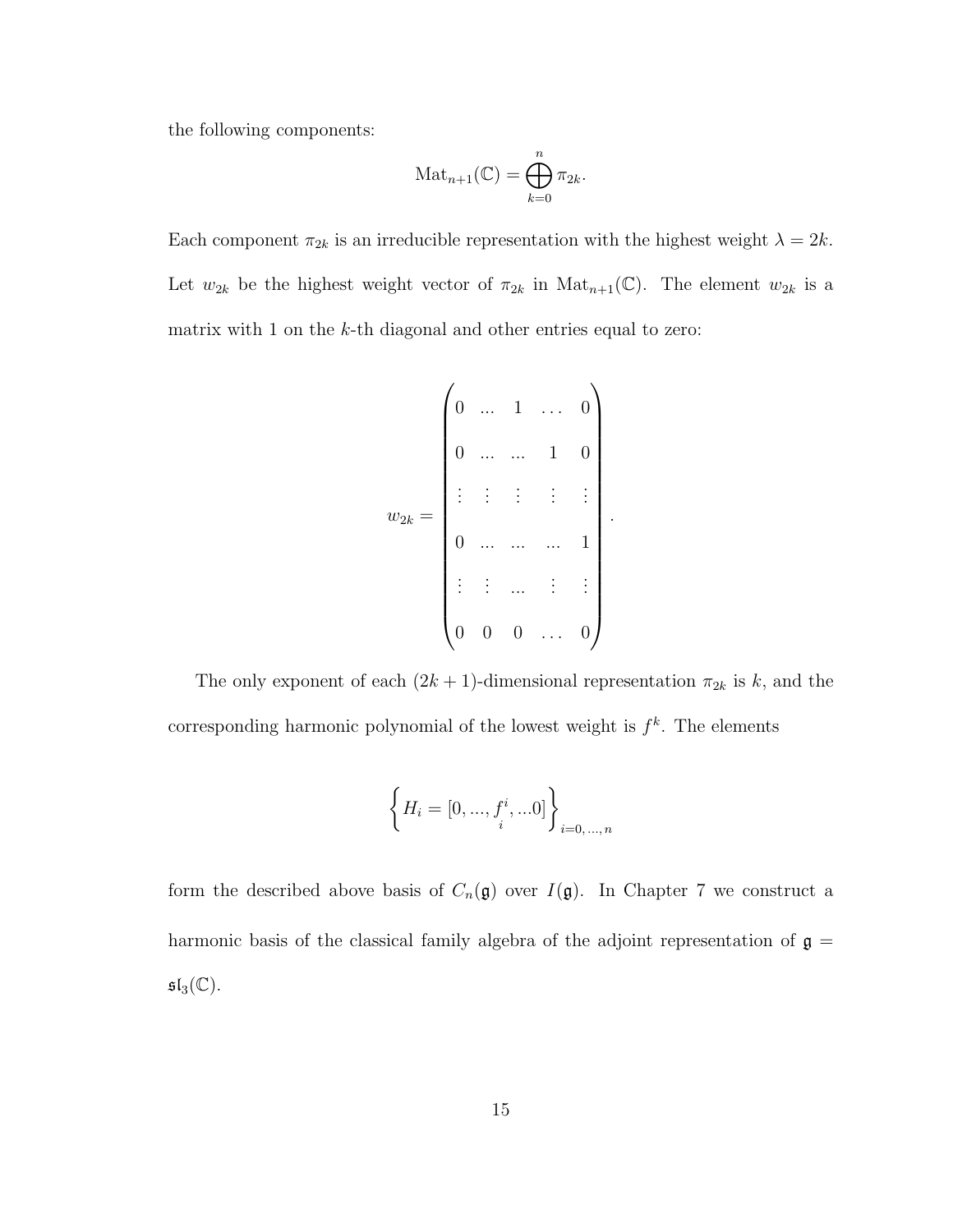## Chapter 5

## Commutativity of family algebras

In [13] A. A. Kirillov proved that classical family algebra is commutative if and only if representation  $\pi_{\lambda}$  has simple spectrum. Here we extend the result to quantum family algebras and describe the generators of commutative family algebras.

Let  $K(\mathfrak{g})$  be the fraction field of  $Z(\mathfrak{g})$ . We fix a basis  $\{x_i\}$  of the Lie algebra  $\mathfrak{g}$ , and let  $\{x^i\}$  be the dual basis of  $\mathfrak g$  with respect to the Killing form. Consider the diagonal map

$$
\delta: U(\mathfrak{g})\to U(\mathfrak{g})\otimes U(\mathfrak{g}),
$$

defined on the elements of the Lie algebra g by the formula

$$
\delta(x) = 1 \otimes x + x \otimes 1, \qquad x \in \mathfrak{g}.
$$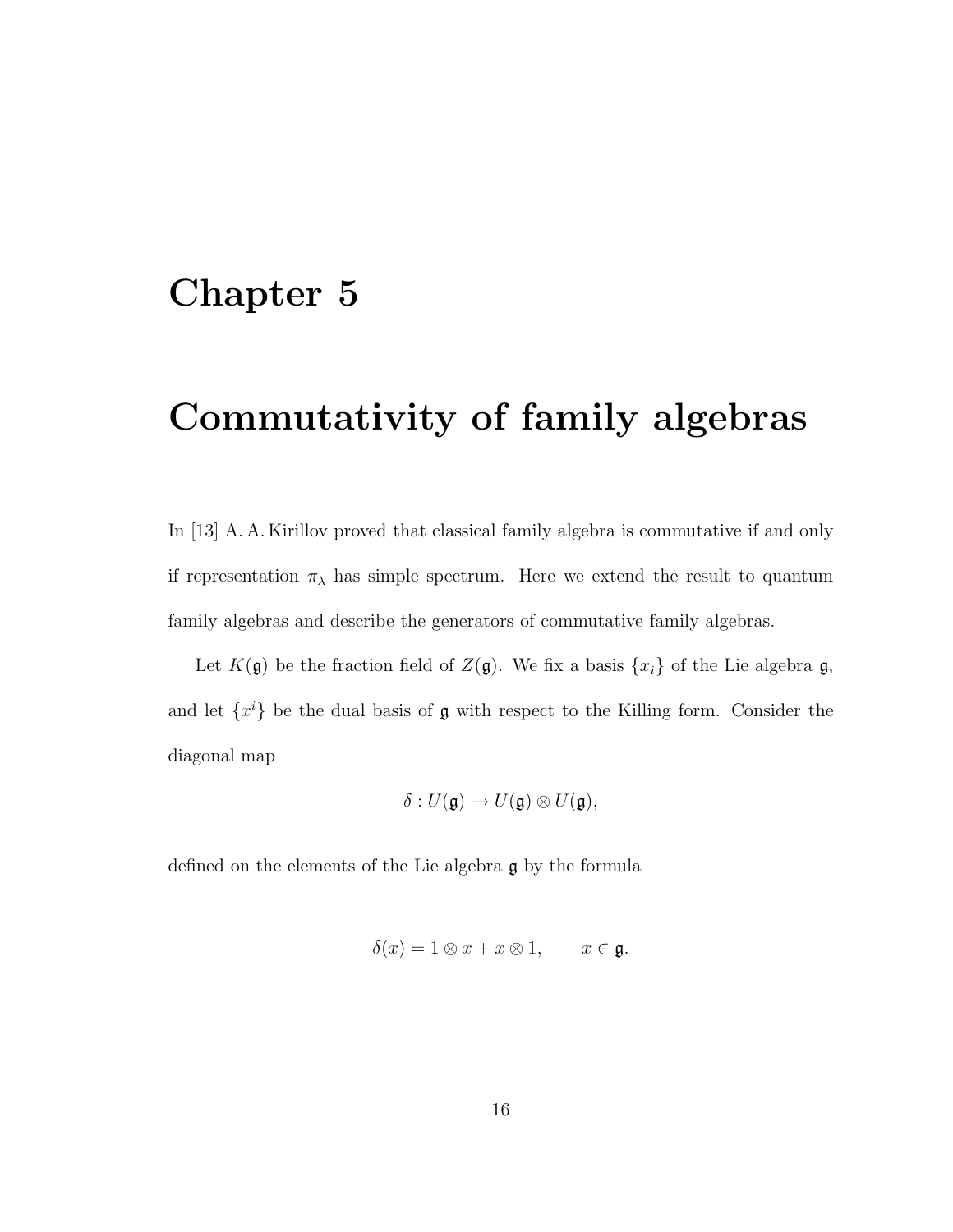We use the modification of  $\delta$  to get a map  $\delta_{\lambda}: U(\mathfrak{g}) \to U(\mathfrak{g}) \otimes \text{End} V_{\lambda}$ :

$$
\delta_{\lambda}(x) = 1 \otimes \pi_{\lambda}(x) + x \otimes 1, \qquad x \in \mathfrak{g}.
$$

It is clear that  $\delta_{\lambda}(Z(\mathfrak{g}))$  is a subset of the center of the quantum family algebra  $Q_{\lambda}(\mathfrak{g})$ . For example, consider the Casimir element  $C_2 = \sum x_i x^i$  in  $Z(\mathfrak{g})$ , and put

$$
M_{\lambda} = \sum \pi_{\lambda}(x_i) \otimes x^i, \qquad M_{\lambda} \in Q_{\lambda}(\mathfrak{g}).
$$

It is easy to see that  $M_{\lambda}$  has the following relation to  $C_2$ :

$$
M_{\lambda} = \frac{1}{2} (\delta_{\lambda}(C_2) - 1 \otimes C_2 - \pi_{\lambda}(C_2) \otimes 1).
$$

The element  $M_{\lambda}$  plays an important role in the study of family algebras.

**Definition.** We say that an irreducible representation  $\pi_{\lambda}$  of a semi-simple Lie algebra g has simple spectrum, if all the weights of this representation occur with the multiplicity one.

Theorem 5.1. The following statements are equivalent:

- 1)  $Q_{\lambda}(\mathfrak{g})$  is commutative;
- 2) The representation  $\pi_{\lambda}$  has simple spectrum;
- 3) The element  $M_{\lambda}$  generates  $Q_{\lambda}(\mathfrak{g})$  over  $K(\mathfrak{g}) =$ Frac  $Z(\mathfrak{g})$ ;
- 4)  $C_{\lambda}(\mathfrak{g})$  is commutative.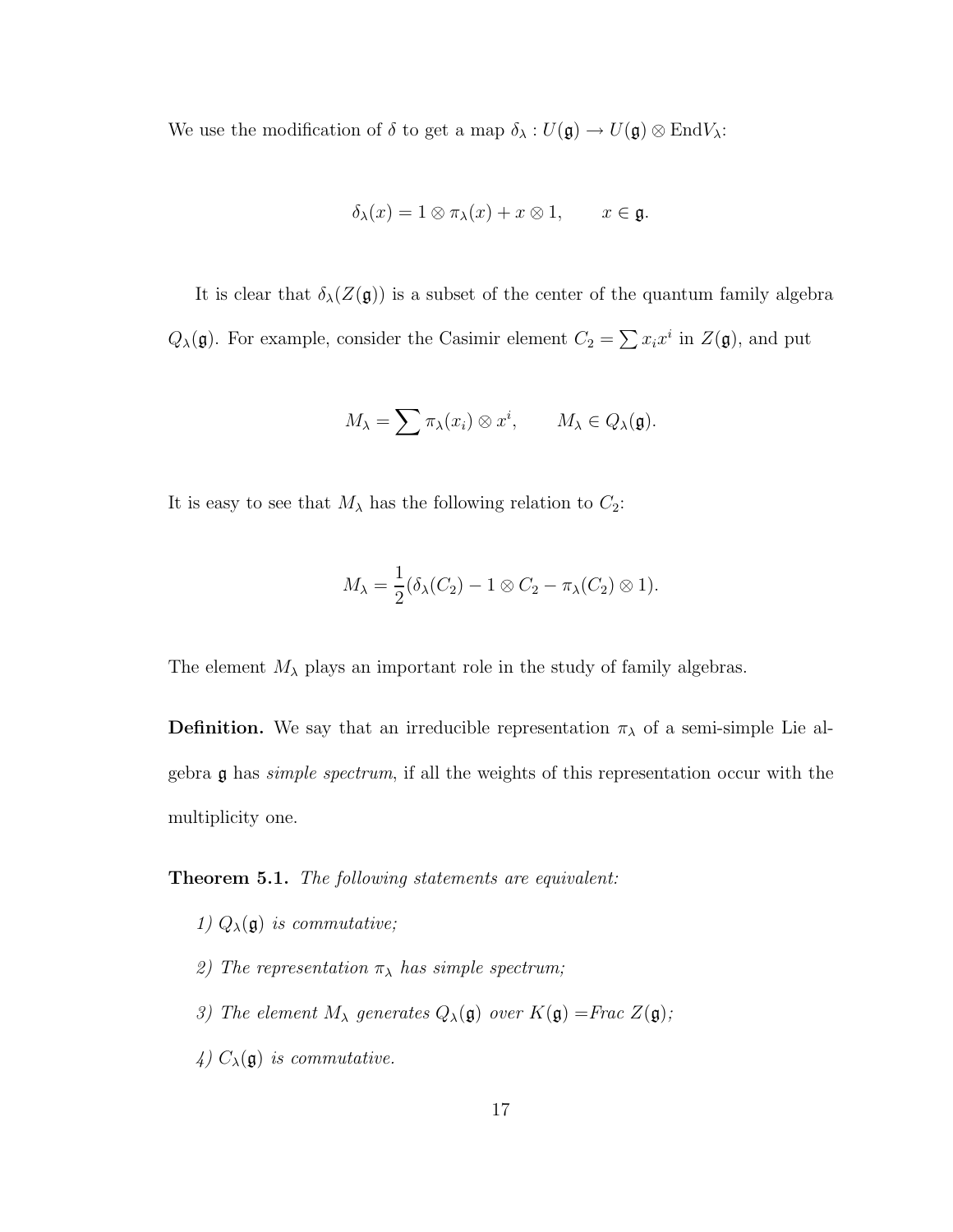In this case  $rk_{Z(\mathfrak{g})}Q_{\lambda}(\mathfrak{g}) = dim \pi_{\lambda}$ , and  $\{1, M_{\lambda}, ..., M_{\lambda}^{d-1}\}\$  with  $d = dim \pi_{\lambda}$  is the linear basis of  $Q_{\lambda}(\mathfrak{g})$  over  $K(\mathfrak{g})$ .

*Proof.* 1  $\Rightarrow$  2. Suppose  $Q_{\lambda}(\mathfrak{g})$  is commutative. Then  $R_{\nu\lambda}$ , defined in the Chapter 3, is also commutative for all  $\nu$ . By Lemma 3.2, for  $\nu \gg \lambda$ , the algebra  $R_{\nu\lambda}$  is isomorphic to the direct sum of matrix algebras, those sizes  $d_i$  are the multiplicities of the weights of the representation  $\pi_{\lambda}$ . The commutativity implies that  $d_i = 1$  for all the matrix algebras in this sum. So  $\pi_{\lambda}$  has simple spectrum.

 $2 \Rightarrow 3$ . In [6] it is shown that the element  $M_{\lambda}$  satisfies some polynomial identity  $P(M_\lambda) = 0$ , where P is a polynomial with the coefficients in the center  $Z(\mathfrak{g})$ . Moreover, let  $P_0$  be the polynomial with the property  $P_0(M_\lambda) = 0$ , and for any other polynomial P with the property  $P(M_\lambda) = 0$ , we have deg  $P_0 \leq \text{deg } P$ . Then we call  $P_0$  a minimal polynomial of  $M_\lambda$ . In the same paper it is proved that deg  $P_0$  is equal to the number of distinct weights in representation  $\pi_{\lambda}$ .

Assume that  $\pi_{\lambda}$  has simple spectrum. Then all its weights are different, and hence, deg  $P_0 = \dim \pi_\lambda$ . Then  $\{1, M_\lambda, ..., M_\lambda^{d-1}\}\$ are linearly independent over  $Z(\mathfrak{g})$ , where  $d = \dim \pi_{\lambda}$ .

On the other side, the rank of  $Q_{\lambda}(g)$  over  $Z(\mathfrak{g})$  is equal to the zero-weight multiplicity in  $\pi_{\lambda} \otimes \pi_{\lambda}^*$ . All the weights of  $\pi_{\lambda}$  are different, so the multiplicity of the zero-weight in  $\pi_\lambda \otimes \pi_\lambda^*$  is equal to dim  $\pi_\lambda$ , and  $\{1, M_\lambda, ..., M_\lambda^{d-1}\}$  is the basis of  $Q_\lambda(g)$ over  $K(\mathfrak{g}), d = \dim \pi_{\lambda}$ .

 $4 \Rightarrow 2$  is proved in [13], and  $3 \Rightarrow 1, 1 \Rightarrow 4$  are obvious implications,.  $\Box$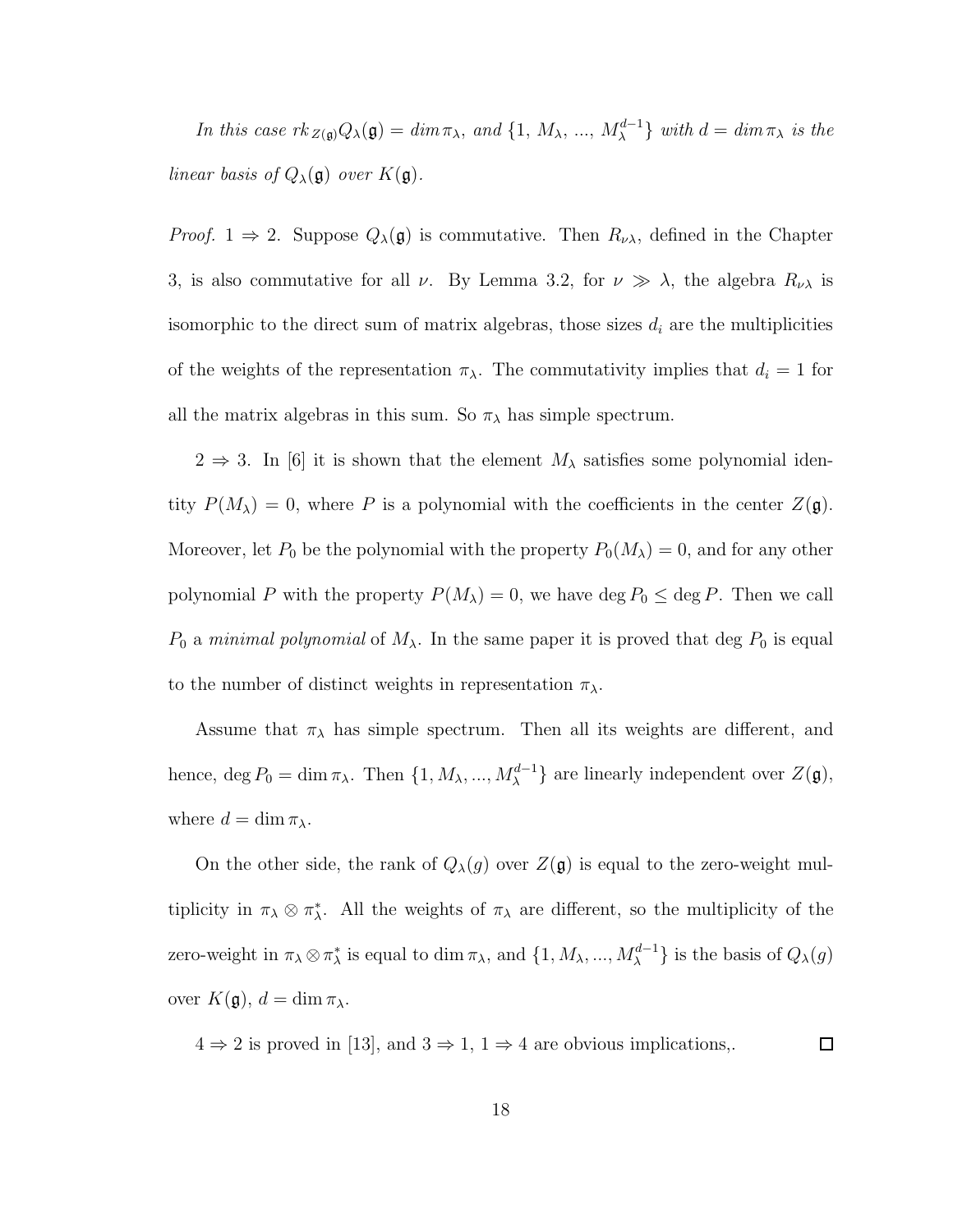It turns out that there are not so many irreducible representations with simple spectrum. The complete list of the highest weights of such representations is given in the Table 1.<sup>1</sup>.

| g     | $\lambda$ – the highest weight                  |
|-------|-------------------------------------------------|
| $A_n$ | $\omega_k, \quad k = 1, , n$                    |
|       | $k\omega_1, \quad k=1,2$                        |
|       | $k\omega_n, \quad k=1,2$                        |
| $B_n$ | $\omega_1$                                      |
|       | $\omega_n$ (spin-representation)                |
| $C_n$ | $\omega_1$                                      |
| $D_n$ | $\omega_1$                                      |
|       | $\omega_{n-1}, \omega_n$ (spin-representations) |
| $G_2$ | $\omega_1$ (dim = 7)                            |
| $E_6$ | $\omega_1$ (dim = 27)                           |
|       | $\omega_6$ (dim = 27)                           |
| $E_7$ | $\omega_7$ (dim = 56)                           |

Table 1. Representations with simple spectrum.

**3.** Using the same definition of  $M_{\lambda}$ , one can construct a linear basis of  $C_{\lambda}(\mathfrak{g})$ over  $K_0(\mathfrak{g})$  =Frac  $I(\mathfrak{g})$  for the representations with simple spectrum. The Examples 3 and 4 show that we can not substitute the field  $K(\mathfrak{g})$  just by the ring  $Z(\mathfrak{g})$  (or the

<sup>&</sup>lt;sup>1</sup>I would like to thank prof. J. Stembridge and prof. A. Zelivinsky for this information.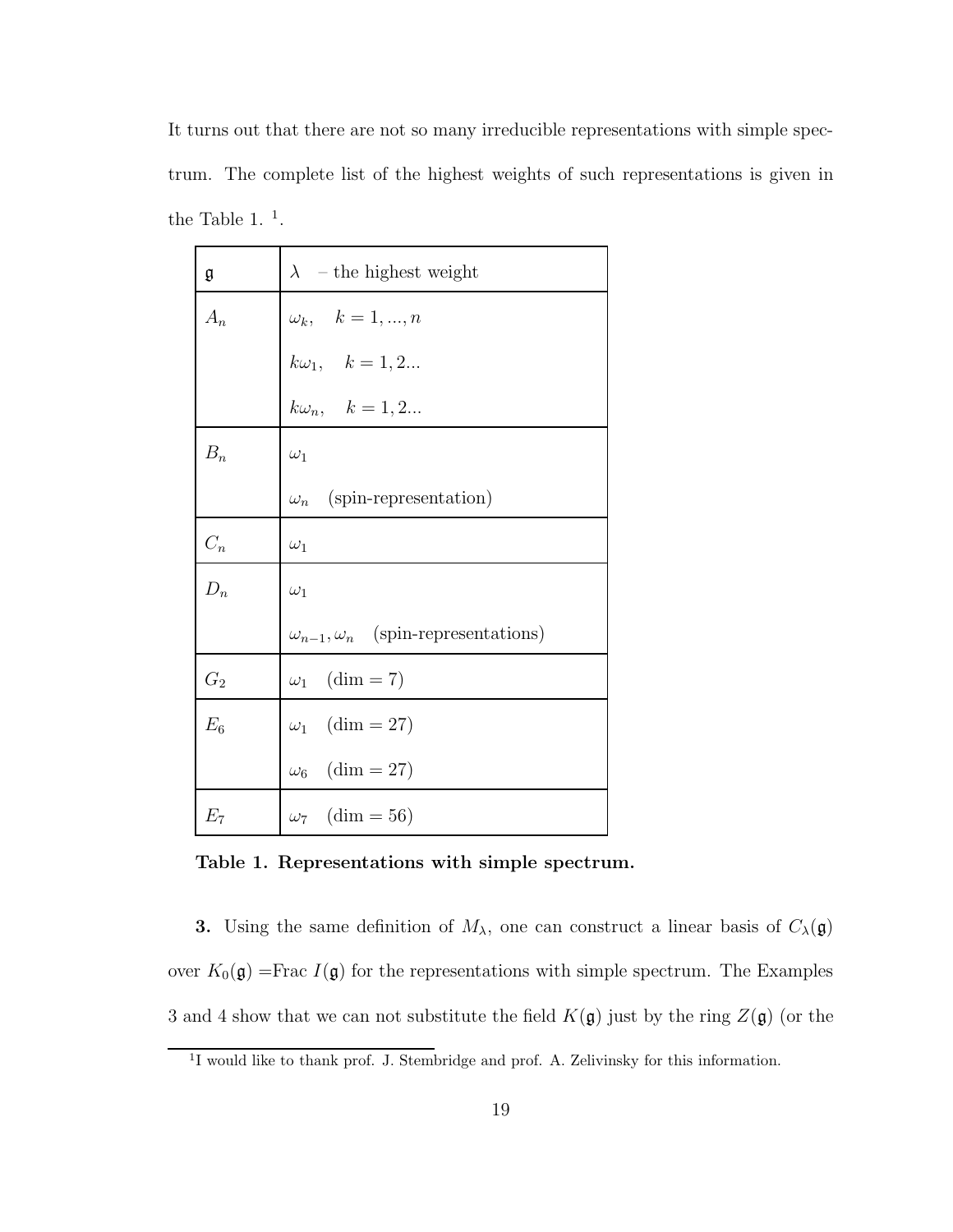field  $K_0(\mathfrak{g})$  by the ring  $I(\mathfrak{g})$  — in general, the element  $M_\lambda$  does not generate the corresponding family algebra over the ring.

#### **Examples.** Put  $M = M_{\lambda}$ .

1. For any irreducible representation  $\pi_n$  of  $\mathfrak{sl}_2(\mathbb{C})$  the set  $\{1, M, ..., M^n\}$  is a linear basis of the free  $Z(\mathfrak{sl}_2(\mathbb{C}))$  - module  $Q_n(\mathfrak{sl}_2(\mathbb{C}))$  (see [24] for details).

2. Consider the standard representation ( $\lambda = \omega_1$ ) of the Lie algebra g of the series  $A_n$ ,  $B_n$  or  $C_n$ . The set  $\{1, M, ..., M^d\}$  forms a linear basis of the free  $Z(\mathfrak{g})$ -module  $Q_n(\mathfrak{g})$ . Here  $d+1 = \dim \pi_{\omega_1}$ .

3. But for the Lie algebra  $\mathfrak g$  of the series  $D_n$  the linear basis of  $C_{\omega_1}(\mathfrak g)$  over  $I(\mathfrak g)$ is  $\{1, M, ..., M^{2n-2}, N\}$ , where

$$
N = M^{-1}Pfaf(M)
$$
, Pfaf $(M) = \sqrt{\det(M)}$ .

(See [12] for the details).

4. Put  $\mathfrak{g} = \mathfrak{sl}_3(\mathbb{C}), \lambda = (2,0), \text{ and } M = M_{(2,0)}. \text{ Then } I(\mathfrak{sl}_3(\mathbb{C})) = \mathbb{C}[C_2, C_3],$ where  $C_2 = \frac{1}{10}$  trace( $M^2$ ),  $C_3 = \frac{1}{7}$  $\frac{1}{7}$  trace( $M^3$ ). The following statement can be proved.

**Proposition 5.2.** The family algebra  $C_{(2,0)}(\mathfrak{sl}_3(\mathbb{C}))$  is generated over

 $I(\mathfrak{sl}_3(\mathbb{C}))$  by two elements M, N (deg  $M = 1$ , deg  $N = 2$ ) with the relations

$$
MN = C_3, \quad N^2 = \frac{1}{72} \left( 36C_2N_2 + 36C_2^2 - 21C_3M - 15C_2M^2 + M^4 \right).
$$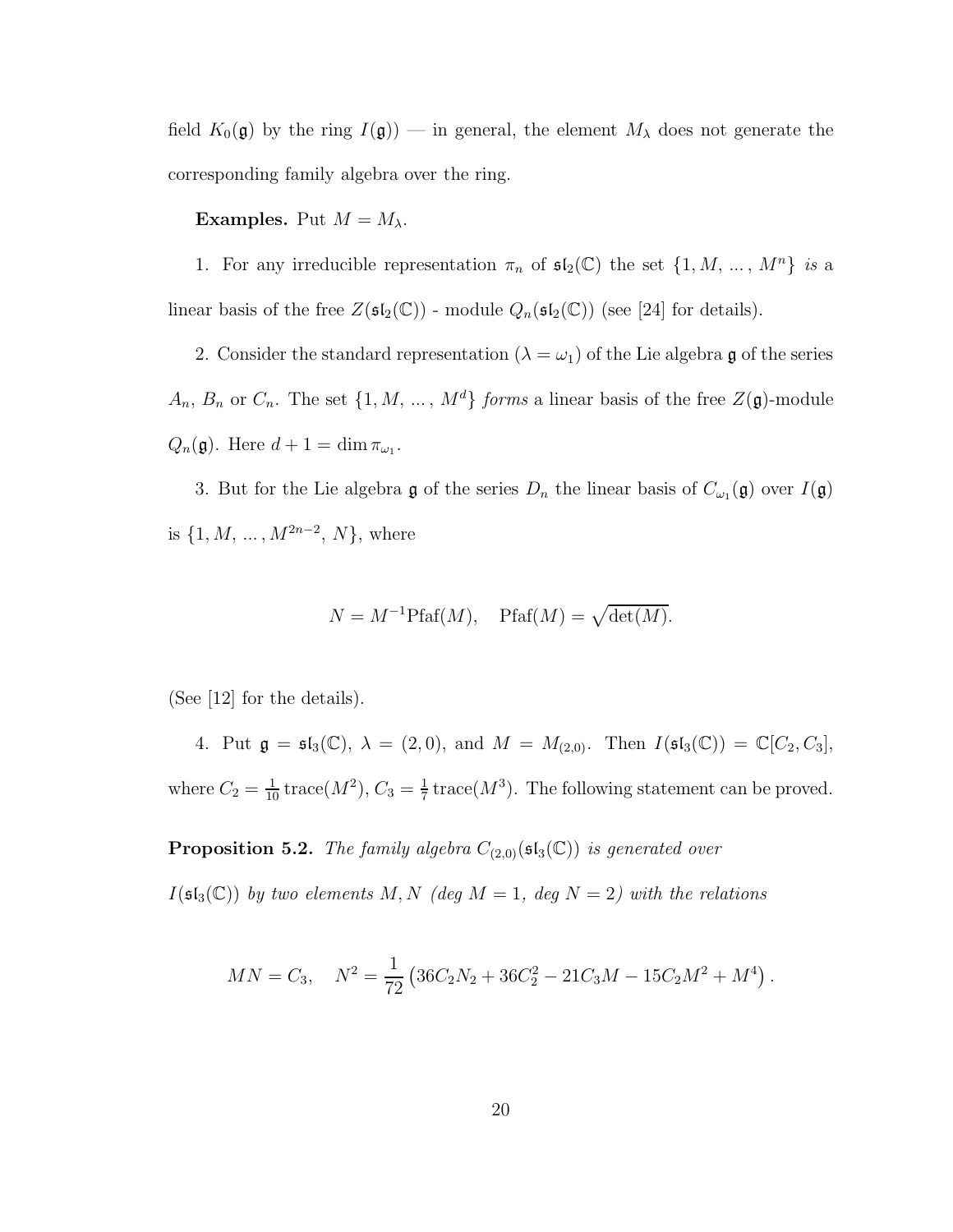Remark. The element  $N$  in the proposition can be defined by

$$
N = \frac{1}{72C_3} \left( (3M)^5 - 15C_2(3M)^3 - 21C_3(3M)^2 + 36C_2^2(3M) + 36C_2C_3 \right).
$$

It is a matrix with polynomial coefficients in  $\mathfrak{g}$ , so  $N \in C_{(2,0)}(\mathfrak{sl}_3(\mathbb{C}))$ . But N can not be expressed as a sum of  $M^2$  and  $C_2$  with constant coefficients. So  $\{1, M, M^2, M^3, M^4, M^5\}$  is not a linear basis of  $C_{(2,0)}(\mathfrak{sl}_3(\mathbb{C}))$  over  $I(\mathfrak{sl}_3(\mathbb{C}))$ .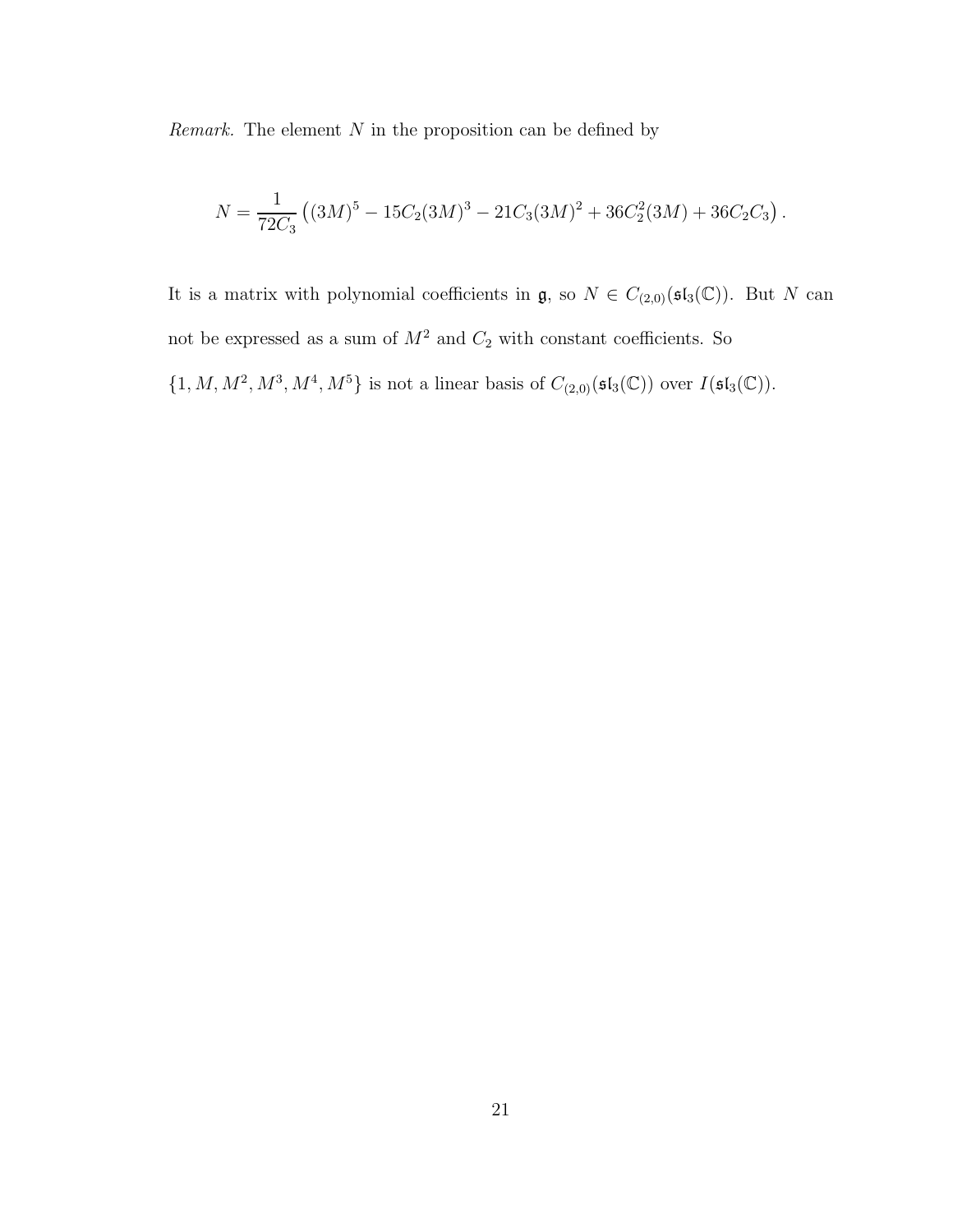## Chapter 6

# Characteristic identities and quantum eigenvalues of  $\mathfrak{sl}_2(\mathbb{C}).$

1. In both cases, classical and quantum, the family algebras of  $\mathfrak{sl}_2(\mathbb{C})$  are generated by one element  $M_n$ . It is interesting to know the decomposition of the higher powers of this element as linear combinations of the first  $n$  powers.

**Examples.** Take  $\mathfrak{g} = \mathfrak{sl}_2(\mathbb{C})$ , choose the basis as above. Put a parameter t into the commutation relations:  $[e, f] = th$ ,  $[h, e] = 2te$ ,  $[h, f] = -2tf$ . Define the element  $M = M_n$  as above:  $M = eF + fE + \frac{h}{2}H$ ,  $E = \pi_n(e)$ ,  $F = \pi_n(f)$ ,  $H = \pi_n(h)$ . The value  $t = 0$  corresponds to  $M \in C_n(\mathfrak{sl}_2(\mathbb{C}))$  and the value  $t = 1$  corresponds to  $M \in Q_n(\mathfrak{sl}_2(\mathbb{C}))$ . Put  $C = \frac{h^2}{2} + 2ef$  in the classical case, and put  $C = \frac{h^2}{2} + ef + fe$ in the quantum case. Then we can write the following characteristic identities: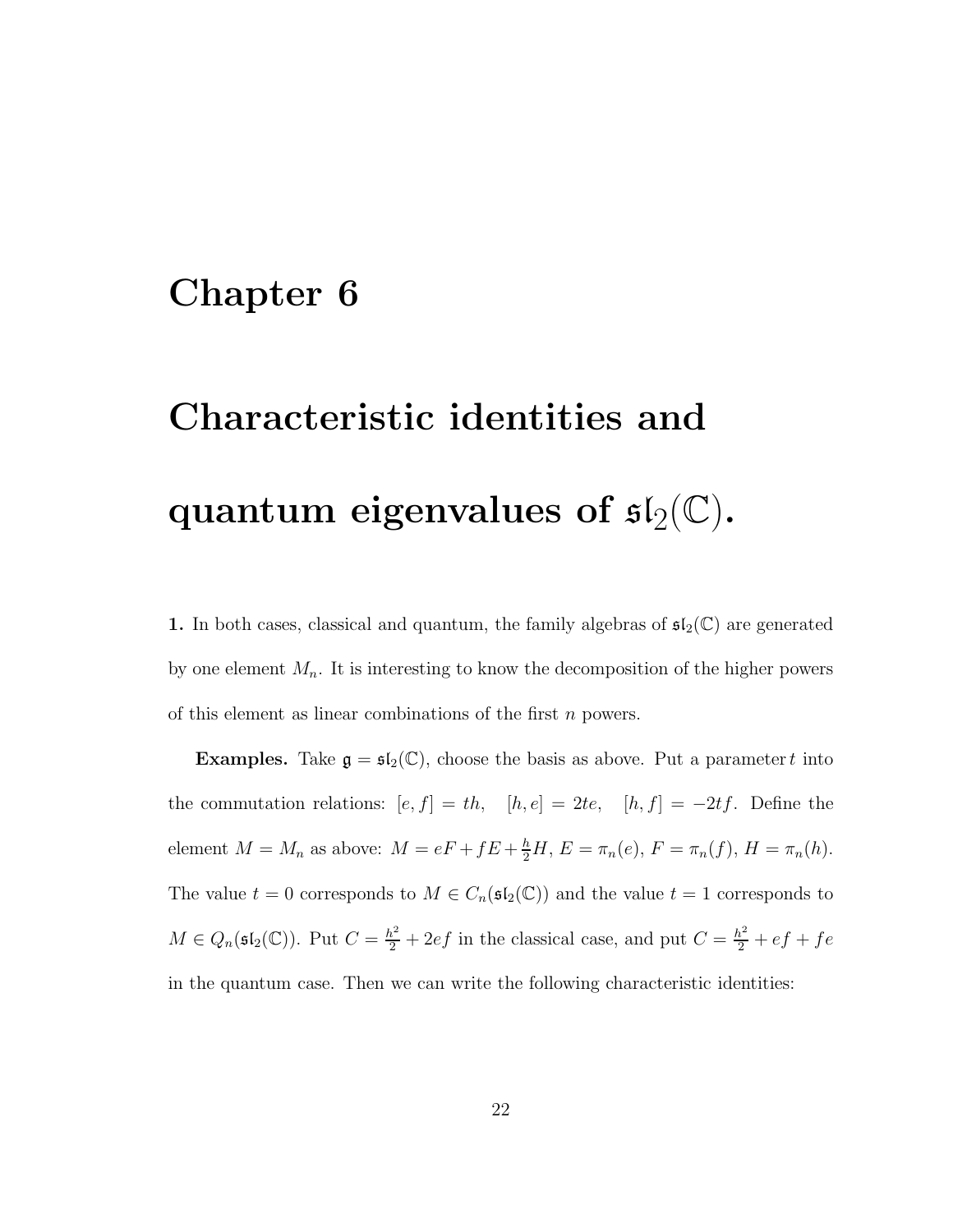$$
\dim \pi = 2, \qquad \qquad M^2 = -tM + \frac{C}{2};
$$

$$
\dim \pi = 3, \qquad \qquad M^3 = -4tM^2 + (2C - 4t^2)M + 4tC;
$$

$$
\dim \pi = 4,
$$

$$
M^{4} = -10tM^{3} + (5C - 33t^{2})M^{2} + (33Ct - 36t^{3})M - \frac{9}{4}C^{2} + 54t^{2}C;
$$
  

$$
\dim \pi = 5,
$$

$$
M^5 = -20tM^4 + (-148t^2 + 10C)M^3 + (148tC - 480t^3)M^2 +
$$
  
 
$$
+(-16C^2 + 720t^2C - 576t^4)M + 1152t^3C - 96tC^2.
$$

2. The examples above are the polynomial identities, satisfied by a matrix with entries from the universal enveloping algebra. In [6] the properties of such identities are studied and some low-dimensional examples are given. Here we derive a uniform formula for all irreducible representations of  $\mathfrak{sl}_2(\mathbb{C})$ .

Let  $\mathfrak{g} = \mathfrak{sl}_2(\mathbb{C})$  and let  $M = M_n$  be the defined above element of  $Q_n(\mathfrak{sl}_2(\mathbb{C}))$ for the fixed representation  $\pi_n$ . We will look for the characteristic identity in the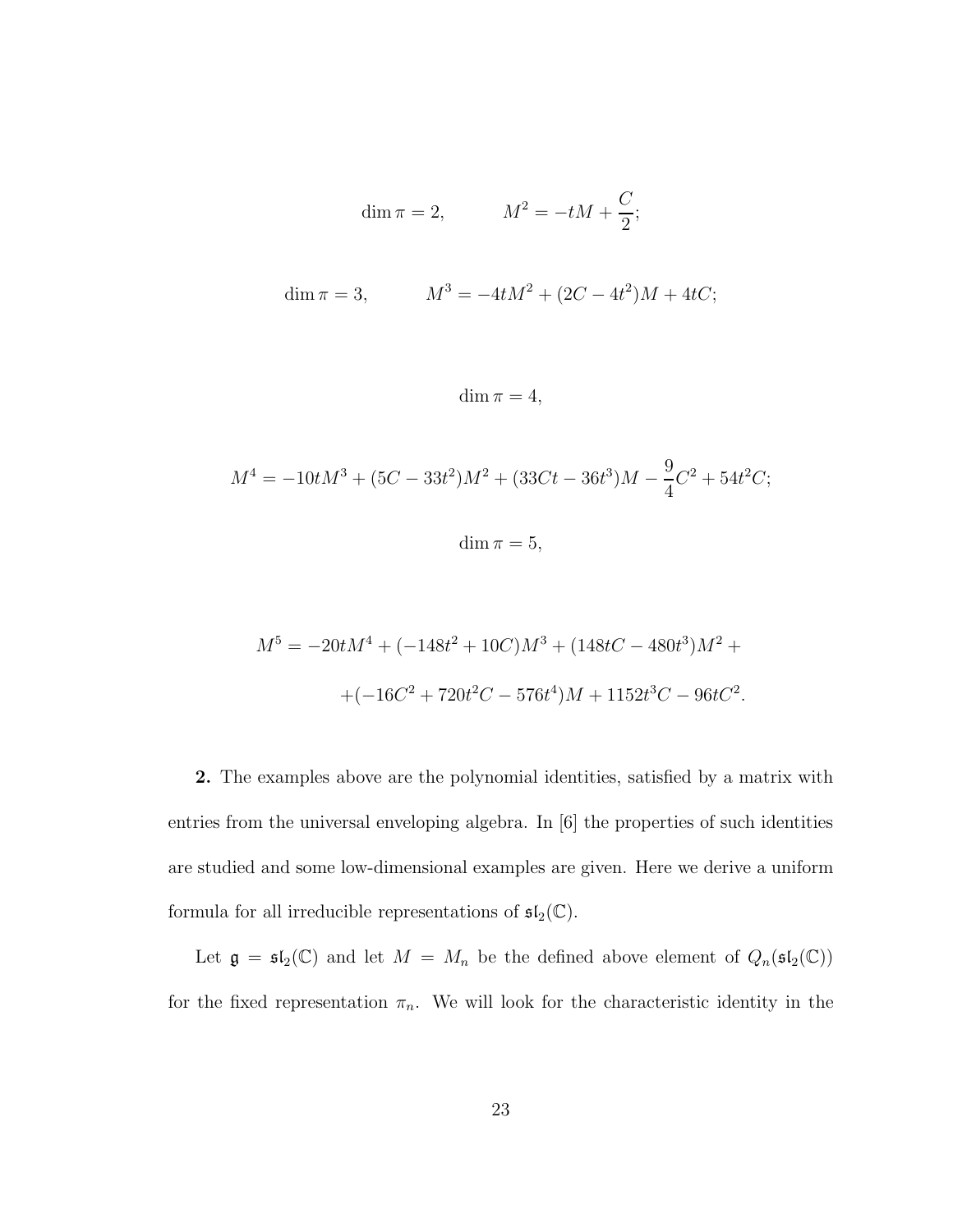following form:

$$
\prod_{j=0}^{n} (M - b_j) = 0,
$$

where  $b_j$  are the elements of the  $W_\tau$ -extension of  $Z(\mathfrak{sl}_2(\mathbb{C}))$ ,  $W_\tau$  is the translated Weyl group. We say that  ${b_j}$  are *quantum eigenvalues* of the representation  $\pi_n$ .

**Theorem 6.1.** The element M of the quantum family algebra  $Q_n(\mathfrak{sl}_2(\mathbb{C}))$  satisfies the identity

$$
\prod_{j=0}^{n} (M - b_j) = 0,
$$
\n(6.6.1)

where  $b_j = (j^2 - \frac{n}{2} - jn) + (\frac{n}{2} - j) \sqrt{(2C + 1)}, \qquad j = 0, ..., n.$ 

*Proof.* We follow the idea of the proof of the existence theorem in [6] (see also [15]). We apply to M a map  $\phi_m$ , defined in the Chapter 3. It sends  $U(\mathfrak{sl}_2(\mathbb{C}))$  by the means of the representation  $\pi_m$  to End  $V_m$ . Then  $\phi_m(M)$  is a diagonalizable operator on  $V_n \otimes V_m$ , and in the case of  $\mathfrak{sl}_2(\mathbb{C})$  it is not difficult to compute the eigenvalues of this operator. As for  $m$  was chosen arbitrarily, it allows to write the quantum eigenvalues for M.

Below are the details of this program. For a pair of irreducible representations  $\pi_m$  and  $\pi_n$  of  $\mathfrak{sl}_2(\mathbb{C})$  with the highest weights m and n respectively, we construct the element of End  $(V_m \otimes V_n)$ :

$$
M_{m,n} = \sum_{i} \pi_m(x_i) \pi_n(x^i),
$$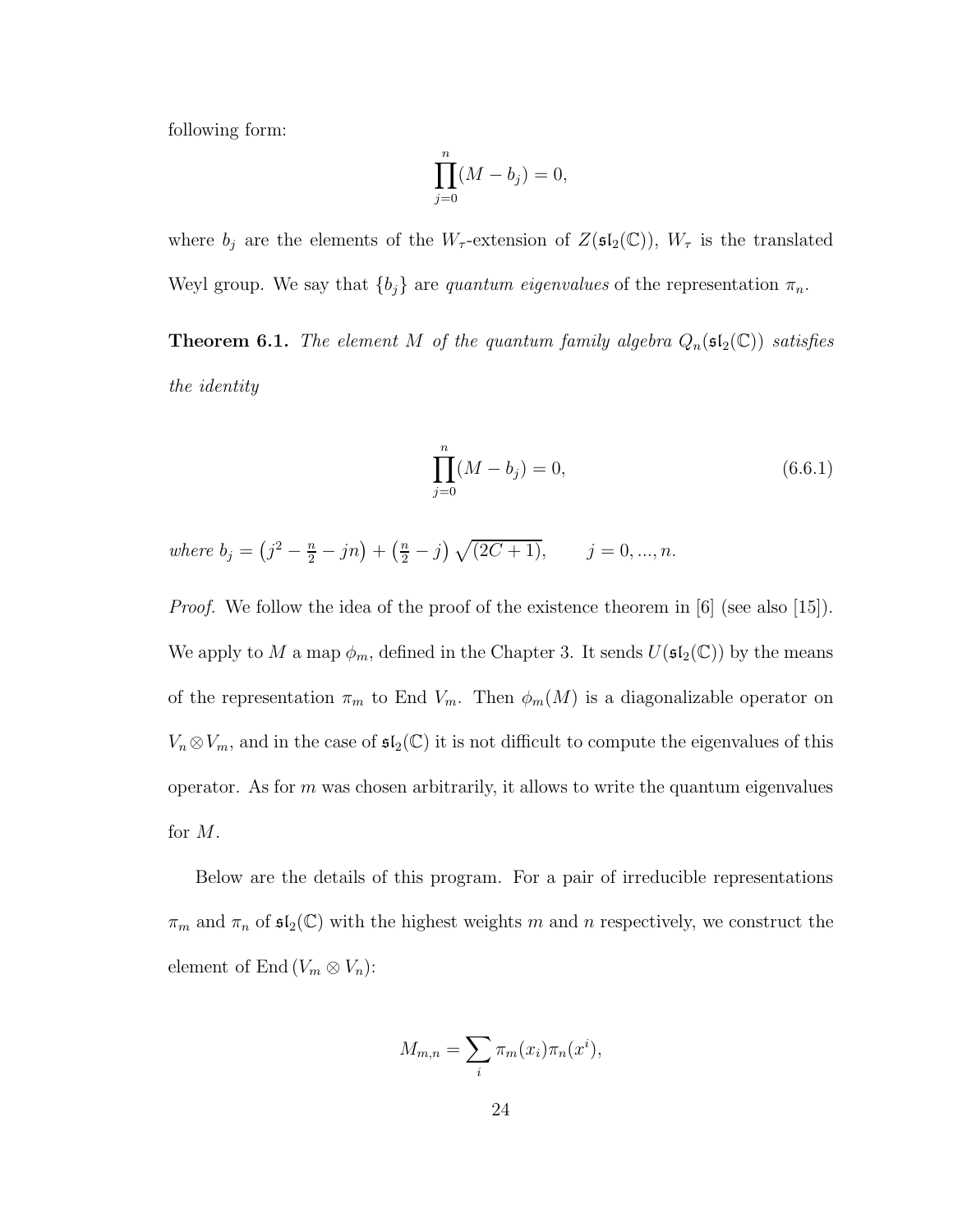where  $\{x_i\}$  is some basis of  $\mathfrak{g}$ , and  $\{x^i\}$  is the dual basis with respect to the Killing form. Note that  $M_{m,n} = \frac{1}{2}$  $\frac{1}{2} ((\pi_m \otimes \pi_n)(C) - \pi_m(C) \otimes 1 - 1 \otimes \pi_n(C)),$  where  $C =$  $\frac{h^2}{2} + ef + fe.$ 

**Lemma 6.2.** The element  $M_{m,n} \in End(V_m \otimes V_n)$  satisfies the following identity:

$$
\prod_{i=0}^{\min(m,n)} (M_{m,n} - f_i) = 0,
$$

where  $f_i = \frac{1}{2}$  $\frac{1}{2}((m+1)(n-2i)+(2i^2-2ni-n)),$   $i=0,...,min(m,n).$ 

*Proof.* The operators  $\pi_m(C) \otimes 1$  and  $1 \otimes \pi_n(C)$  are scalar on  $V_m \otimes V_n$  with the eigenvalues  $\frac{m^2}{2} + m$  and  $\frac{n^2}{2} + n$  respectively. The decomposition

$$
\pi_m \otimes \pi_n = \bigoplus_{i=0}^{\min(m,n)} \pi_{m+n-2i}
$$

follows that  $(\pi_m \otimes \pi_n)(C)$  has eigenvalues  $\frac{(m+n-2i)^2}{2} + (m+n-2i)$  with the multiplicities  $m + n - 2i + 1$ . Therefore,  $M_{m,n}$  has eigenvalues

$$
f_i = \frac{1}{2} \left( \frac{(m+n-2i)^2}{2} + (m+n-2i) - \left( \frac{n^2}{2} + n \right) - \left( \frac{m^2}{2} + m \right) \right) =
$$
  
=  $\frac{1}{2} \left( (m+1)(n-2i) + (2i^2 - 2ni - n) \right),$ 

and satisfies

$$
\prod_{i=0}^{\min(m,n)} (M_{m,n} - f_i)^{(n+m-2i+1)} = 0.
$$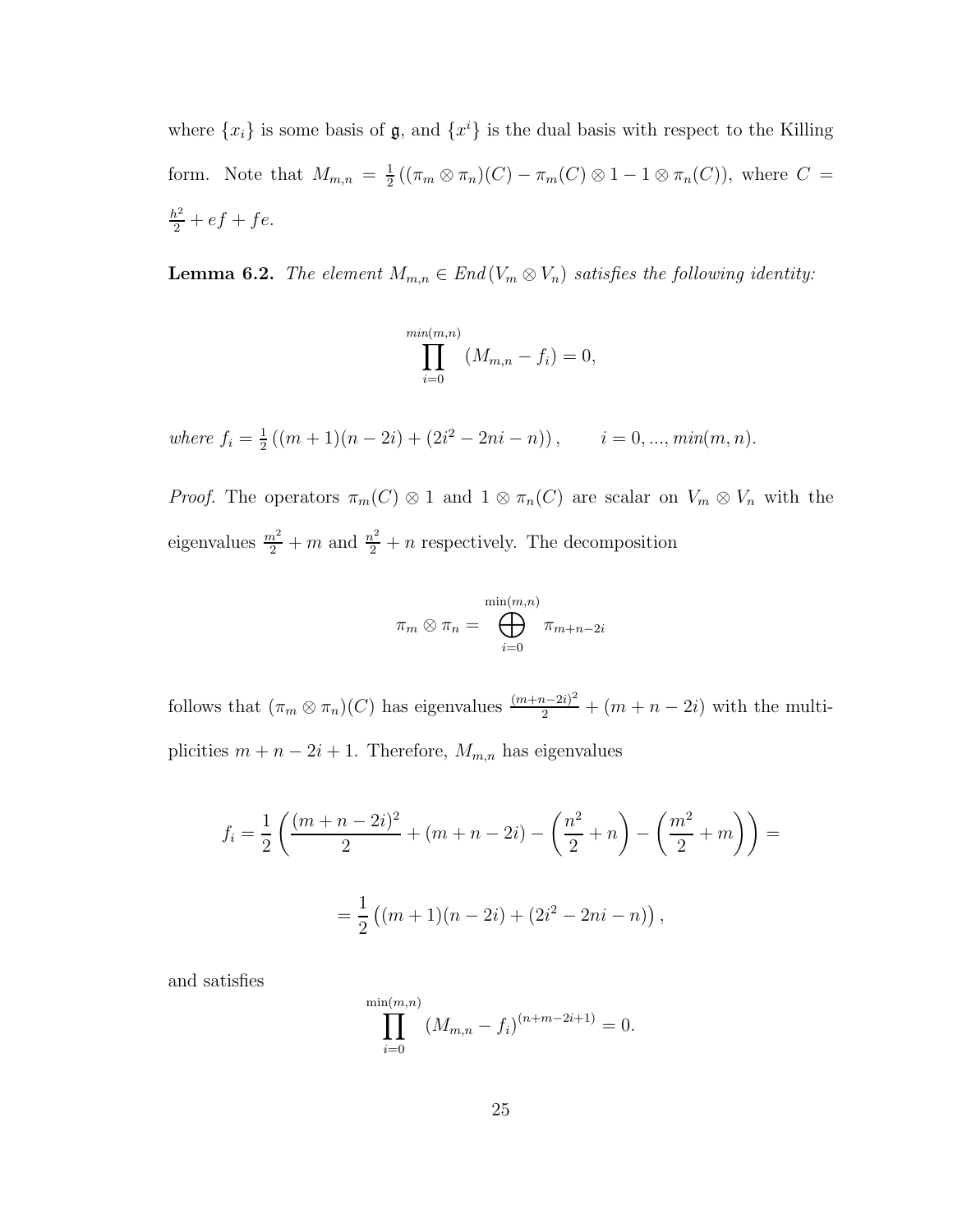But  $(\pi_m \otimes \pi_n)(C)$  is diagonalizable, so is  $M_{m,n}$ , and we can get rid of the multiplicities:

$$
\prod_{i=0}^{\min(m,n)} (M_{m,n} - f_i) = 0.
$$

 $\square$ 

To prove the identity (6.6.1), we want to rewrite it in the equivalent form with the coefficients in  $Z(\mathfrak{sl}_2(\mathbb{C}))$  (not the  $W_\tau$ -extension of  $Z(\mathfrak{sl}_2(\mathbb{C}))$ ). Note that (6.6.1) is equivalent to

$$
\prod_{j=0}^{n} (M - b_j) = B \prod_{j=0}^{\left[\frac{n-1}{2}\right]} (M^2 - B_j M + A_j),
$$
\n(6.6.2)

where  $B = \left(M + \frac{n^2 + 2n}{4}\right)$  $\left(\frac{\pm 2n}{4}\right)$ , if *n* is even, and  $B=1$ , if *n* is odd,

$$
A_j = b_j b_{n-j} = \left(j^2 - \frac{n}{2} - jn\right)^2 - \left(\frac{n}{2} - j\right)^2 (2C + 1),
$$

$$
B_j = b_j + b_{n-j} = 2\left(j^2 - \frac{n}{2} - jn\right).
$$

Suppose that the identity (6.6.1) is not true:  $\prod_{j=0}^{n} (M - b_j) = T \neq 0$ .

From (6.6.2), the element T belongs to  $\text{End}(V_n) \otimes U(\mathfrak{sl}_2(\mathbb{C}))$ , and from our assumption, at least one matrix element  $T_{ij} \in U(\mathfrak{sl}_2(\mathbb{C}))$  is non-zero.

**Lemma 6.3.** (See [4].) Let  $\mathfrak g$  be semi-simple Lie algebra. Then for any non-zero element u of  $U(\mathfrak{g})$  there exists an irreducible representation  $\pi$  such that  $\pi(u) \neq 0$ .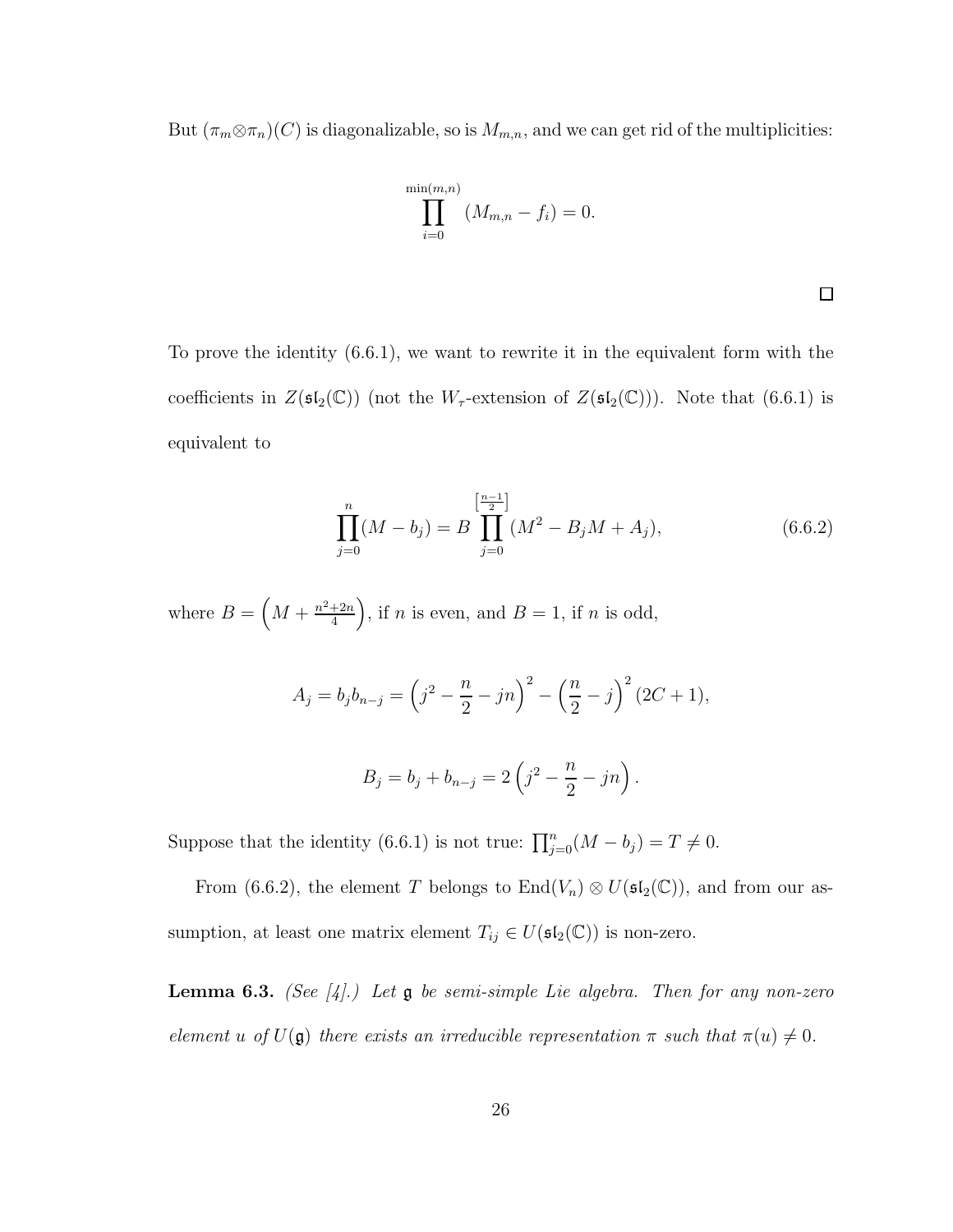Let  $\pi_m$  be a representation of  $\mathfrak{sl}_2$  such that  $\pi_m(T_{ij}) \neq 0$ . We apply  $\pi_m$  to (6.6.2):

$$
\pi_m(B) \prod_{j=0}^{\left[\frac{n-1}{2}\right]} (\pi_m(M))^2 - B_j \pi_m(M) + \pi_m(A_j)) = \pi_m(T) \neq 0.
$$

But  $\pi_m(C) = \frac{m^2}{2} + m$ ,  $\pi_m(M) = M_{m,n}$ , so

$$
\pi_m(M)^2 - B_j \pi_m(M) + \pi_m(A_j) = M_{m,n}^2 - (f_j + f_{n-j})M_{m,n} + f_j f_{n-j}.
$$

Therefore,

$$
\pi_m(B) \prod_{j=0}^{\left[\frac{n-1}{2}\right]} (M_{m,n}^2 - (f_j + f_{n-j})M_{m,n} + f_j f_{n-j}) \neq 0.
$$

The last inequality is equivalent to

$$
\prod_{i=0}^{n} (M_{m,n} - f_i) \neq 0,
$$

which is impossible because of the Lemma 6.2.

**Corollary 6.4.** The element M in  $C_n(\mathfrak{sl}_2(\mathbb{C}))$  satisfies the identity

$$
\prod_{j=0}^{n} (M - b_j) = 0,
$$
\n(6.6.3)

 $\Box$ 

where  $b_j = (\frac{n}{2} - j)\sqrt{2C}$ ,  $j = 0, ..., n$ .

*Proof.* Recall that  $Q_n(\mathfrak{sl}_2(\mathbb{C}))$  is a deformation of  $C_n(\mathfrak{sl}_2(\mathbb{C}))$ . Hence, all the statements about  $Q_n(\mathfrak{sl}_2(\mathbb{C}))$  could be rewritten for  $Q_n(\mathfrak{sl}_2(\mathbb{C}))_t$ , introducing the param-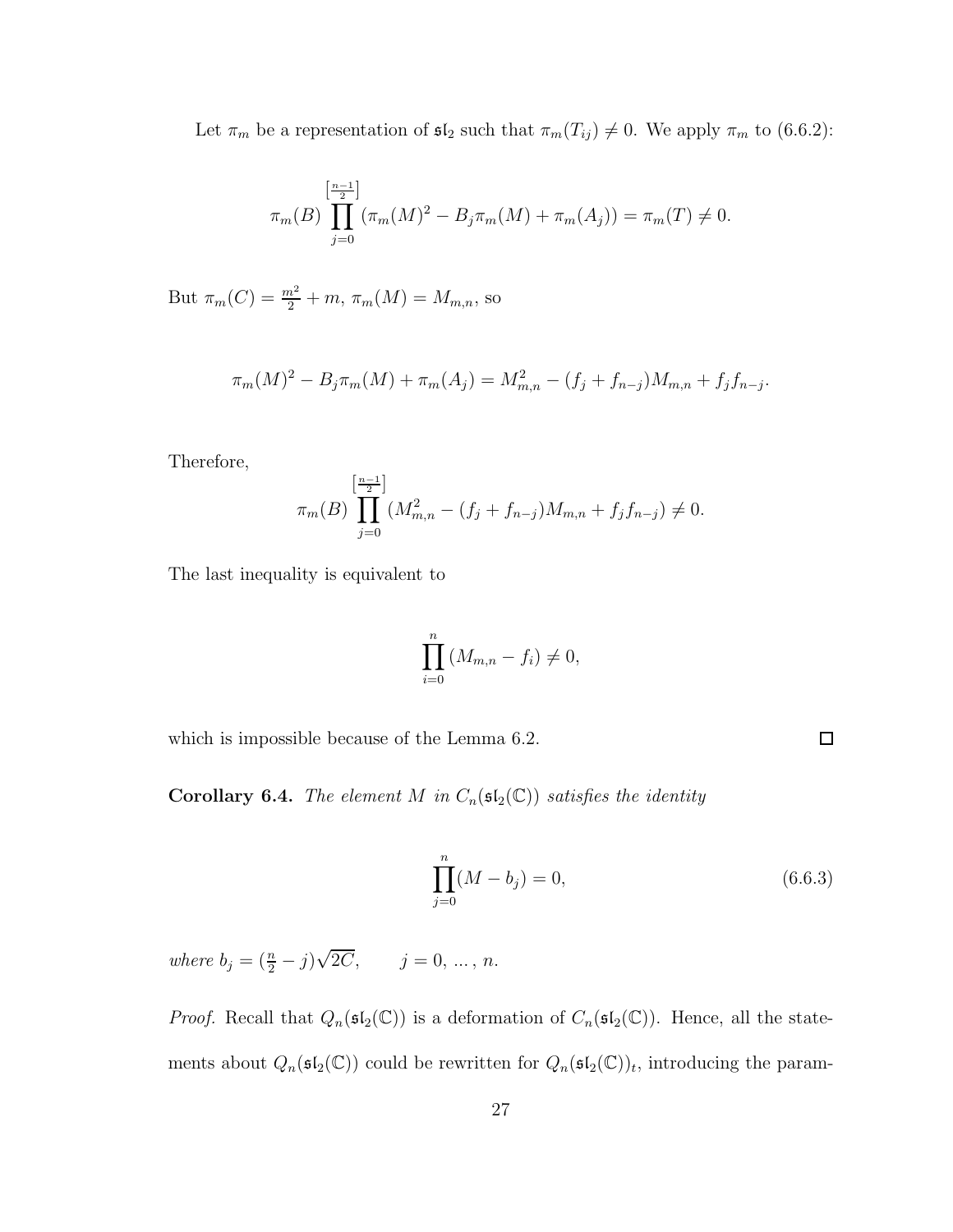etert. Then the quantum eigenvalues from the Proposition 6.1 for  $Q_n(\mathfrak{sl}_2(\mathbb{C}))_t$  look like

$$
(b_j)_t = \left(j^2 - \frac{n}{2} - jn\right)t + \left(\frac{n}{2} - j\right)\sqrt{(2C + t^2)}, \qquad j = 0, ..., n.
$$

 $\Box$ 

Put  $t = 0$  to get the eigenvalues of  $C_n(\mathfrak{sl}_2(\mathbb{C}))$ .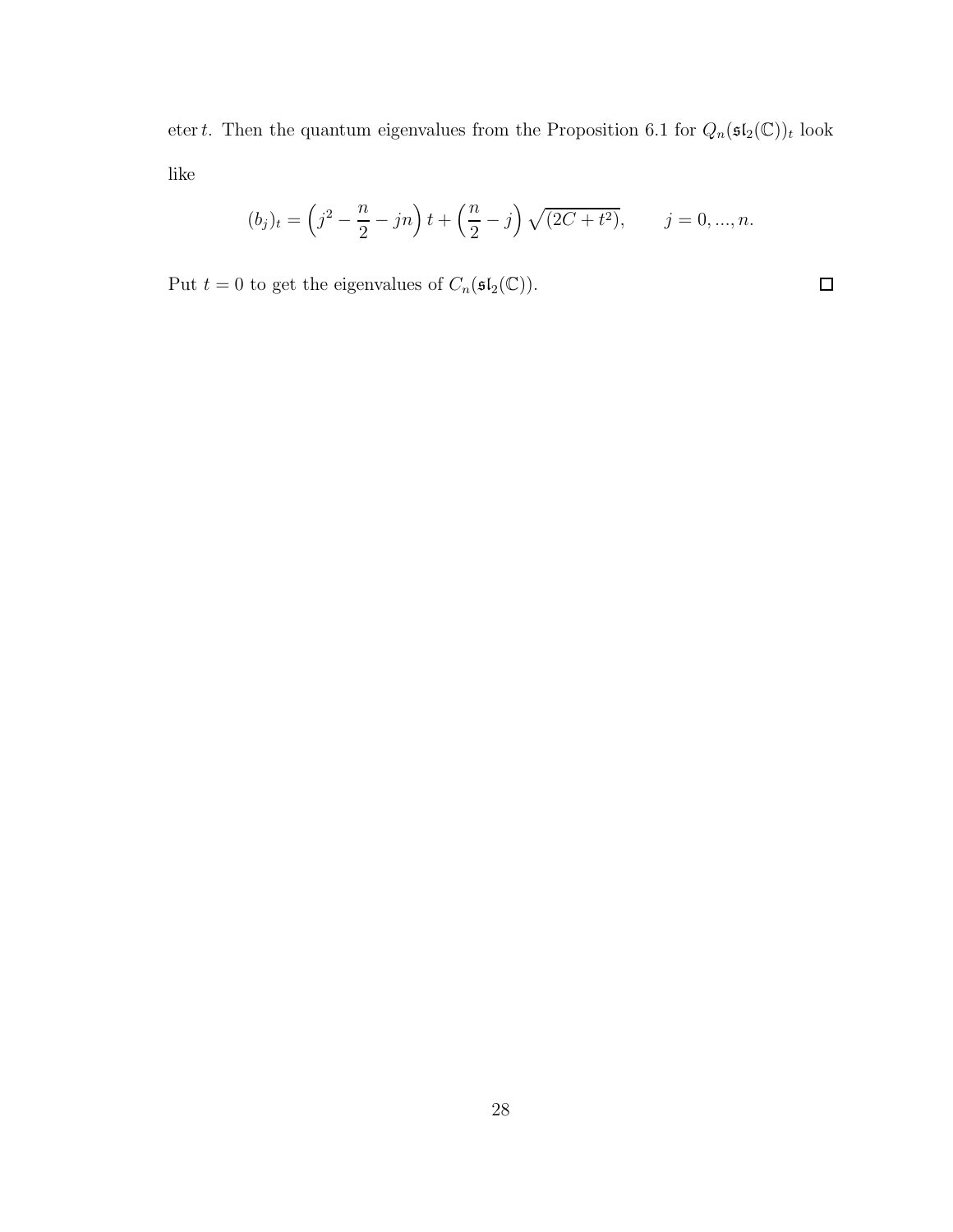## Chapter 7

# Classical family algebra of the adjoint representation of  $\mathfrak{sl}_3(\mathbb{C}).$

1. We illustrate some ideas from [13] on the example of the adjoint representation of  $\mathfrak{sl}_3(\mathbb{C})$  and compute harmonic basis of the classical family algebra. Note that the adjoint representation is not a representation with simple spectrum.

Recall some general facts about  $C_{\lambda}(\mathfrak{g})$  (see [13] for the details). Any element  $A \in C_{\lambda}(\mathfrak{g})$  can be interpreted as a polynomial map  $A : \mathfrak{g}^* \to \text{End}V_{\lambda}$ , equivariant under the action of  $G$ :

$$
A(\text{Ad}gX) = \Pi_{\lambda}(\mathfrak{g})A(X)\Pi_{\lambda}(\mathfrak{g})^{-1}.
$$
 (7.7.1)

From now on we identify  $\mathfrak g$  and  $\mathfrak g^*$  via the Killing form. The set of regular semisimple elements in g, which are Ad-equivalent to regular elements of Cartan sub-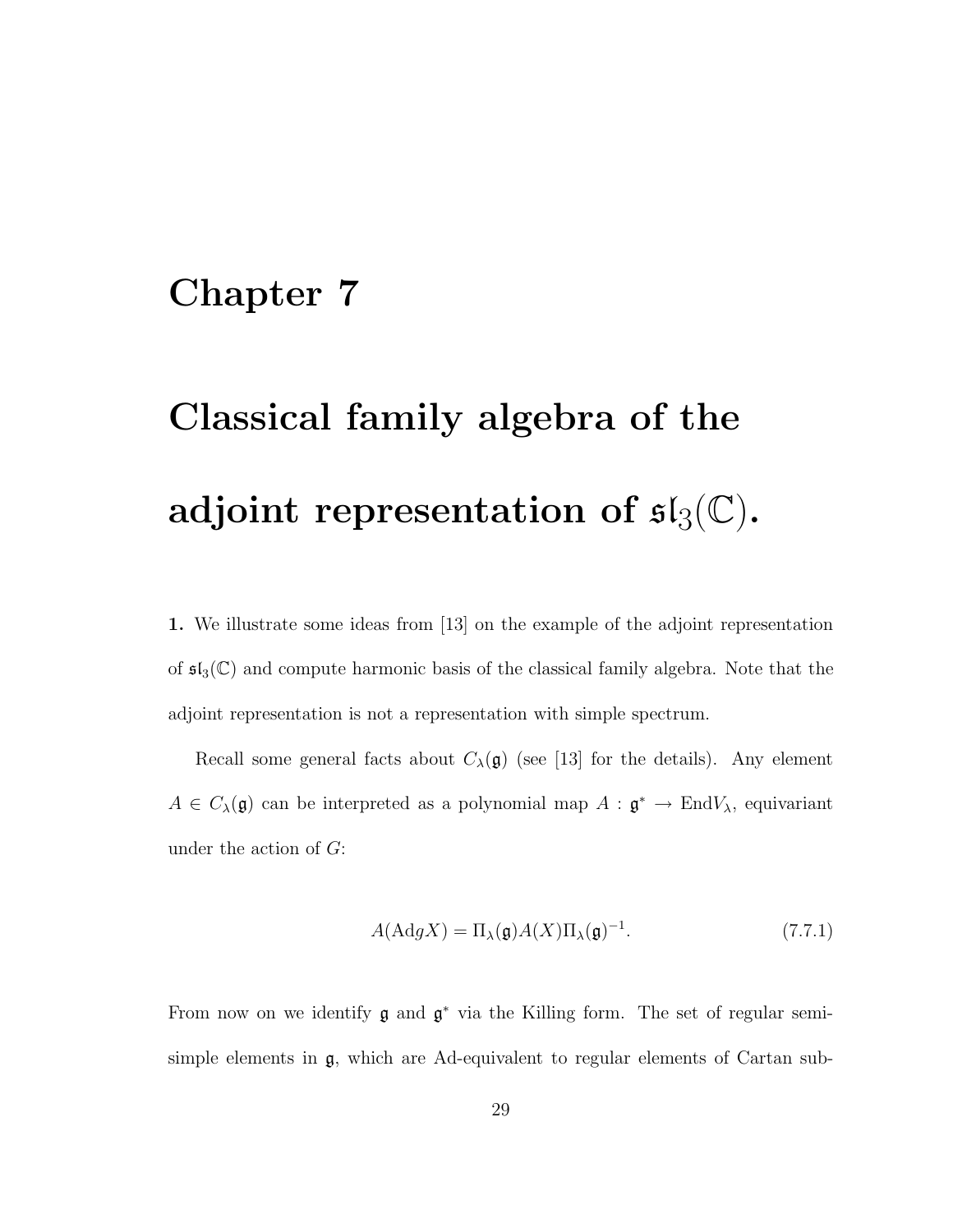algebra  $\mathfrak h$ , is an open dense subset of  $\mathfrak g$ . The covariance property (7.7.1) implies that any element  $A \in C_{\lambda}(\mathfrak{g})$  is completely determined by its restriction  $A|_{\mathfrak{h}}$ . Let  $W t(\lambda) = {\mu_1, ..., \mu_N}$  be the set of weights of the representation  $\pi_\lambda$  with corresponding multiplicities  $\{d_1, ..., d_N\}$ . The operators  $A|_{\mathfrak{h}} \in End V_{\lambda} \otimes S(\mathfrak{h})$  have a blockdiagonal form with blocks of sizes  $d_i$ . The map  $A \to A|_{\mathfrak{h}}$  is an injection, so  $C_{\lambda}(\mathfrak{g})$  is realized as a subalgebra of

$$
B_{\lambda}(\mathfrak{g})=\bigoplus_{\mu_i\in Wt(\lambda)}\mathrm{Mat}_{d_i}(S(\mathfrak{h})).
$$

Then we can think of  $B_{\lambda}(\mathfrak{g})$  as an algebra of polynomial maps

$$
B: \mathfrak{h} \to \bigoplus_{\mu_i \in Wt(\lambda)} \text{Mat}_{d_i}(\mathbb{C}).
$$

Moreover, let  $\tilde{w} \in G$  be a representative of an element w of the Weyl group W in the normalizer in G of the torus T. Let  $B_{\lambda}^{W}(\mathfrak{g})$  be a subalgebra of  $B_{\lambda}(\mathfrak{g})$ , which consists of elements  $B$  with the property

$$
B(\mathrm{Ad}\tilde{w}H) = \Pi_{\lambda}(\tilde{w})B(H)\Pi_{\lambda}(\tilde{w})^{-1}, \quad H \in \mathfrak{h}, \quad w \in W.
$$

Then we have the following inclusion of subalgebras:

$$
C_{\lambda}(\mathfrak{g})\subset B_{\lambda}^W(\mathfrak{g})\subset B_{\lambda}(\mathfrak{g}).
$$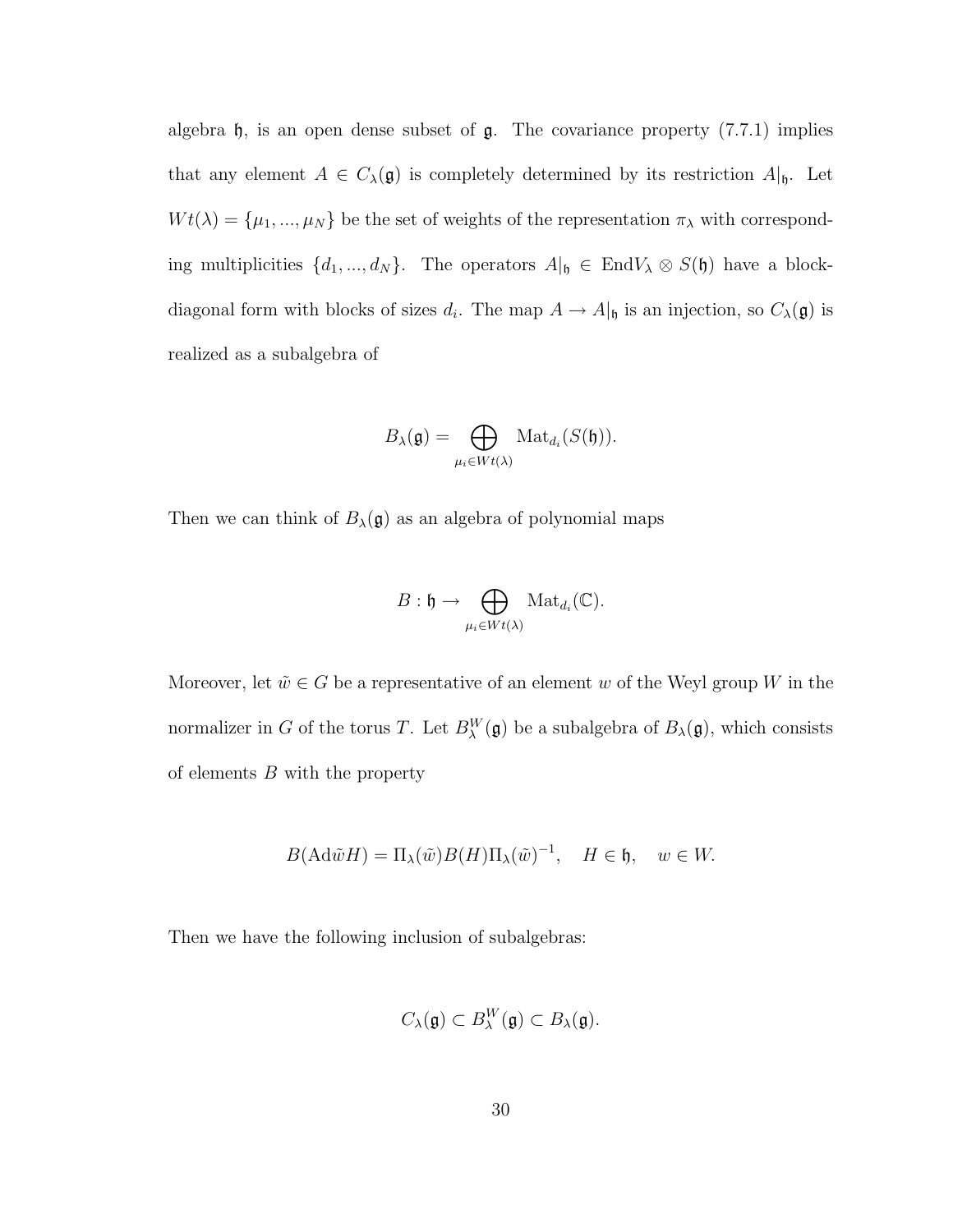It turns out that the localizations of  $C_{\lambda}(\mathfrak{g})$  and  $B_{\lambda}^{W}(\mathfrak{g})$  coincide. Let  $K_0 =$  Frac  $I(\mathfrak{g})$ . Recall that  $I(\mathfrak{g})$  is naturally isomorphic to  $I(\mathfrak{h}) = S(\mathfrak{h})^W$  – the algebra of W-invariant elements of  $S(\mathfrak{h})$ . In [13] the isomorphism of algebras

$$
C_{\lambda}(\mathfrak{g})\otimes_{I(\mathfrak{g})}K_0=B_{\lambda}^W(\mathfrak{g})\otimes_{I(\mathfrak{g})}K_0,
$$

is proved. Here we illustrate the construction on the example of the classical family algebra of the adjoint representation of  $\mathfrak{g} = \mathfrak{sl}_3(\mathbb{C})$ .

**2.** The weights of  $V_{ad}$  are  $\{\pm \alpha, \pm \beta, \pm \gamma, 0\}$ . The algebra  $B_{ad}(\mathfrak{sl}_3(\mathbb{C}))$  can be realized as the  $8 \times 8$ -matrices B of the form

$$
B = \begin{pmatrix} B_+ & 0 & 0 \\ 0 & B_0 & 0 \\ 0 & 0 & B_- \end{pmatrix},
$$

where  $B_{\pm}$  are  $3 \times 3$  diagonal matrices with the entries in  $S(\mathfrak{h})$ :

$$
B_{\pm} = \begin{pmatrix} b_{\pm\alpha} & 0 & 0 \\ 0 & b_{\pm\beta} & 0 \\ 0 & 0 & b_{\pm\gamma} \end{pmatrix}.
$$

They correspond to positive and negative roots respectively.  $B_0$  is a  $2 \times 2$ -matrix,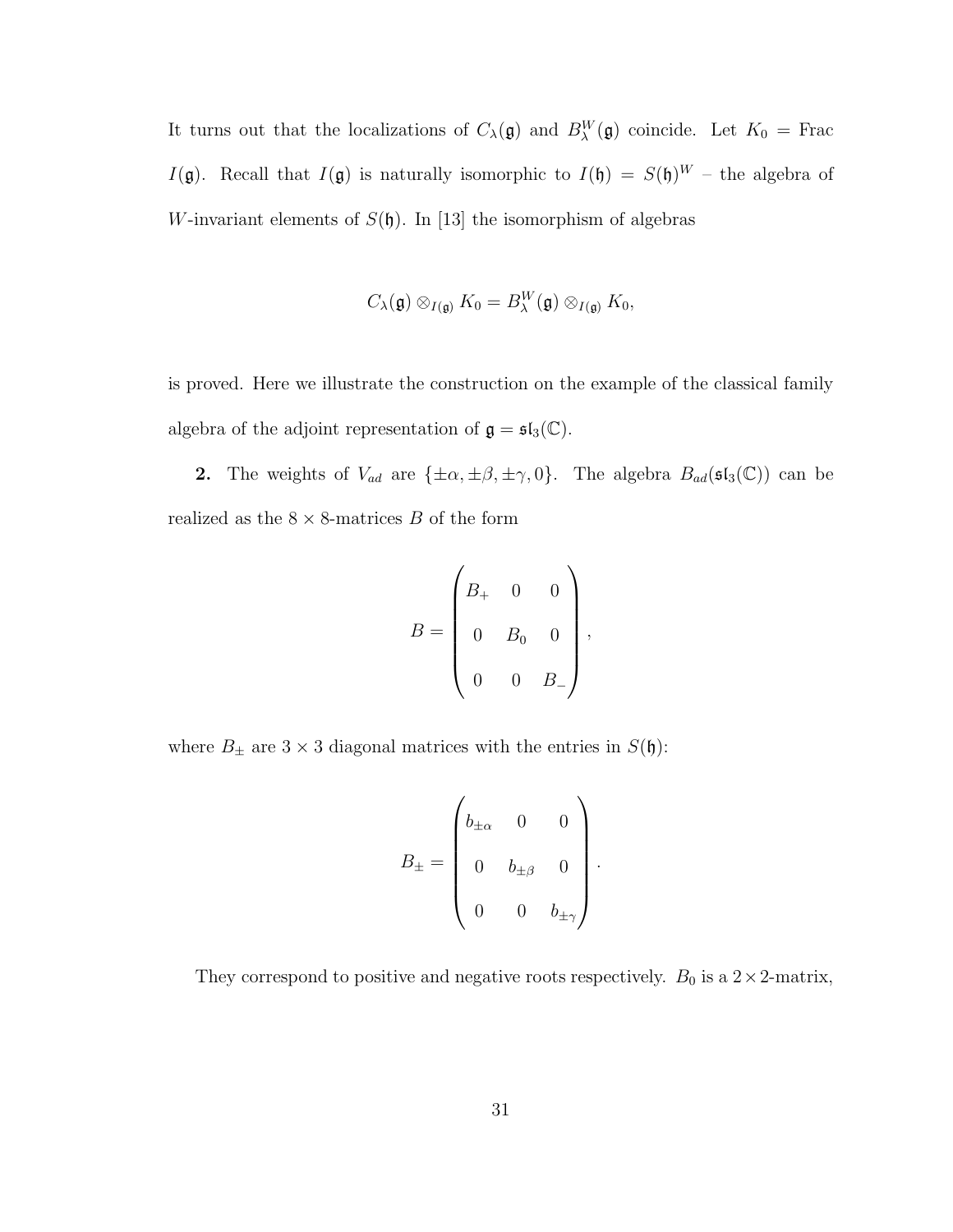that corresponds to the zero-weight of  $V_{ad}$ :

$$
B_0 = \begin{pmatrix} b_1 & b_2 \\ b_3 & b_4 \end{pmatrix}, \qquad b_i \in S(\mathfrak{h}).
$$

Take the standard realization of  $\mathfrak{sl}_3(\mathbb{C})$  by  $3 \times 3$  matrices and choose the basis { $H_+$ ,  $H_-\}$ } of the Cartan subalgebra  $\mathfrak h$ :

$$
H_{+} = 1/(\sqrt{3})(\varepsilon E_{11} + E_{22} + \varepsilon^{2} E_{33}),
$$

$$
H_{-} = 1/(\sqrt{3})(\varepsilon^2 E_{11} + E_{22} + \varepsilon E_{33}).
$$

Here  $\varepsilon = e^{\frac{2\pi i}{3}}$ . This basis of  $\mathfrak h$  is convenient for the explicit calculations. Then  $I(\mathfrak{sl}_3(\mathbb{C}))=\mathbb{C}[C_2,C_3]$  , where  $C_2,C_3$  have the following restrictions to  $\mathfrak{h}$ :

$$
C_2|_{\mathfrak{h}} = \Delta_2 = H_+H_-,
$$
  $C_3|_{\mathfrak{h}} = \Delta_3 = H_+^3 + H_-^3.$ 

Any element of  $S(\mathfrak{h})$  can be written as a linear combination of the elements

$$
1, \quad H_{\pm}, \quad H_{\pm}^2, \quad H_{+}^3 - H_{-}^3
$$

with the coefficients in  $I(\mathfrak{h}) = S(\mathfrak{h})^W = \mathbb{C}[\Delta_2, \Delta_3]$ .

The covariance condition (7.7.1) implies that all the entries of  $B_{\pm}$ for  $B \in B_{ad}^W(\mathfrak{sl}_3(\mathbb{C}))$  are completely determined by the value of  $b_\gamma \in S(\mathfrak{h})$ . The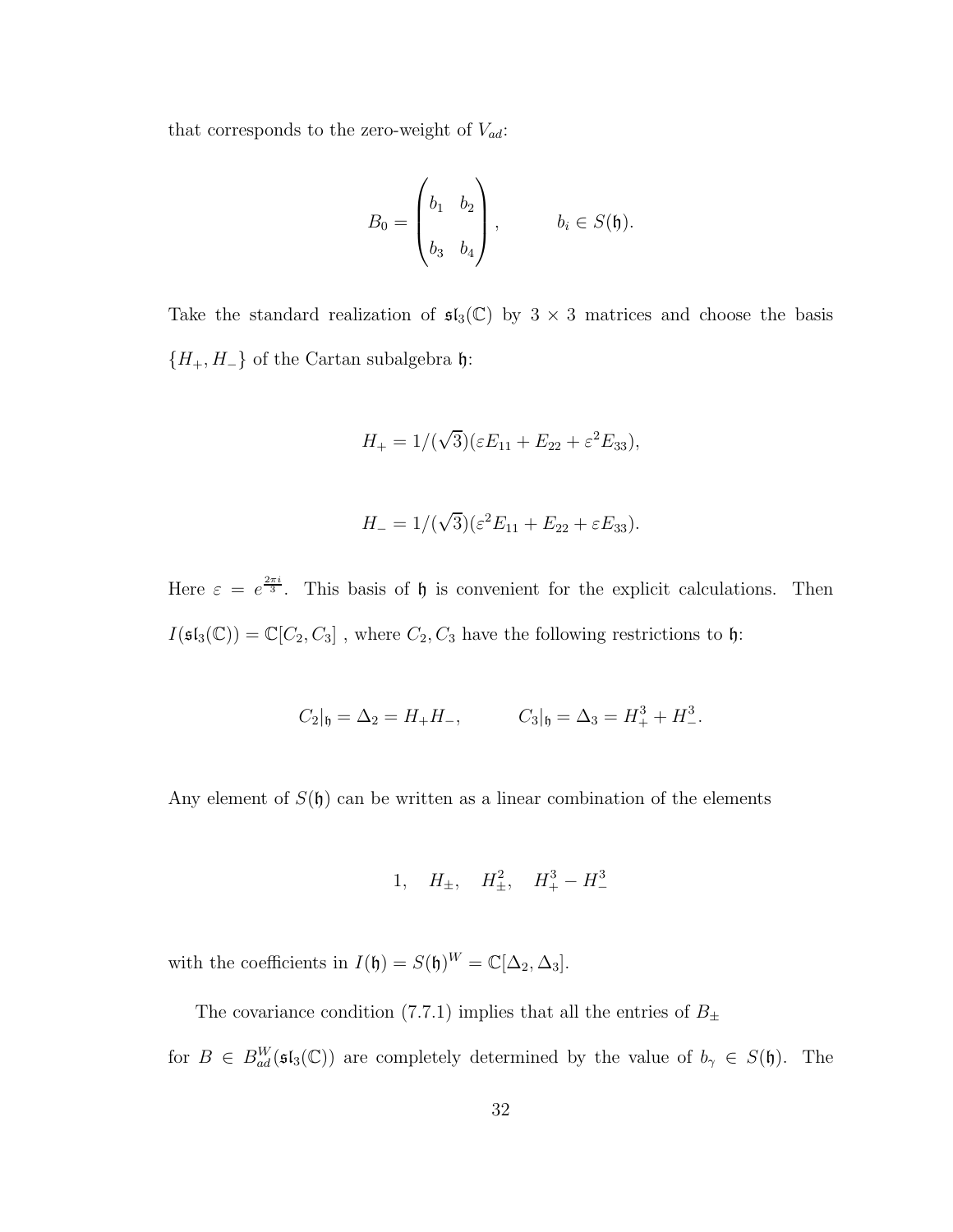stabilizer of  $\gamma$  in W is trivial, so  $b_{\gamma}$  can be any polynomial in  $\mathfrak{h}$ . From the same condition we get

$$
b_1 = P + Q(H_-^3 - H_+^3), \quad b_2 = RH_- + SH_+^2,
$$
  
\n
$$
b_3 = (SH_-^2 + RH_+), \quad b_4 = P - Q(H_-^3 - H_+^3),
$$
\n(7.7.2)

where  $P, Q, R, S \in \mathbb{C}[\Delta_1, \Delta_2]$ . Hence, we proved

**Proposition 7.1.** Every element  $B \in B_{ad}^W(\mathfrak{sl}_3(\mathbb{C}))$  is completely defined by a pair  $(b_{\gamma}, B_0)$ , where  $b_{\gamma} \in S(\mathfrak{h})$ , and  $B_0$  is the  $2 \times 2$ -matrix those entries satisfy (7.7.2).

The basis of  $B_{ad}^W(\mathfrak{sl}_3(\mathbb{C}))$  over  $I(\mathfrak{h})$  can be written as

$$
\mathcal{R}_1 = \{ (0, id), (0, s_1), (0, s_2), (0, s_3), (1, 0), (H_{\pm}, 0), (H_{\pm}^2, 0), (H_+^3 - H_-^3, 0) \}.
$$

Here

$$
id = \begin{pmatrix} 1 & 0 \\ 0 & 1 \end{pmatrix}, \quad s_1 = \begin{pmatrix} 0 & H_- \\ H_+ & 0 \end{pmatrix},
$$

$$
s_2 = \begin{pmatrix} 0 & H_+^2 \\ H_-^2 & 0 \end{pmatrix}, \quad s_3 = \begin{pmatrix} H_-^3 - H_+^3 & 0 \\ 0 & -H_-^3 + H_+^3 \end{pmatrix}.
$$

**3.** We construct the harmonic basis of  $C_{ad}(\mathfrak{sl}_3(\mathbb{C}))$  (see Chapter 4). The space  ${\rm End} V_{ad}$  is decomposed into five irreducible components:

$$
\text{End} V_{ad} = \pi_{(0,0)} \oplus \pi_{(1,1)_s} \oplus \pi_{(1,1)_s} \oplus \pi_{(2,2)} \oplus \pi_{(0,3)} \oplus \pi_{(3,0)}.
$$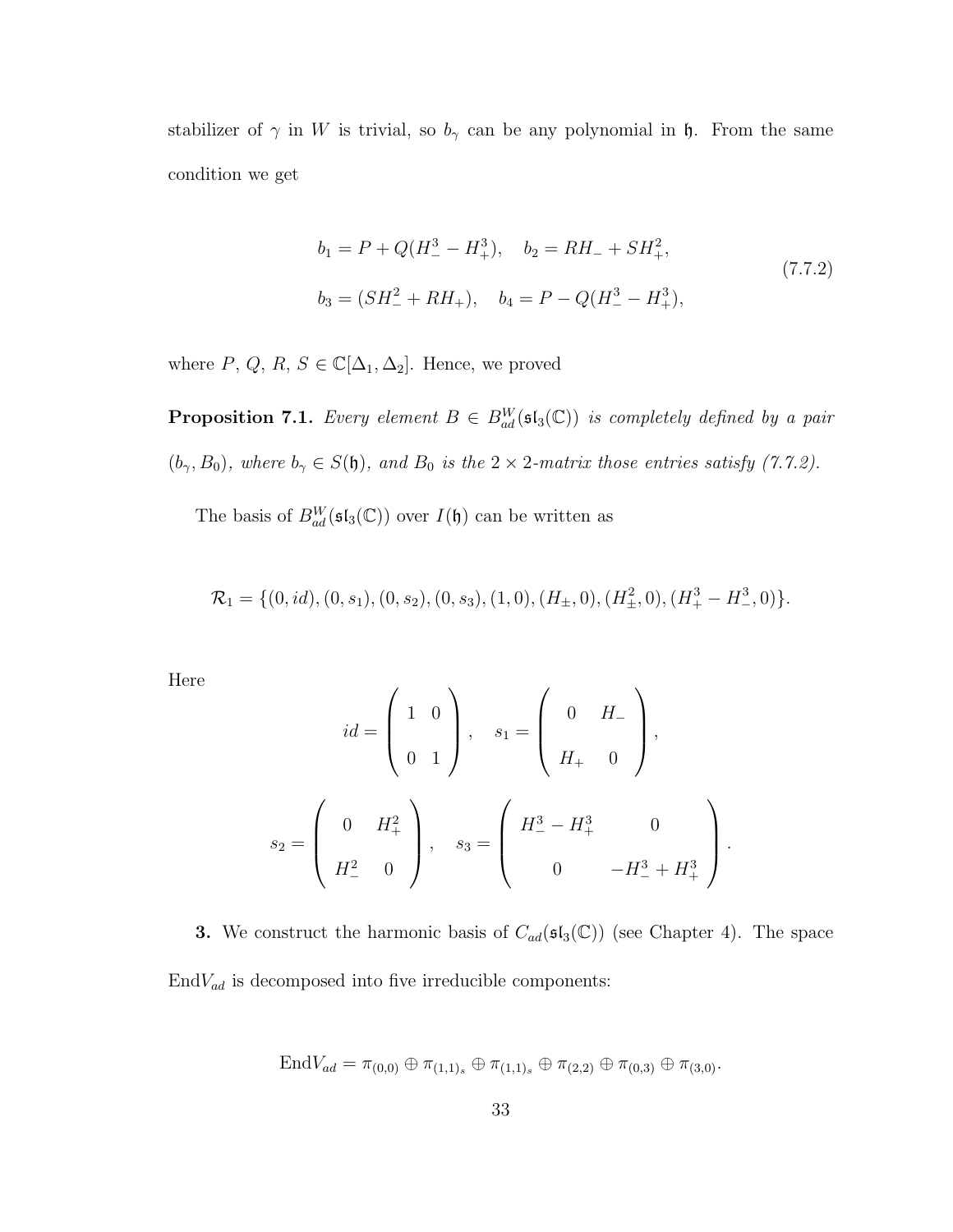We distinguish the two copies of the adjoint representation. One of them is represented by symmetric matrices, and the other – by antisymmetric ones. Accordingly, we use the notation  $\pi_{(1,1)_s}$ ,  $\pi_{(1,1)_a}$ . The generalized exponents of the representations in the decomposition are given in the Table 2.

| $\pi_{(1,1)}$ | 1,2   |
|---------------|-------|
| $\pi_{(2,2)}$ | 2,3,4 |
| $\pi_{(0,3)}$ | 3     |
| $\pi_{(3,0)}$ | 3     |

Table 2. Generalized exponents.

Hence, there exists a harmonic basis of  $C_a d(\mathfrak{sl}_3(\mathbb{C}))$ 

$$
\mathcal{R}_0 = \{1, N_1, N_2, M_1, M_2, L_2, L_3, L_4, P_3, Q_3\}
$$

over  $I(\mathfrak{sl}_3(\mathbb{C}))$  with the following properties:

1) 
$$
N_i \in \pi_{(1,1)_s} \otimes H(\mathfrak{g}), \qquad i = 1, 2,
$$
  
\n $M_i \in \pi_{(1,1)_a} \otimes H(\mathfrak{g}), \qquad i = 1, 2,$   
\n $L_i \in \pi_{(2,2)} \otimes H(\mathfrak{g}), \qquad i = 1, 2, 3$   
\n $P_3 \in \pi_{(0,3)} \otimes H(\mathfrak{g}),$   
\n $Q_3 \in \pi_{(3,0)} \otimes H(\mathfrak{g}).$ 

2) the indices of the elements of this basis indicate their degrees (e.g.  $N_2$  is the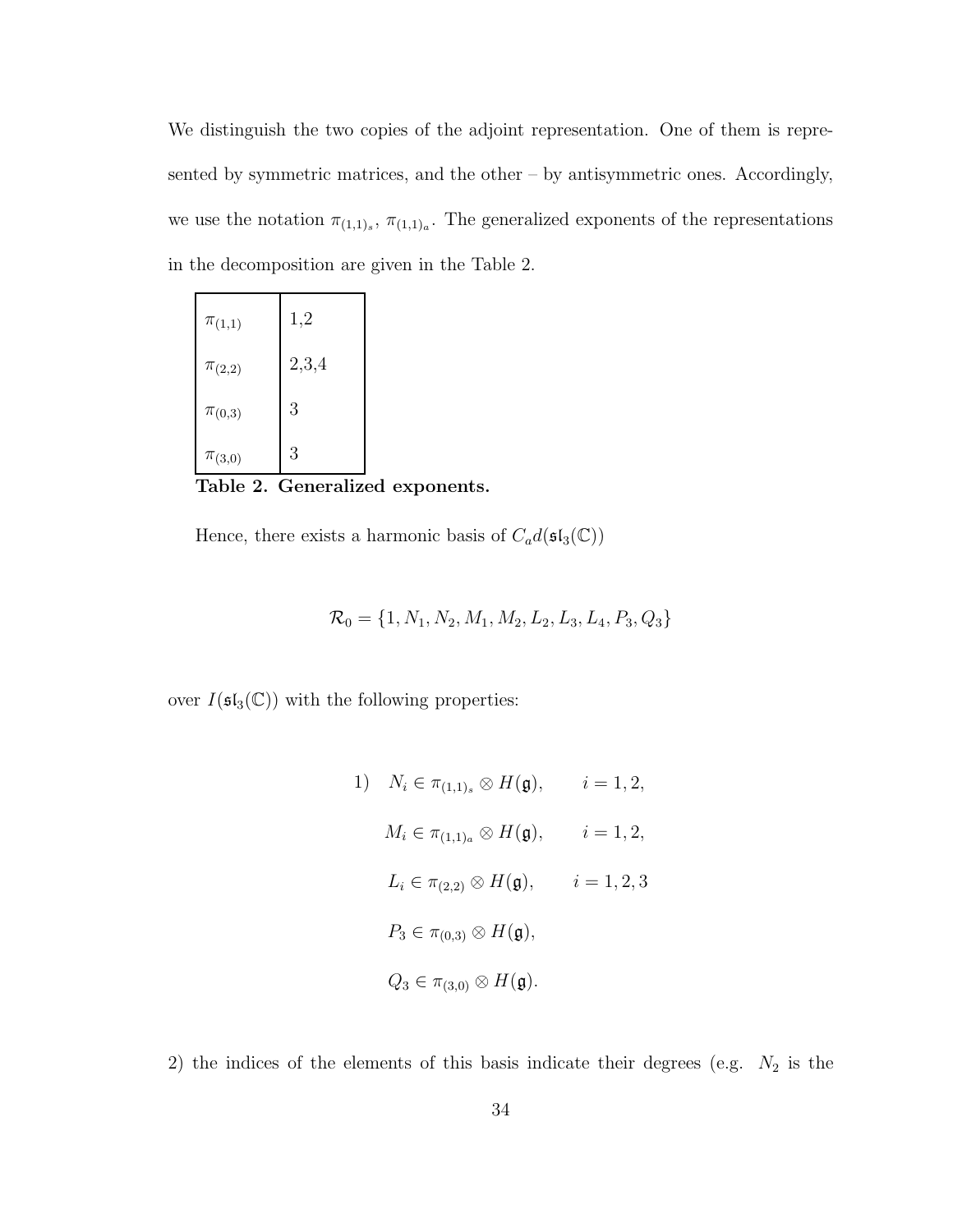matrix those entries are homogeneous polynomials in  $\mathfrak g$  of the second degree).

We describe the restrictions of the elements of  $\mathcal{R}_0$  to the Cartan subalgebra  $\mathfrak{h}$ . As for  $C_{ad}(\mathfrak{sl}_3(\mathbb{C})) \subset B_{ad}^W(\mathfrak{sl}_3(\mathbb{C}))$ , the restriction of any element  $A \in C_{ad}(\mathfrak{sl}_3(\mathbb{C}))$  is a pair  $(a_{\gamma}, A_0)$ , where  $a_{\gamma} \in S(\mathfrak{h})$ , and  $A_0$  is the  $2 \times 2$ -matrix, those entries satisfy (7.7.2). The list of the restrictions of the elements of  $\mathcal{R}_0$  is given in the Table 3.

Remark. Some of these elements have been obtained by pure technical computations, and some of them have nice interpretation, which we would like to mention. Let  ${x_i}$ be a basis of  $sl_3(\mathbb{C})$ , and  $\{x^i\}$  be the dual basis with respect to the Killing form.

1.  $M_1 = \sum x_i \otimes \pi_{ad}(x^i)$ . It is the element  $M_\lambda$ , defined in Chapter 5. It has the property

$$
(M_1)_{i,j} = [x_i, x^j].
$$

2.  $N_1$  has the similar property

$$
(N_1)_{i,j} = [x_i, x^j]_+^0,
$$

where  $[a, b]_+ = ab + ba$ , for  $a, b \in \text{Mat}_3(\mathbb{C})$ , and  $(A_{ij})^0 = A_{ij} - \frac{1}{8}$  $rac{1}{8} \delta_{ij} \text{trace}(A).$ 

- 3.  $M_2 = M_1 N_1$
- 4.  $L_2 = \frac{5M_1^2 + 3N_1^2}{4}$

5.  $N_2 = \text{const}_1 \cdot DN_1$ ,  $L_3 = \text{const}_2 \cdot DL_2$ ,  $L_4 = \text{const}_3 \cdot DL_3$ , where D is a differential operator, defined in [12].

Table 3. Harmonic basis of  $C_{ad}(\mathfrak{sl}_3(\mathbb{C}))$ .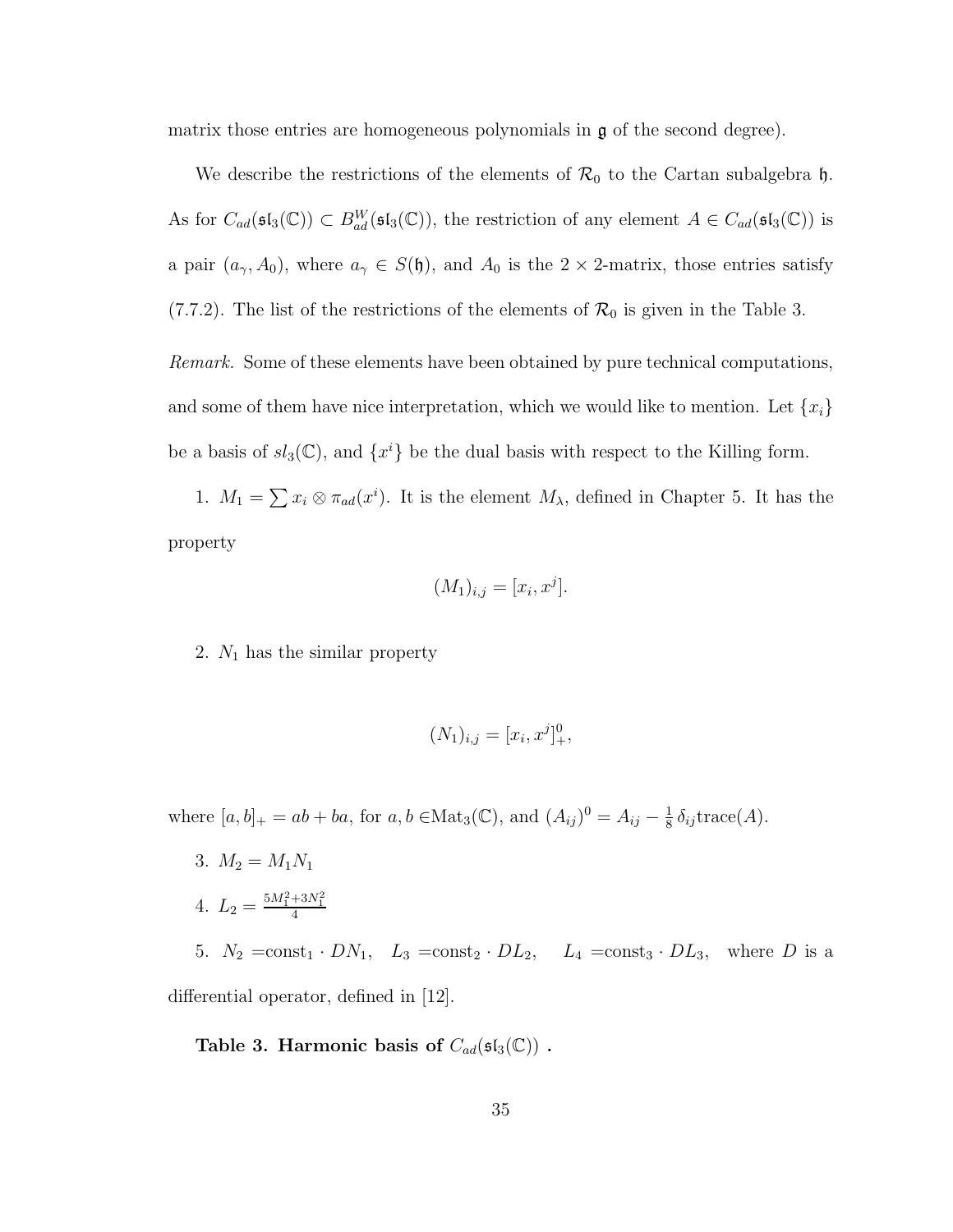| $\boldsymbol{A}$ | $a_{\gamma}$                                                                                                                 | $A_0$                                                                      |
|------------------|------------------------------------------------------------------------------------------------------------------------------|----------------------------------------------------------------------------|
| $\mathbf{1}$     | $\mathbf{1}$                                                                                                                 | $1\quad 0$<br>$0\quad 1$                                                   |
| $M_1$            | $H_- - H_+$                                                                                                                  | $0\quad 0\quad$<br>$0\quad 0$                                              |
| $N_1$            | $H_+ + H_-$                                                                                                                  | 0 $-2H_{-}$<br>$-2H_{+}$ 0                                                 |
| $M_2$            | $H_{+}^{2}-H_{-}^{2}$                                                                                                        | $0\quad 0$<br>$0\quad 0$                                                   |
|                  | $N_2$ $(H_+^2 + H_-^2)$                                                                                                      | 0 $-2H_+^2$<br>-2 $H_-^2$ 0                                                |
| $L_2$            | $-2(H_{+}^{2}+H_{-}^{2})+\Delta_{2}$                                                                                         | $-3\Delta_2\left(\begin{array}{cc} 1 & 0 \\ 0 & 1 \end{array}\right)$      |
| $L_3$            | $\Delta_3 - 4\Delta_2(H_- + H_+)$                                                                                            | $1\quad 0$<br>$-3\Delta_3$<br>0 <sub>1</sub>                               |
| $L_4$            | $-2(H_+^4 + H_-^4) - 4\Delta_2(H_-^2 + \Bigg  -9\Delta_2^2 \Bigg _0^1 - \frac{1}{100} \Bigg _0^1$<br>$H_+^2$ + $3\Delta_2^2$ |                                                                            |
| $P_3$            | $H_+^3 - H_-^3$                                                                                                              | $i\sqrt{3}(H_-^3 - H_+^3)$ $\begin{pmatrix} 1 & 0 \\ 0 & -1 \end{pmatrix}$ |
| $\mathbb{Q}_3$   | $H_+^3 - H_-^3$                                                                                                              | $\begin{pmatrix} i\sqrt{3}(H_-^3 - H_+^3) & -1 & 0 \\ 0 & 1 \end{pmatrix}$ |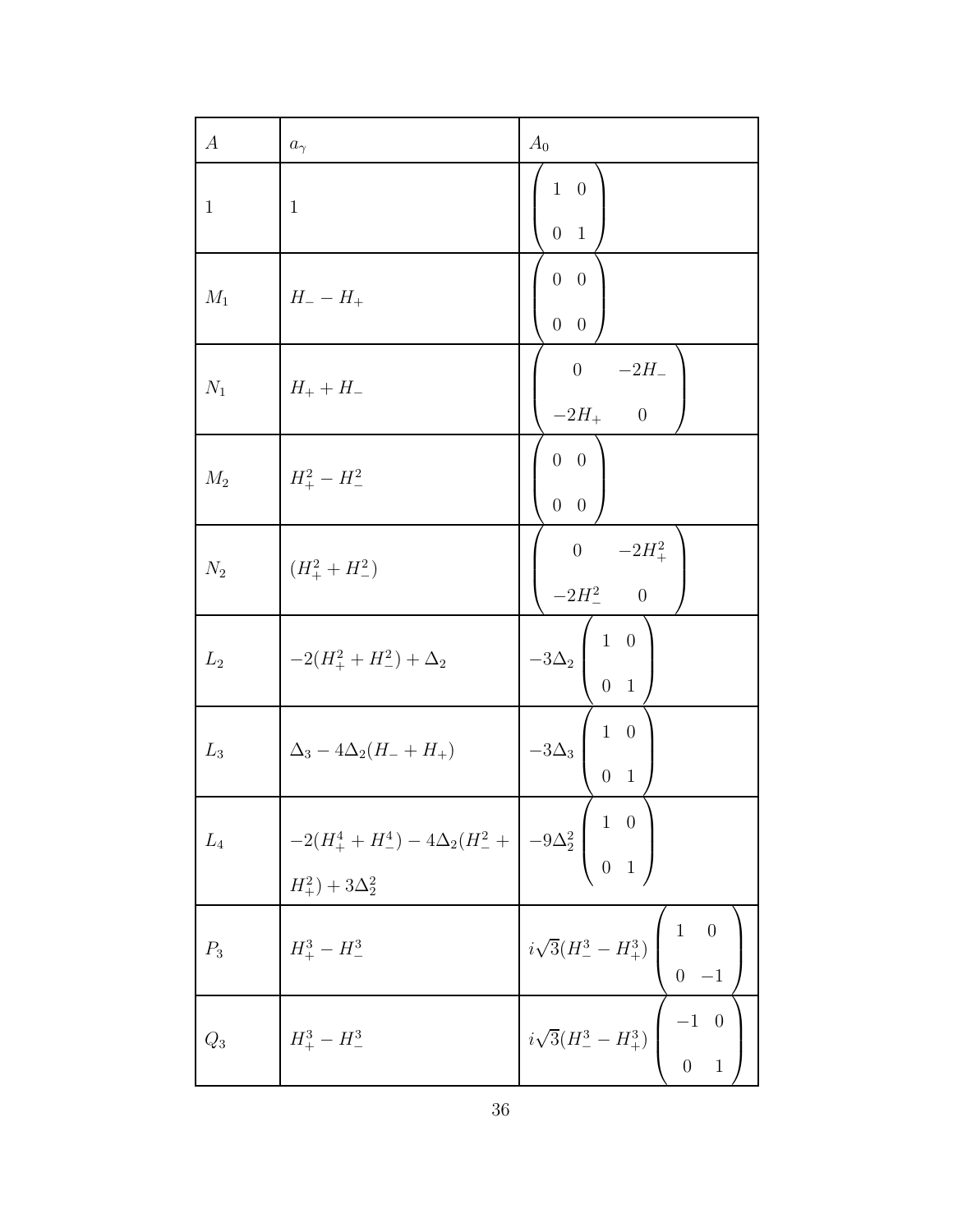Let  $I_D$  be the localization of  $I(\mathfrak{h}) = S(\mathfrak{h})^W$  by  $D = \Delta_3^2 - 4\Delta_2^3$ . Using the bases  $\mathcal{R}_1,\,\mathcal{R}_0,$  one can prove

#### Proposition 7.2.

$$
C_{ad}(\mathfrak{sl}_3(\mathbb{C}))\otimes_{I(\mathfrak{h})}I_D=B_{ad}^W(\mathfrak{sl}_3(\mathbb{C}))\otimes_{I(\mathfrak{h})}I_D.
$$

The isomorphism  $I(\mathfrak{g}) = I(\mathfrak{h})$  implies

$$
C_{ad}(\mathfrak{sl}_3(\mathbb{C})) \otimes_{I(\mathfrak{g})} K_0(\mathfrak{g}) = B_{ad}^W(\mathfrak{sl}_3(\mathbb{C})) \otimes_{I(\mathfrak{g})} K_0(\mathfrak{g}).
$$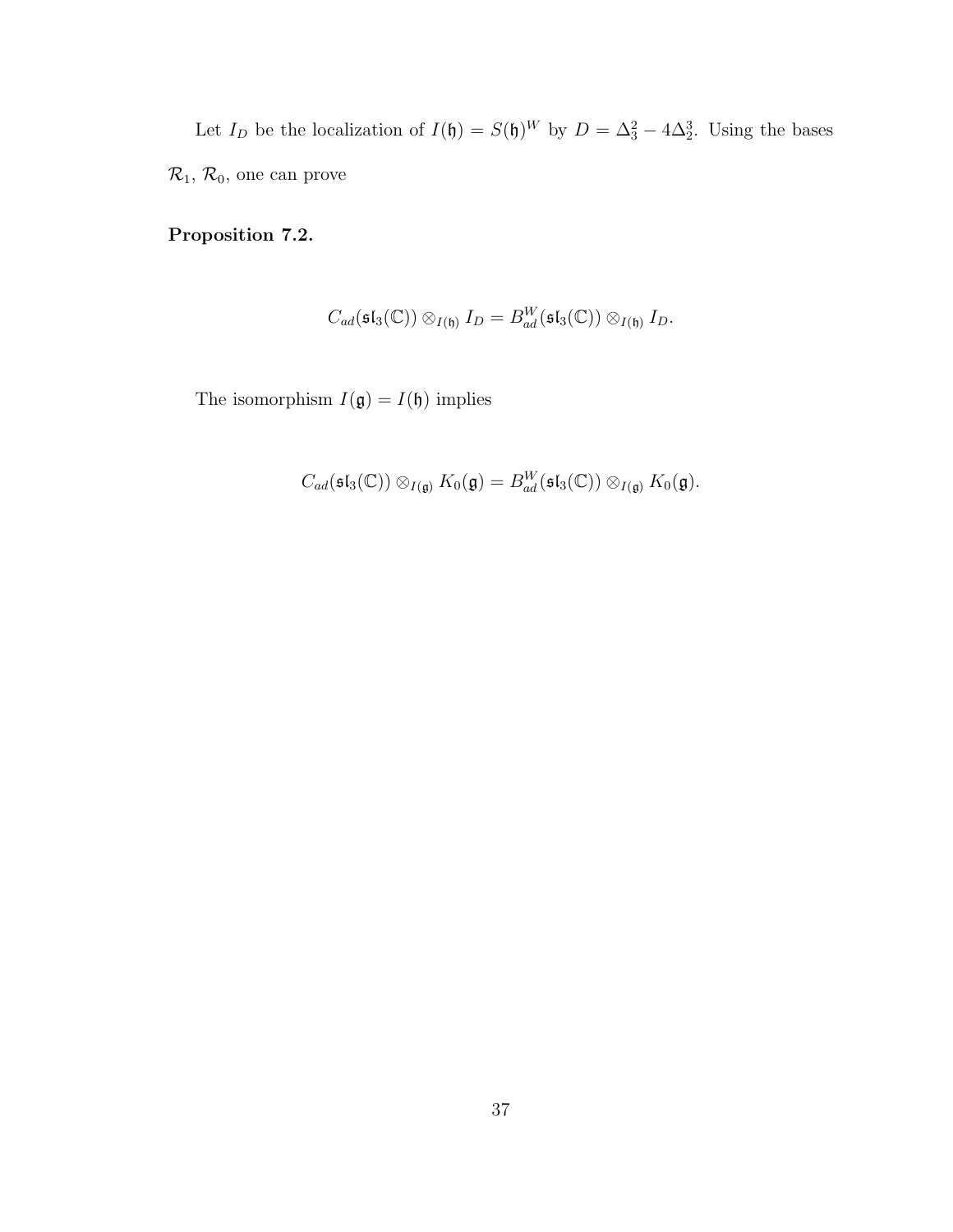## Chapter 8

## The exceptional Lie algebra  $g_2$

 $1.$  Let us describe a structure of the exceptional Lie algebra  $\mathfrak{g}_2$  . As a vector space, it is isomorphic to the direct sum  $\mathfrak{g}_2 = V_+ \oplus \mathfrak{g}_0 \oplus V_-,$  where  $\mathfrak{g}_0 = \mathfrak{sl}_3(\mathbb{C}), V_+$  and  $V_$  are 3-dimensional representations of  $\mathfrak{g}_0$ . The subalgebra  $\mathfrak{g}_0$  acts on  $V_+$  and  $V_$  by standard and dual to standard representations respectively.

Let  $w_+, v_+ \in V_+$ ,  $X, Y \in \mathfrak{sl}_3(\mathbb{C})$ ,  $w_-, v_- \in V_-.$  The commutation relations in  $\mathfrak{g}_2$  are given in the following table.

|         | $v_{+}$                      | X      | $v_{-}$          |
|---------|------------------------------|--------|------------------|
| $w_+$   | $-2w_+ \wedge v_+$   $-Xw_+$ |        | $w_+ * v_-$      |
| $Y_{-}$ | $Yv_{+}$                     | [Y, X] | $Yv_-$           |
| $w_{-}$ | $-v_{+} * w_{-}$             | $-Xw_$ | $2w_-\wedge v_-$ |

#### Table 4. Commutation relations in  $\mathfrak{g}_2$

Here  $(v * \phi)(w) = 3\phi(w)v - \phi(v)w, \quad v, w \in V_+, \phi \in V_-$  (see [5]).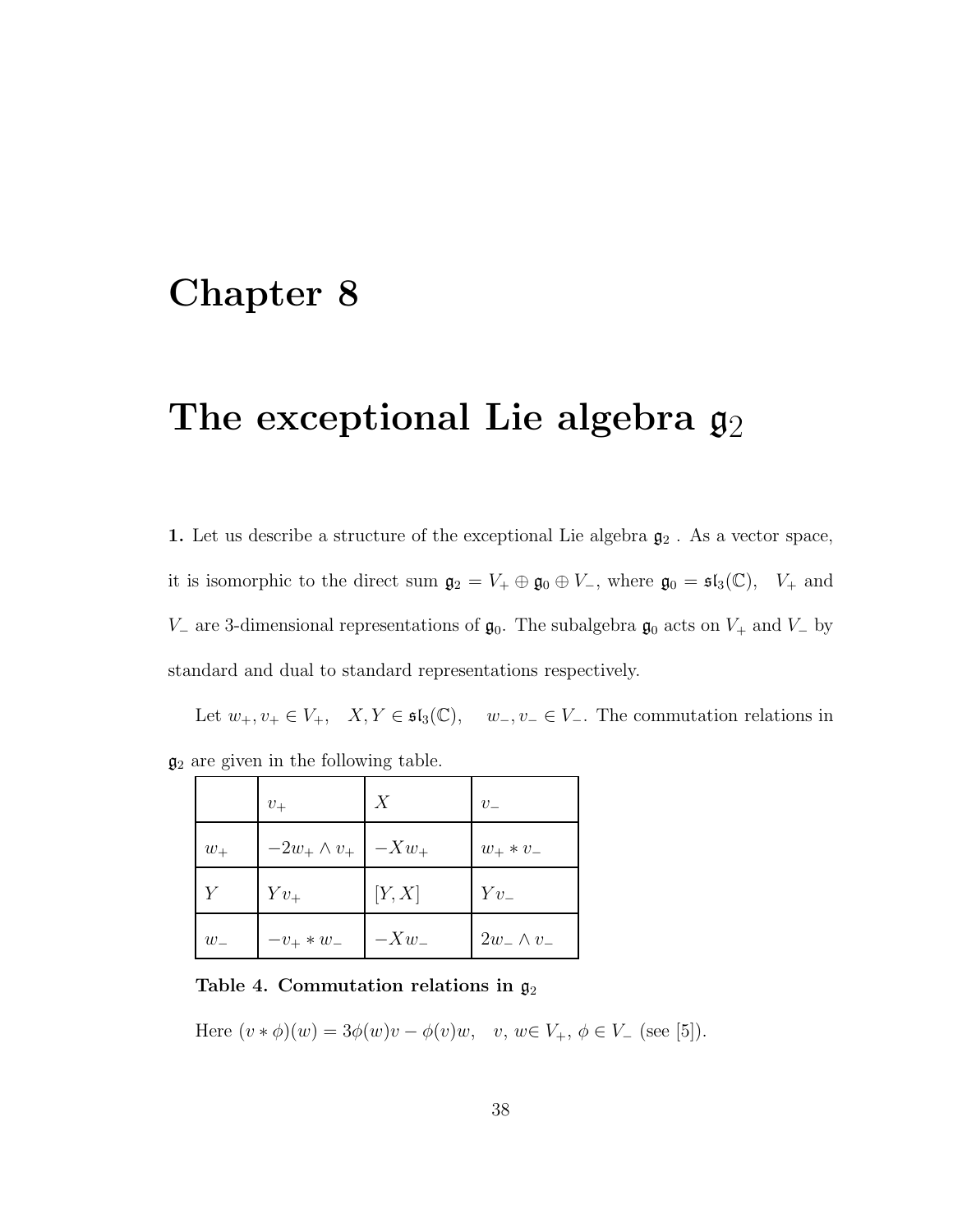Let x be an element of  $\mathfrak{g}_2$ . Then  $x = (v, X, f)$ , where

$$
v = (v_1, v_2, v_3)^T \in V_+, \qquad X \in sl_3(\mathbb{C}), \qquad f = (f_1, f_2, f_3) \in V_-.
$$

We introduce a check-operation from  $\mathrm{Mat}_{n,m}(\mathbb C)$  to  $\mathrm{Mat}_{m,n}(\mathbb C)$  by the formula

$$
(\check{A})_{k,l} = A_{m-l,n-k}.
$$

Then the 7-dimensional representation of  $\mathfrak{g}_2$  can be realized as follows:

$$
\pi(x) = \begin{pmatrix} X & v & B(f) \\ f & 0 & -\check{v} \\ B(-\check{v}) & -\check{f} & -\check{X} \end{pmatrix},
$$
\n(8.8.1)

where

$$
B(f) = \frac{1}{\sqrt{2}} \begin{pmatrix} -f_2 & f_3 & 0 \\ f_1 & 0 & -f_3 \\ 0 & -f_1 & f_2 \end{pmatrix}.
$$
 (8.8.2)

The matrix  $\mathcal{B}(f)$  has some useful properties: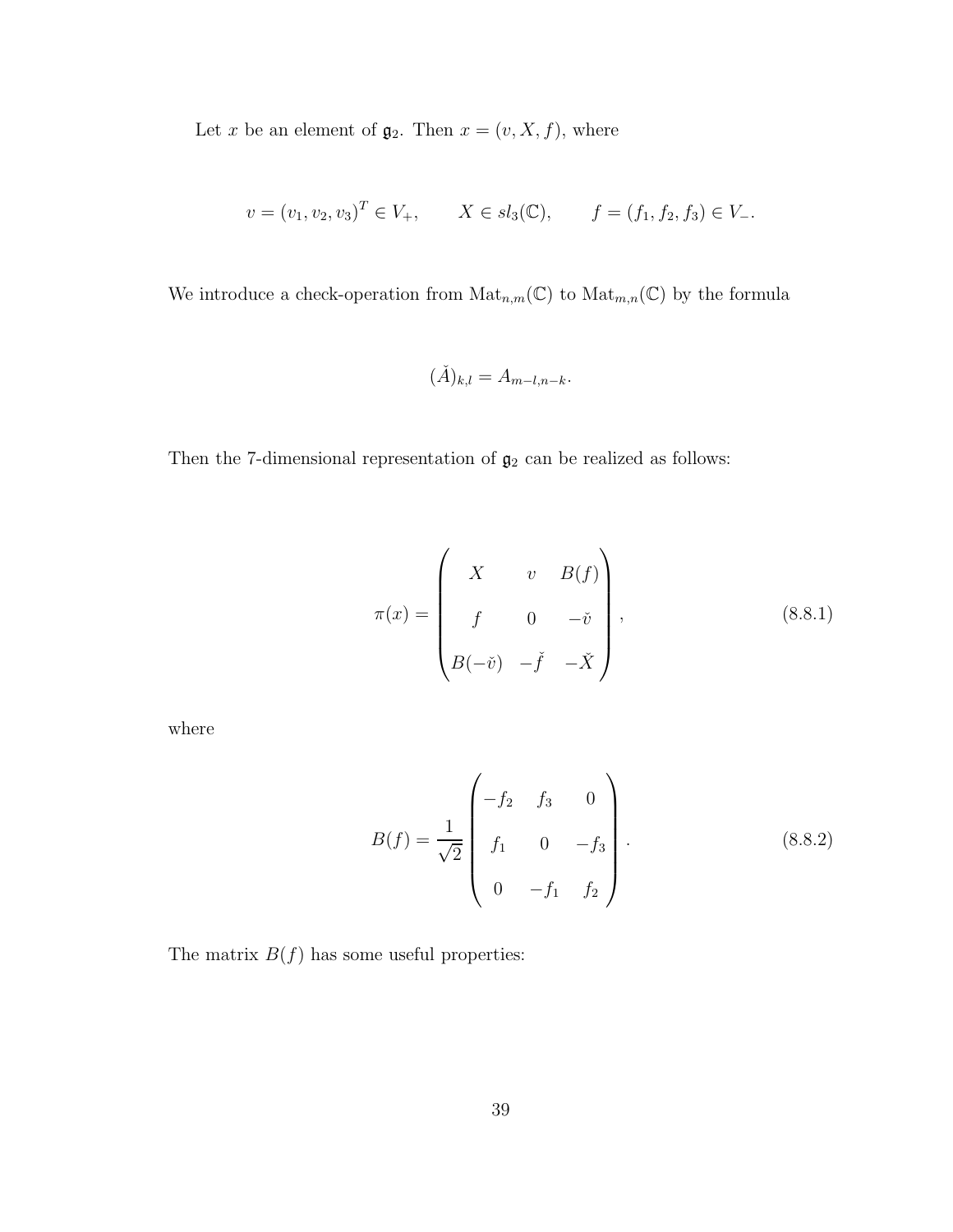1) for any  $Y \in sl_3(\mathbb{C}),$ 

$$
YB(f) + B(f)\check{Y} = -B(fY);
$$

2) for any  $v \in V_+$ ,  $f \in V_-$ 

$$
B(f)B(\check{v}) = \frac{ *Id - vf}{2}, \qquad =\sum f_i v_i.
$$

**2.** The Lie algebra  $\mathfrak{g}_2$  contains the Lie subalgebra  $\mathfrak{sl}_3(\mathbb{C})$ . Therefore, some questions can be answered by restricting the representations of  $\mathfrak{g}_2$  to  $\mathfrak{sl}_3(\mathbb{C})$ . For example, we can compute ranks of family algebras of  $\mathfrak{g}_2$ , using the branching rules and the multiplicities of zero-weights in representations of  $\mathfrak{sl}_3(\mathbb{C})$ .

Let  $\Pi_{(K,L)}$  be an irreducible representation of  $\mathfrak{g}_2$  with the highest weight  $(K, L)$ . Then  $\Pi_{(K,L)}|_{\mathfrak{g}_0} = \bigoplus_{k,l} a(k,l)\pi_{(k,l)}$ , where  $\pi_{(k,l)}$  is an irreducible representation of  $\mathfrak{sl}_3(\mathbb{C})$  with the highest weight  $(k, l)$ , and  $a(k, l)$  is the multiplicity of  $\pi_{(k, l)}$  in this decomposition.

In [3] a generating function for the branching of representations of  $\mathfrak{g}_2$  to the representations of  $\mathfrak{sl}_3(\mathbb{C})$  is computed. Let  $P_{(K,L)} = \sum a(k, l) X^{(k,l)}$  be the branching polynomial of the representation  $\Pi_{(K,L)}$ . Then

$$
\sum P_{(K,L)} Y^{(K,L)} = \frac{A}{B},
$$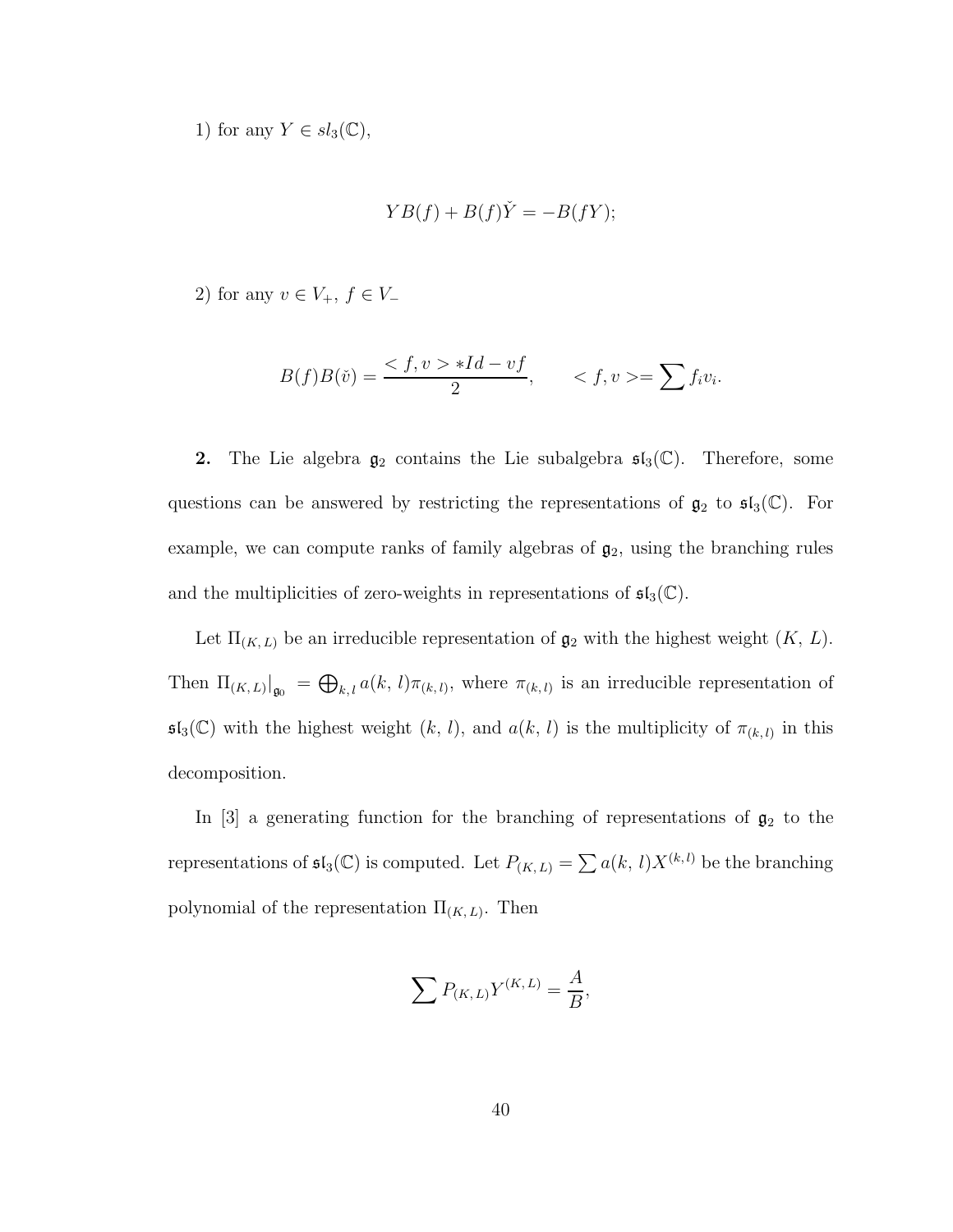where

$$
A = 1 - X^{(1,1)} Y^{(1,1)},
$$
  
\n
$$
B = (1 - X^{(1,0)} Y^{(1,0)}) (1 - X^{(0,1)} Y^{(1,0)}) (1 - X^{(0,0)} Y^{(1,0)}) *
$$
  
\n
$$
(1 - X^{(1,0)} Y^{(0,1)}) (1 - X^{(0,1)} Y^{(0,1)}) (1 - X^{(1,1)} Y^{(0,1)}).
$$

One can easily deduce the following branching rule for these algebras.

**Proposition 8.1.** The representation of  $\mathfrak{sl}_3(\mathbb{C})$  with the highest weight  $(k, l)$  is contained in the decomposition  $\Pi_{(K,L)}|_{\mathfrak{g}_0} = \bigoplus_{k,l} a(k,l) \pi_{(k,l)}$  if and only if the point  $(K, L)$  is contained in the polygon, bounded by the following lines:

$$
k + l = K
$$
,  $k = 0$ ,  $l = 0$ ,  
 $k + l = 2K + L$ ,  $k = K + L$ ,  $l = K + L$ .

The multiplicities  $a(k, l)$  equal 1 on the boundaries of the polygon, and grow proportionally from the boundaries of the polygon to the center with the slope  $\pi/4$ . In the central triangle, bounded by the lines

$$
k = K, l = K, k + l = K + L,
$$

the values of  $a(k, l)$  are constant and equal to  $K + 1$ .

The polygon and the values of multiplicities  $a(k, l)$  are shown on the Figure 8.1.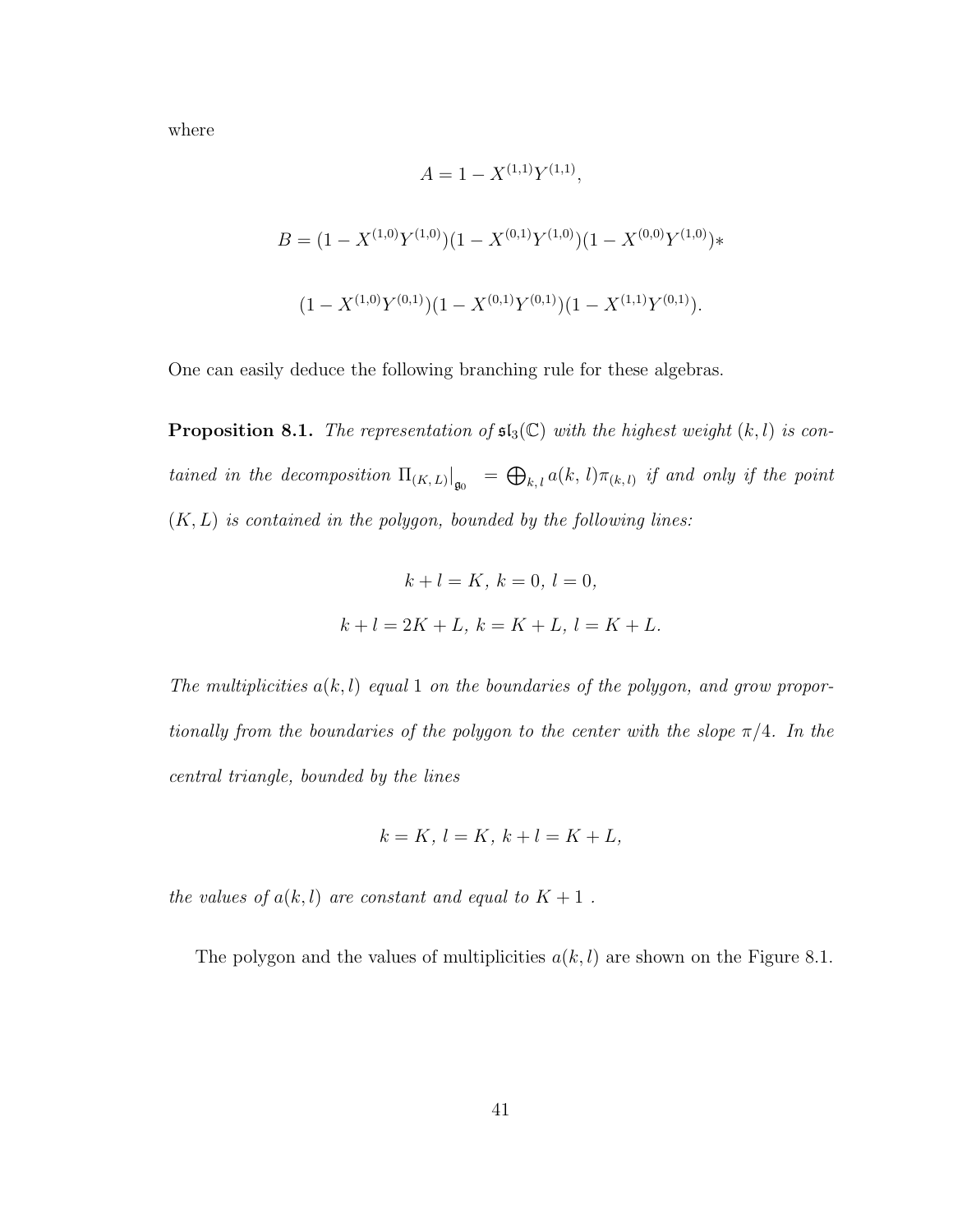Figure 8.1: Branching of representations of  $\mathfrak{g}_2$ 

Let  $M(k, l)$  be the multiplicity of zero-weight in  $\Pi_{(K, L)}$ , and let  $m(k, l)$  be the multiplicity of the zero-weight in  $\pi_{(k,l)}$ . We have:

$$
m(k, l) = \begin{cases} min(k, l) + 1, & \text{if } k = l \mod 3, \\ 0, & \text{otherwise.} \end{cases}
$$

Thus, to compute  $M(k, l)$ , we have to sum  $a(k, l)m(k, l)$  over the polygon, described in Proposition 8.1:

$$
M(k, l) = \sum_{k,l} m(k, l)a(k, l). \tag{8.8.3}
$$

The Proposition 8.1 and the sum (8.8.3) give a convenient way to compute the number of generalized exponents for representations of  $\mathfrak{g}_2$ , and, in particular, the ranks of family algebras.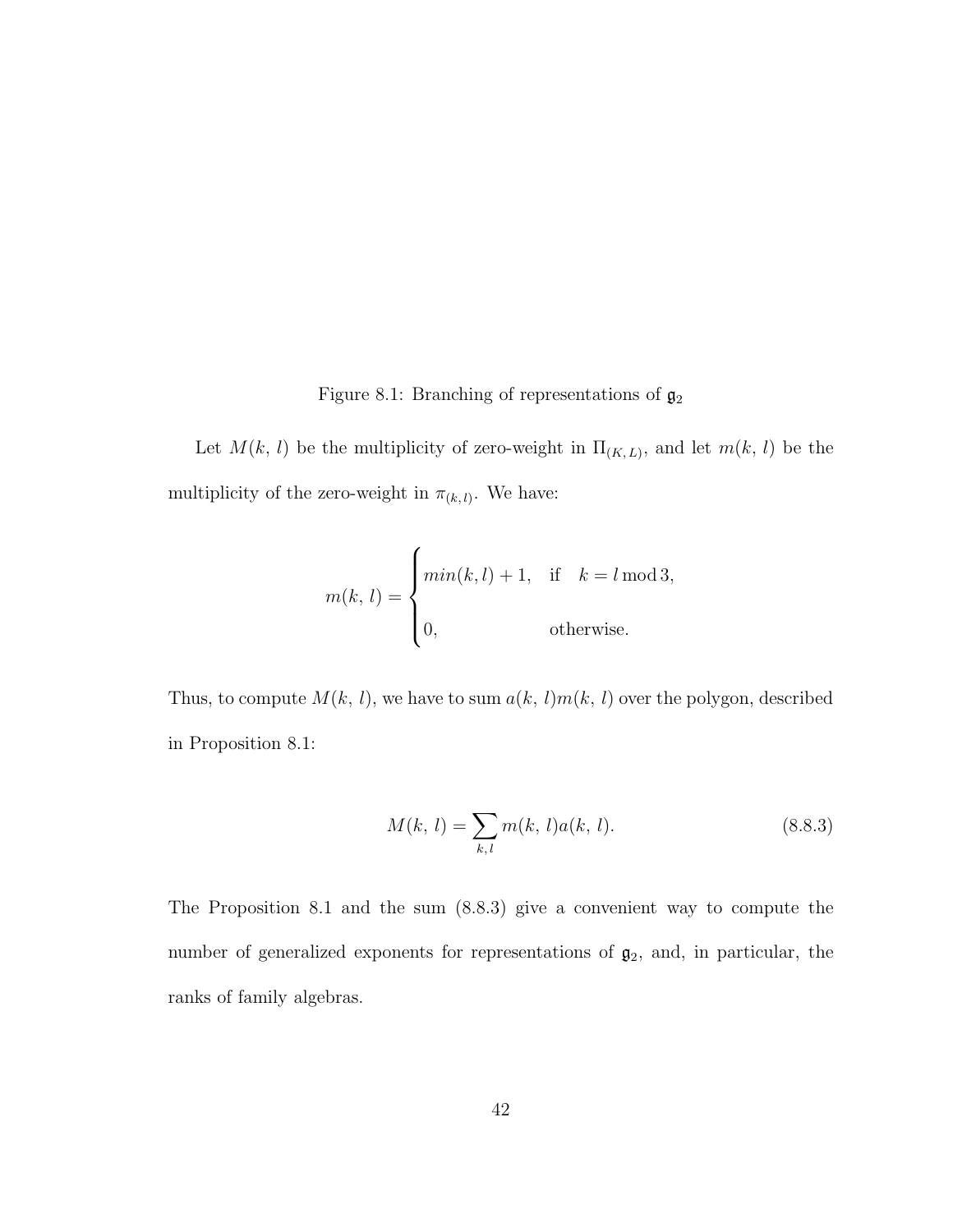### Chapter 9

# Classical family algebra  $C_{(0,1)}(\mathfrak{g}_2)$ .

1. Let us consider 7-dimensional representation  $\pi = \Pi_{(1,0)}$  of  $\mathfrak{g}_2$ . This is a representation with simple spectrum, so it is generated by the element M over Frac  $I(\mathfrak{g}_2)$ . We can write this element in a matrix form and prove that it generates the family algebra even over the ring  $I(\mathfrak{g})$  (see the discussion after the Theorem 5.1). The Proposition 9.2 and its colloraries illustrate the usage of family algebras in computation of generalized exponents.

We choose a convenient basis in the Lie algebra  $\mathfrak{g}_2$ .

Let  $\{X_{\pm\alpha}, \quad X_{\pm\beta}, \quad X_{\pm\gamma}, \quad H_{\alpha}, \quad H_{\beta}\}$  be a standard basis in  $\mathfrak{sl}_3(\mathbb{C})$ , corresponding to the roots of  $\mathfrak{sl}_3(\mathbb{C})$ . Choose a basis  $\{e_1, e_2, e_3\}$  of weight vectors of the standard representation  $V_+$  of  $\mathfrak{sl}_3(\mathbb{C})$ , and the dual basis  $\{g_1, g_2, g_3\}$  of weight vectors in the dual to standard representation  $V_-\,$  of  $\mathfrak{sl}_3(\mathbb{C})$ . Consider the basis of  $\mathfrak{g}_2$ 

$$
\{H_-, H_+, X_{\pm\alpha}, X_{\pm\beta}, X_{\pm\gamma}, e_i, g_i\} \quad (i = 1, 2, 3).
$$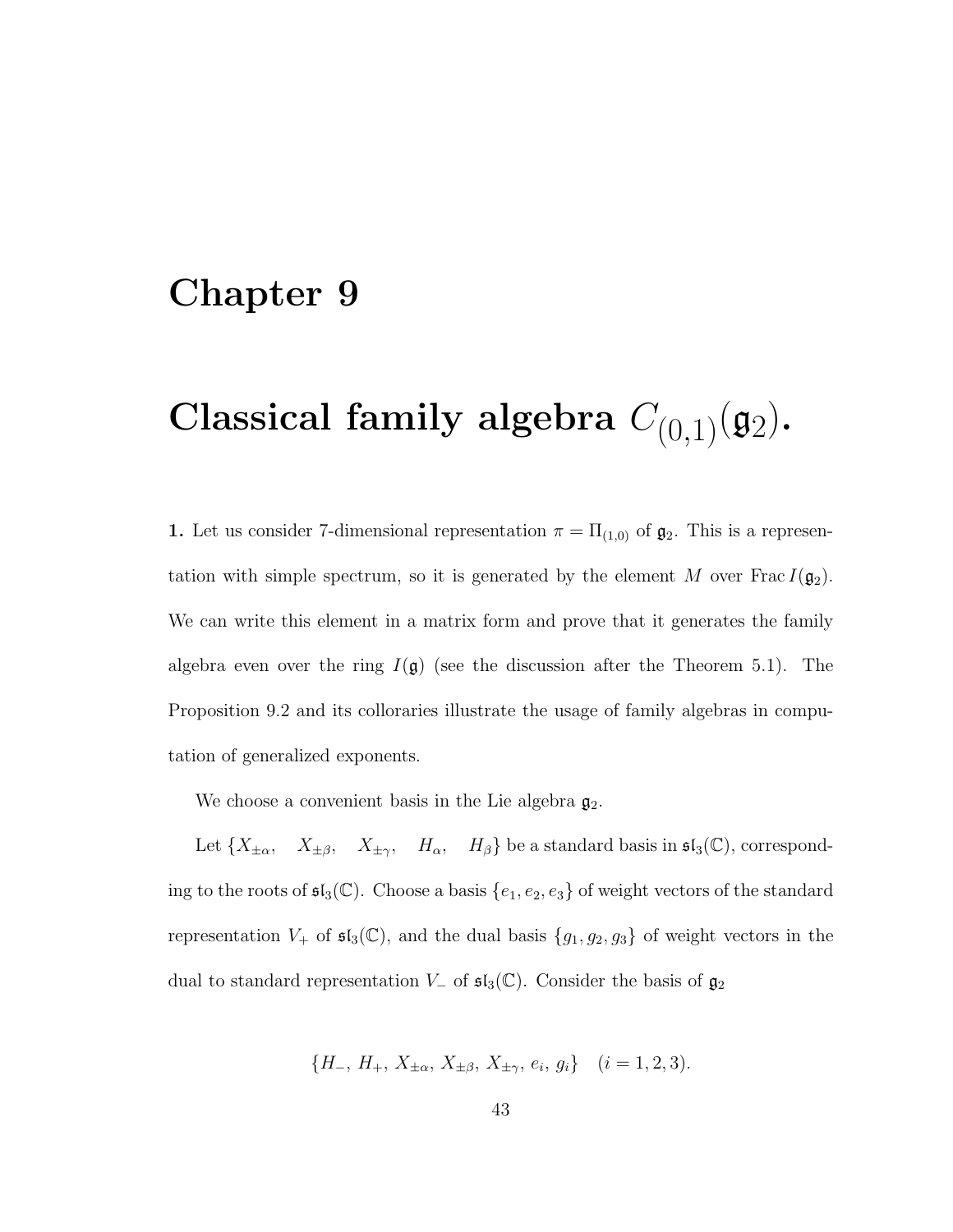Here  $H_- = H_A + \mu H_B$ ,  $H_+ = -H_A - \bar{\mu}H_B$ ,  $\mu = \frac{1}{2} + \frac{i\sqrt{3}}{6}$  $\frac{\sqrt{3}}{6}$ , *A* is a short simple root, and B is a long simple root of  $\mathfrak{g}_2$ .

This basis has a nice duality property with respect to the form  $Tr(\pi(x) \pi(y))$  on  $\mathfrak{g}_2$ :

$$
e_i^* = \frac{g_i}{3}
$$
,  $X_{\nu}^* = \frac{X_{-\nu}}{2}$ ,  $H_{+}^* = \frac{H_{-}}{2}$ ,  $g_i^* = \frac{e_i}{3}$ ,  $H_{-}^* = \frac{H_{+}}{2}$ .

In this basis the element  $M$  has the form

$$
M = \begin{pmatrix} M'/2 & e/3 & B(g/3) \\ g/3 & 0 & -\check{e}/3 \\ B(-\check{e}/3) & -\check{g}/3 & -\check{M}'/2 \end{pmatrix}.
$$
 (9.9.1)

.

Here  $e = (e_1, e_2, e_3)^T$ ,  $g = (g_1, g_2, g_3)$ ,  $\varepsilon = \frac{-1 + i\sqrt{3}}{2}$  $\frac{1+i\sqrt{3}}{2}$ , and M' is a generating element of the classical family algebra of the standard representation of  $\mathfrak{sl}_3(\mathbb{C})$ :

$$
M' = \begin{pmatrix} H_{-} - H_{+} & X_{-\alpha} & X_{-\gamma} \\ X_{\alpha} & \varepsilon H_{-} - \varepsilon^{2} H_{+} & X_{-\beta} \\ X_{\gamma} & X_{\beta} & \varepsilon^{2} H_{-} - \varepsilon H_{+} \end{pmatrix}
$$

**2.** As in Chapter 7, we describe here the algebras  $B_{(0,1)}(\mathfrak{g}_2)$  and  $B_{(0,1)}^W(\mathfrak{g}_2)$ . The weights of the representation  $\Pi_{(1,0)}$  are

$$
\lambda_0 = 0
$$
,  $\lambda_{\pm 1} = \mp (A + B)$ ,  $\lambda_{\pm 2} = \mp A$ ,  $\lambda_{\pm 3} = \pm (2A + B)$ .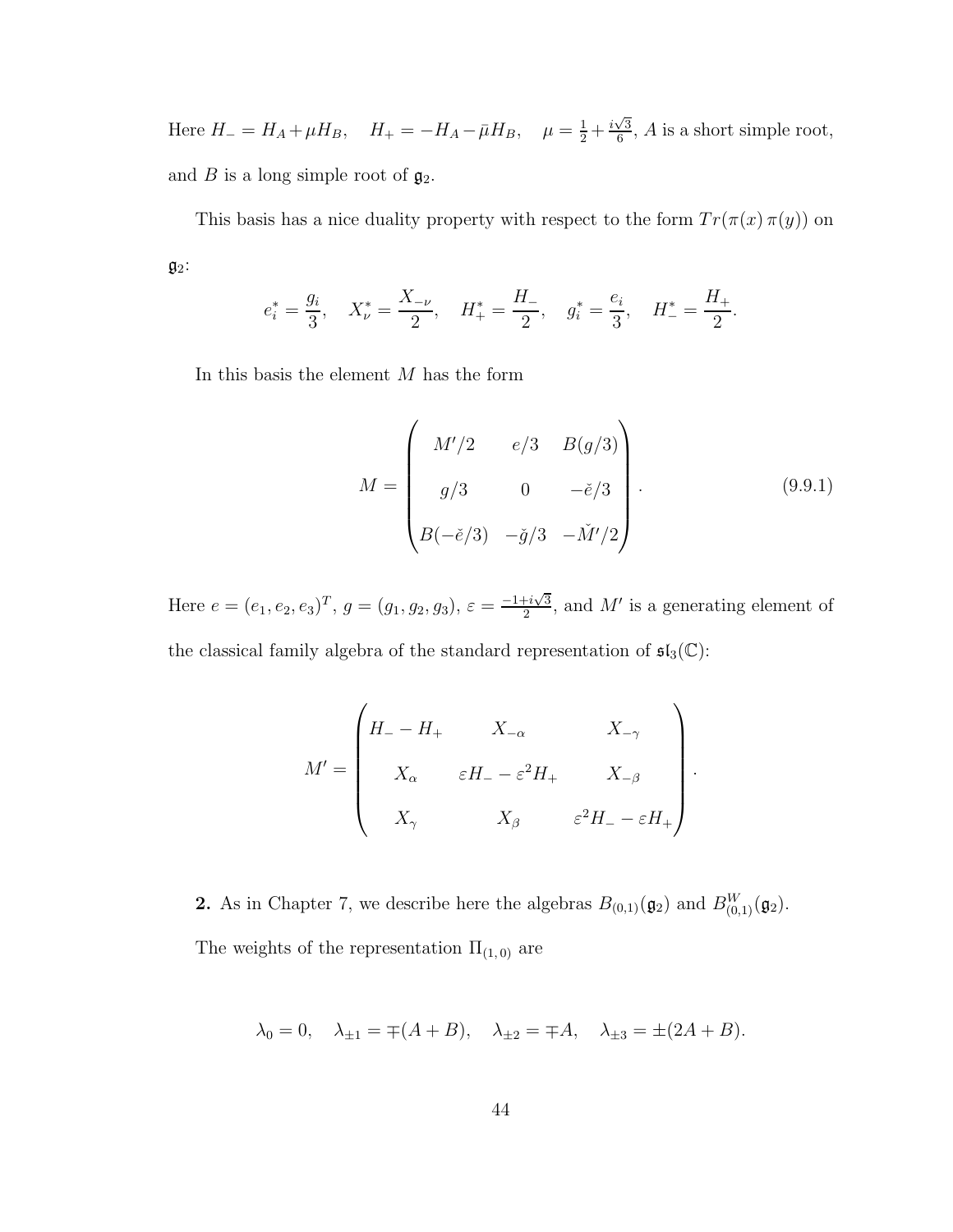Hence, the algebra  $B_{(0,1)}(\mathfrak{g}_2)$  can be realized as  $7 \times 7$  diagonal matrices with polynomial entries:

$$
B = diag(b_3, b_2, b_1, b_0, b_{-1}, b_{-2}, b_{-3}), \qquad B \in B_{(0,1)}(\mathfrak{g}_2), \quad b_i \in S(\mathfrak{g}_2)
$$

The algebra  $I(\mathfrak{g}_2)$  is generated by two elements. Their restrictions to  $\mathfrak h$  are

$$
\Delta_2 = H_+ H_-, \quad \Delta_6 = H_+^6 + H_-^6.
$$

Any element of  $S(\mathfrak{h})$  can be written as a linear combination of polynomials

$$
\{1, H_{\pm}, H_{\pm}^2, H_{\pm}^3, H_{\pm}^4, H_{\pm}^5, H_{\pm}^5, H_{-}^6 - H_{+}^6.\}
$$

with coefficients in  $I[\mathfrak{h}] = \mathbb{C}[\Delta_2, \Delta_6]$ .

Weyl group W of  $\mathfrak{g}_2$  is generated by two fundamental reflections  $S_A$ ,  $S_B$ . Their action in the basis of  $H_+, H_-$  is represented by the following matrices:

$$
S_A = \begin{pmatrix} 0 & \varepsilon \\ \varepsilon^2 & 0 \end{pmatrix}, \quad S_B = \begin{pmatrix} 0 & -1 \\ -1 & 0 \end{pmatrix}.
$$

Acting by the Weyl group W on the elements of  $B_{(0,1)}(\mathfrak{g}_2)$  we get, that any element of  $B_{(0,1)}^W(\mathfrak{g}_2)$  is uniquely determined by the values of (  $b_3$ ,  $b_0$ ). Moreover,  $b_0$  must be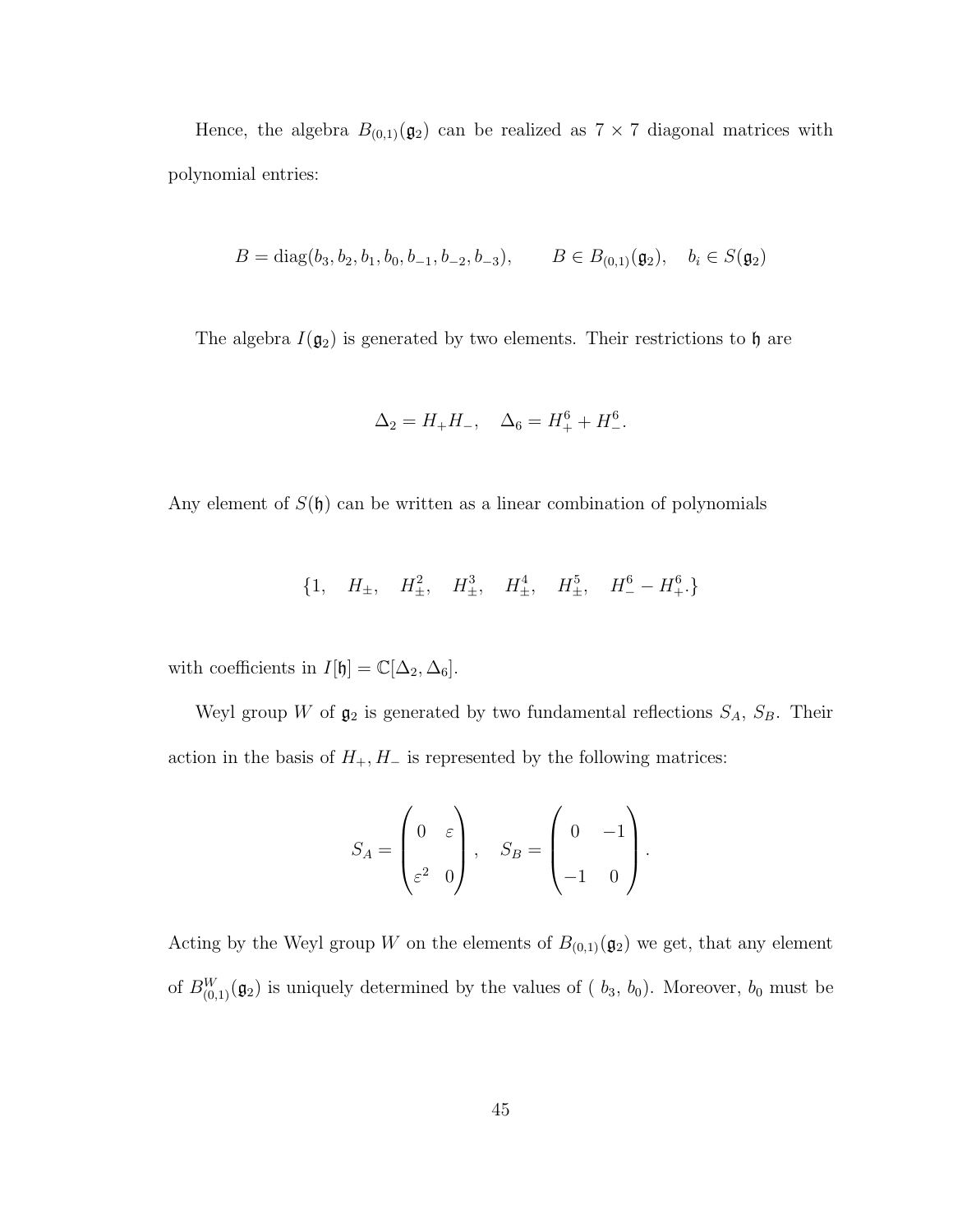an invariant polynomial, and  $b_3$  must be invariant under the action of  $S_B$ . Therefore,

$$
b_3 = P + Q(H_+ - H_-) + R(H_+^2 + H_-^2) +
$$
  
+
$$
S(H_+^3 - H_-^3) + T(H_+^4 + H_-^4) + U(H_+^5 - H_-^5),
$$
\n(9.9.2)

where  $P, \, Q, \, R, \, S, \, T, \, U \in I[\mathfrak{h}]$ 

We obtained the basis of  $B^W_{(0,1)}(\mathfrak{g}_2)$  over  $\mathbb{C}[\Delta_2, \Delta_6]$ :

$$
u_0 = (1,0),
$$
  $u_1 = (H_+ - H_-, 0),$   $u_2 = (H_+^2 + H_-^2, 0),$   $u_3 = (H_+^3 - H_-^3, 0),$ 

$$
u_4 = (H_+^4 + H_-^4, 0), \quad u_5 = (H_+^5 - H_-^5, 0), \quad u_6 = (0, 1),
$$

Note that

$$
u_0 = \frac{(8M^3 + 6\Delta_2 M)^2}{\Delta_6 - 2\Delta_2^3}, \qquad u_1 = -2M,
$$
  

$$
u_2 = 4M^2 + 2\Delta_2 u_0, \qquad u_3 = -8M^3 + 3\Delta_2 u_1,
$$
  

$$
u_4 = 16M^4 + 4\Delta_2 u_2 - 6\Delta_2^2, \qquad u_5 = -32M^5 + 5\Delta_2 u_3 - 10\Delta_2^2 u_1,
$$
  

$$
u_6 = 1 - u_0.
$$

Therefore,

**Proposition 9.1.** The powers of M form a basis of  $B_{(0,1)}^W(\mathfrak{g}_2)$  over localization of the ring I[b] by  $D = \Delta_6 - 2\Delta_2^3$ .

**3.** Now we construct harmonic basis of  $\mathbb{C}_{(0,1)}(\mathfrak{g}_2)$  and compute the generalized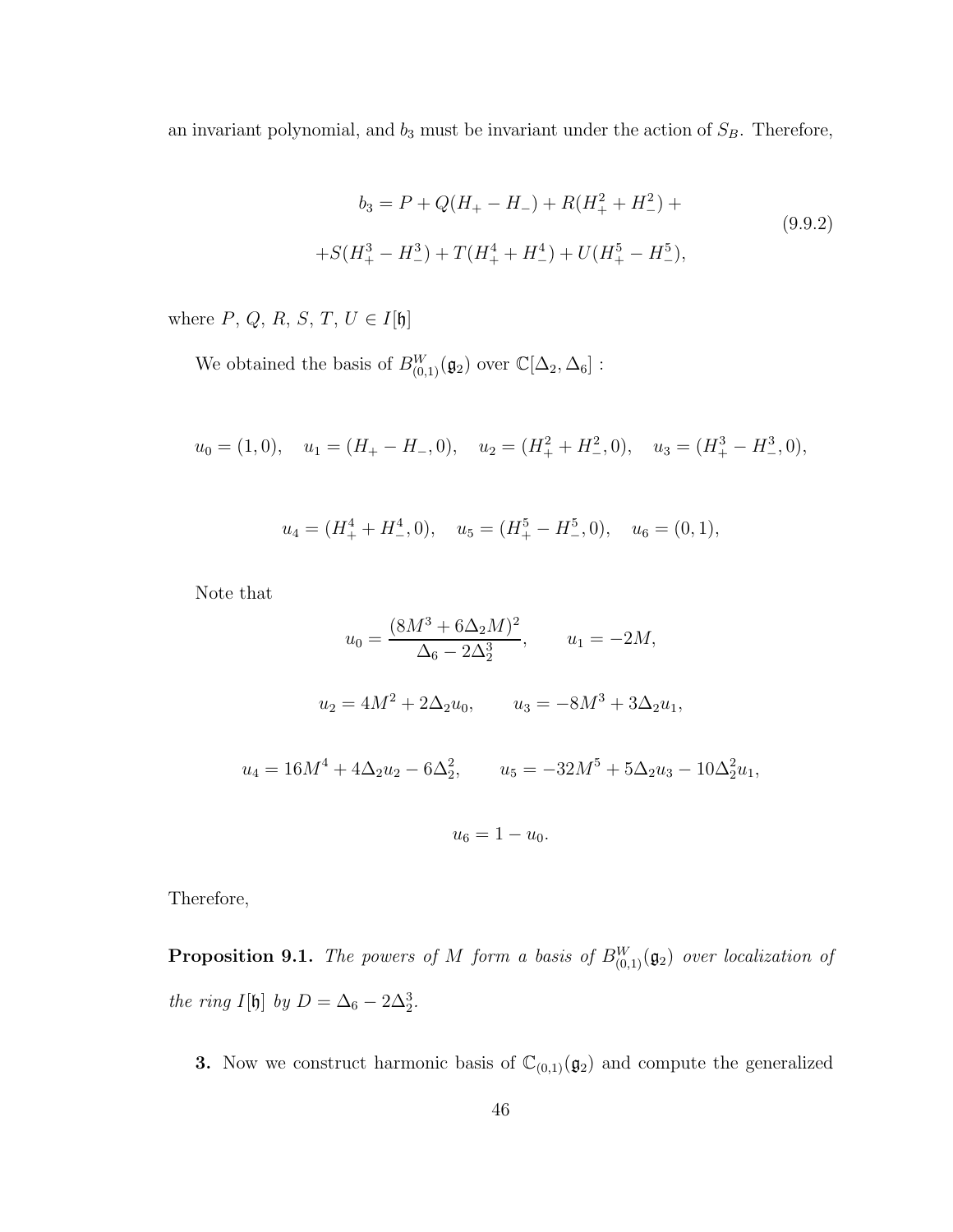exponents of the constituents of EndV<sub>(0,1)</sub>. We have:  $\Pi_{(0,1)} \otimes \Pi_{(0,1)} = \Pi_{(0,0)} \oplus$  $\Pi_{(1,0)} \oplus \Pi_{(0,1)} \oplus \Pi_{(2,0)}$ . The dimensions and the zero-weight multiplicities of these representations are given in the Table 6.

| $\pi$         | dim          | dim            |
|---------------|--------------|----------------|
|               |              | $0$ -space     |
| $\Pi_{(0,0)}$ | $\mathbf{1}$ |                |
| $\Pi_{(1,0)}$ | 7            | 1              |
| $\Pi_{(0,1)}$ | 14           | $\overline{2}$ |
| $\Pi_{(2,0)}$ | 27           | 3              |

Table 5. Irreducible components.

**Proposition 9.2.** There exists harmonic basis  $\{1, P_3, R_2, R_4, R_6, Q_1, Q_5, \}$  of family algebra  $C_{(0,1)}(\mathfrak{g}_2)$  such that

1) every element of this basis is a linear combination of the powers of M with coefficients in  $I(\mathfrak{g}_2)$ ;

$$
\text{2) } P_3 \in \Pi_{(1,0)} \otimes H(\mathfrak{g}), \ Q_i \in \Pi_{(0,1)} \otimes H(\mathfrak{g}), \ i = 1, 5 \ R_j \in \Pi_{(2,0)} \otimes H(\mathfrak{g}), \ j = 2, 4, 6
$$

*Proof.* One can explicitly find the irreducible components of the action of  $\mathfrak{g}_2$  on  $\text{End}V_{(1,0)}$ . Namely,

 $(0, 0)$ . Irreducible subspace of the trivial representation  $\Pi_{(0,0)}$  consists of scalar matrices  $\{a * Id_7\}.$ 

 $(1, 0)$ . Irreducible subspace of representation  $\Pi_{(1,0)}$  consists of matrices of the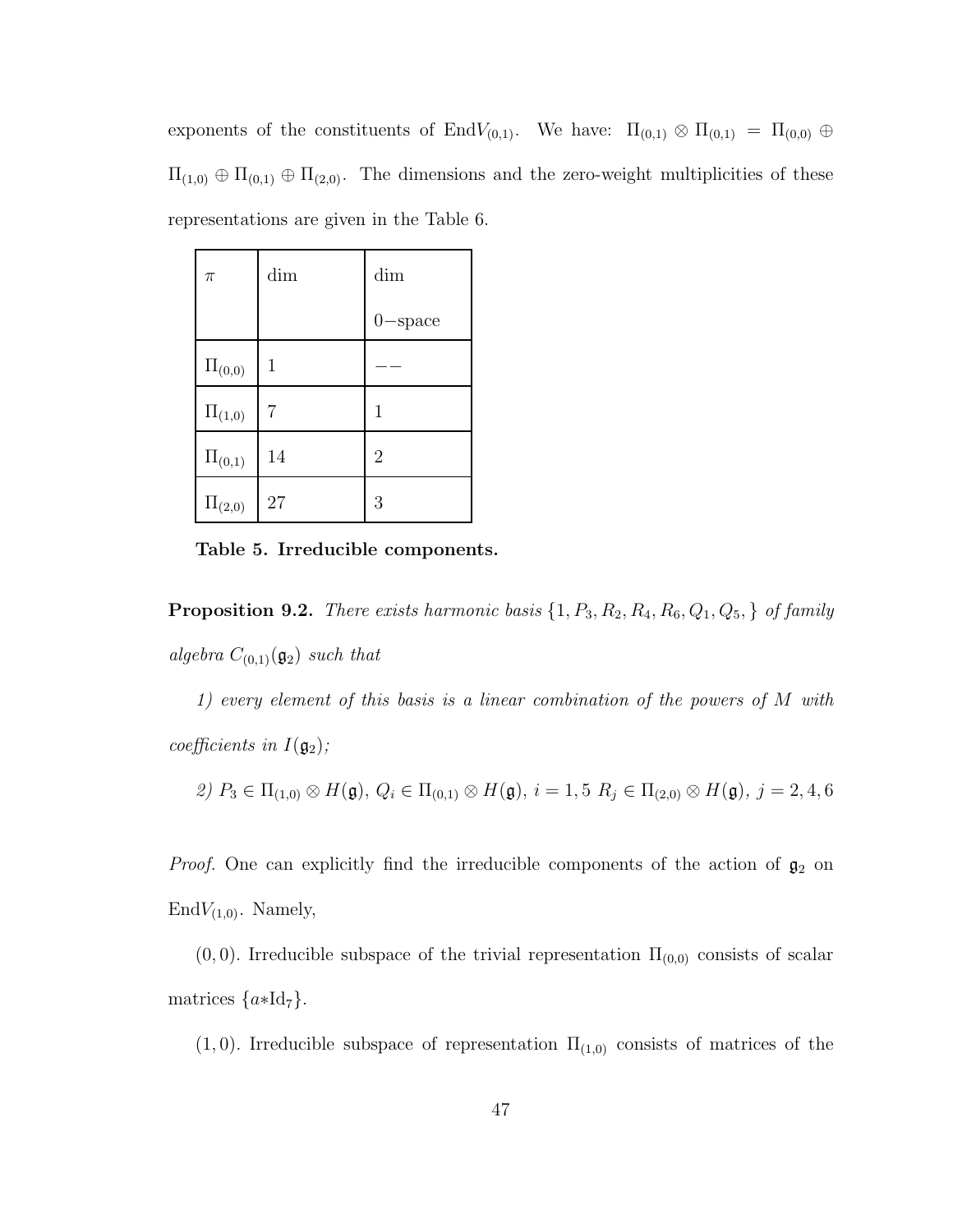form

$$
\begin{pmatrix}\n a * \text{Id}_3 & s & B(-r) \\
 r & 0 & -s \\
 B(-\check{s}) & -\check{r} & -a * \text{Id}_3\n \end{pmatrix}.
$$

Here  $r, s^T \in \mathbb{C}^3$ ,  $a \in \mathbb{C}$ . Note that this is check-antisymmetric matrix.

 $(0, 1)$ . Irreducible subspace of representation  $\Pi_{(0,1)}$  consists of matrices of the form

$$
\begin{pmatrix}\nX & v & B(f) \\
f & 0 & -\check{v} \\
B(-\check{v}) & -\check{f} & -\check{X}\n\end{pmatrix},
$$

 $X \in \mathfrak{sl}_3(\mathbb{C}), v^T, f \in \mathbb{C}^3$ 

 $(2, 0)$ . Irreducible subspace of the representation  $\Pi_{(2,0)}$  consists of traceless checksymmetric matrices.

Let  $C_2 = Tr M^2$ ,  $C_2 \in I(\mathfrak{g}_2)$ . Using the irreducible components above, one can show that  $Q_1 = M, R_2 = M^2 - \frac{C_2}{7}$  $\frac{C_2}{7}$ ,  $P_3 = M^3 - \frac{C_2}{8}M$  are harmonic elements, satisfying conditions of the Proposition.

Notice that  $M^4 - \frac{Tr(M^4)}{7}$  $\frac{M^4}{7} \in \Pi_{(2,0)} \otimes S^4(\mathfrak{g}_2)$ , and  $Tr(M^4) = \frac{C_2^2}{4} \in I(\mathfrak{g}_2)$ . One can write

$$
M^4 - \frac{Tr(M^4)}{7} = R_4 + b * C_2 * R_2,
$$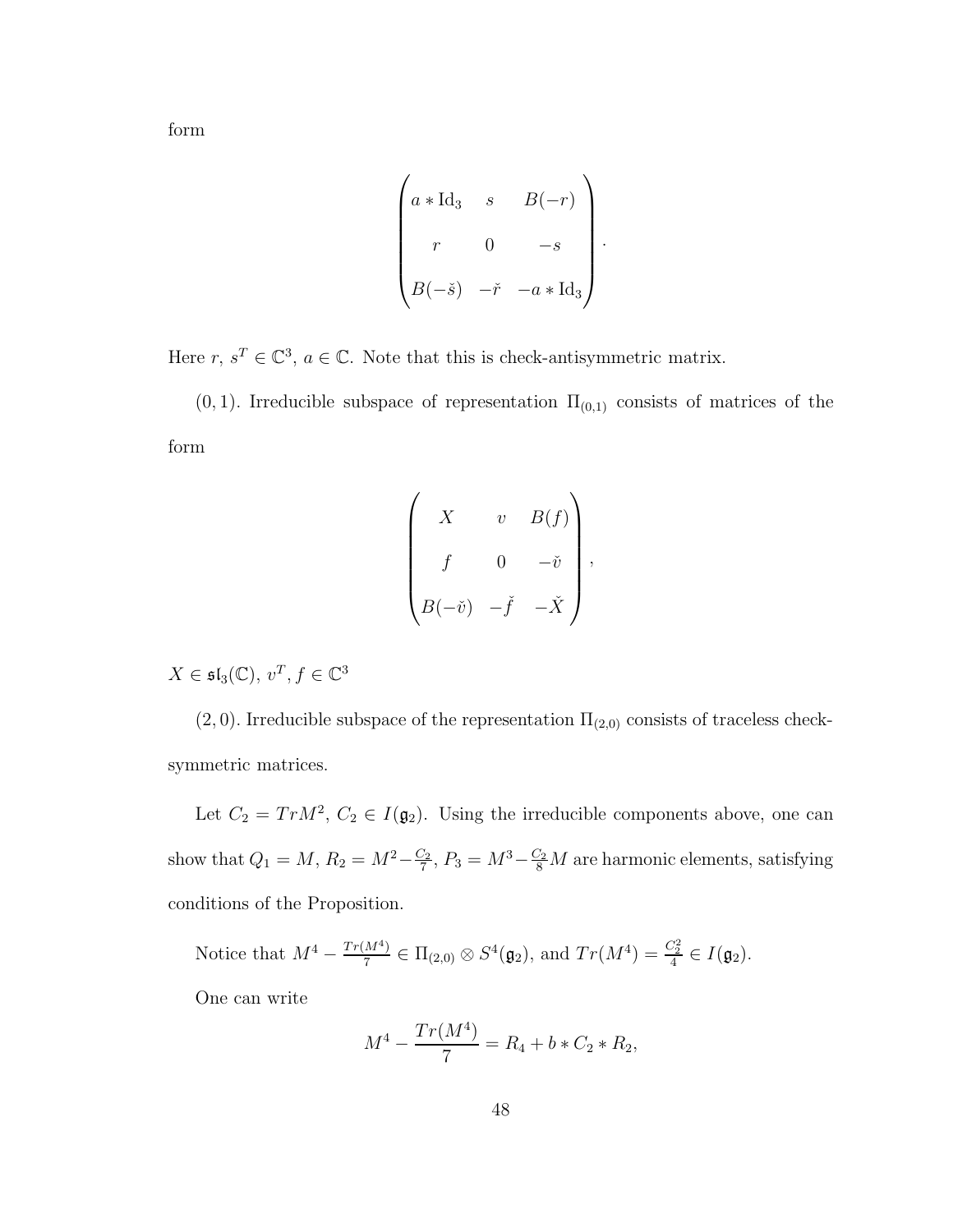where  $b \in \mathbb{C}$ ,  $R_2$  is as above and  $R_4$  - is some element in  $\Pi_{(2,0)} \otimes H^4(\mathfrak{g})$ . Let us show that  $R_4 \neq 0$ . Then the non-zero element

$$
R_4 = M^4 - \frac{C_2^2}{28} - C_2 * R_2
$$

satisfies both conditions of the Proposition.

Indeed, recall that we can treat elements of  $S(\mathfrak{g})\otimes \mathbb{E}_{\mathbb{P}}$  as polynomial maps from **g** to EndV<sub> $\lambda$ </sub>. Take  $x_0 = (v, X, f) \in \mathfrak{g}_2$  such that  $v = (1, 0, 0)^T$ ,  $f = (0, 0, 0)$ ,  $X \in \mathfrak{sl}_3(\mathbb{C})$ . Then  $M^4|_{x_0} \neq 0$ , but  $C_2|_{x_0} = 0$ , so  $R_4 \neq 0$  as well.

 $M^5$  is check-antisymmetric matrix, so  $M^5 \in (\Pi_{(1,0)} + \Pi_{(0,1)}) \otimes S^5(\mathfrak{g}_2)$ . Note that  $\Pi_{(1,0)}$  has only one exponent, and we already know that it is "3". Hence,

$$
M^5 = a * C_2 P_3 + b * C_2^2 Q_1 + c * C_2 Q_3 + Q_5,
$$

where  $a, b, c, d \in \mathbb{C}$ , the elements  $P_3$ ,  $Q_1$  are defined above, and  $Q_3$ ,  $Q_5$  are some elements in  $\Pi_{(0,1)} \otimes H^3(\mathfrak{g}_2)$  and  $\Pi_{(0,1)} \otimes H^5(\mathfrak{g}_2)$  respectively. In the same way we prove that  $Q_5 \neq 0$ . Then "1" and "5" are exponents of  $\Pi_{(0,1)}$ , and from the Table 6, there are only two of them. So "3" is not exponent, and  $Q_3 = 0$ . Therefore,

$$
Q_5 = M^5 - a * C_2 R_3 - b * C_2^2 * Q_1
$$

and the harmonic element  $Q_5$  satisfies the conditions of the Proposition.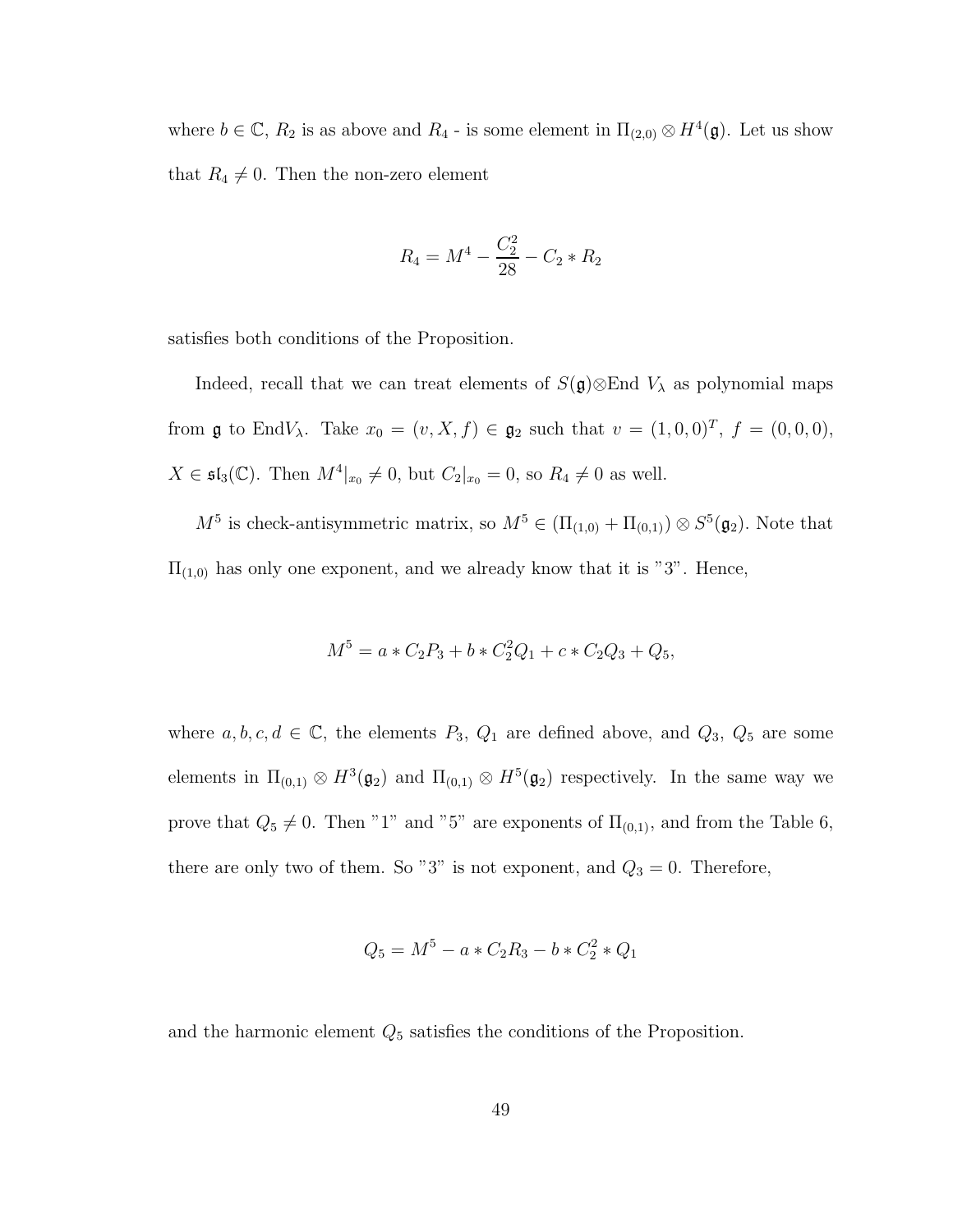We have:

$$
M^6 - Tr(M^6) = a * C_2^2 R_2 + b * C_2 R_4 + R_6,
$$

where  $R_2$ ,  $R_4$  - as above,  $a, b \in \mathbb{C}$ , and  $R_6$  - is some element in  $\Pi_{(2,0)} \otimes H^6(\mathfrak{g}_2)$ . Note that  $C_6 = Tr(M^6) \in I[\mathfrak{g}^2]$ . As before, by the restriction of polynomial maps  $\mathfrak{g}_2 \to \text{End}V_{(0,1)}$  to the suitable elements of  $\mathfrak{g}_2$ , one can get that  $R_6 \neq 0$ . So  $R_6$  satisfies the conditions of the Proposition, and "2, 4, 6" are the exponents of  $\Pi_{(2,0)}$ .

The harmonic elements  $\{1, P_3, R_2, R_4, R_6, Q_1, Q_5, \}$  are independent over  $I(\mathfrak{g})$  by the construction and create the basis of  $C_{(0,1)}(\mathfrak{g}_2)$ .  $\Box$ 

Corollary 9.3. The q-analogues of zero-multiplicities are

$$
\Pi_{(1,0)} \qquad q^3,
$$
  
\n
$$
\Pi_{(0,1)} \qquad q + q^5,
$$
  
\n
$$
\Pi_{(2,0)} \qquad q^2 + q^4 + q^6.
$$

**Corollary 9.4.**  $\{1, M, ..., M^6\}$  is a linear basis of  $C_\lambda(\mathfrak{g})$  over the ring  $I(\mathfrak{g}_2)$ .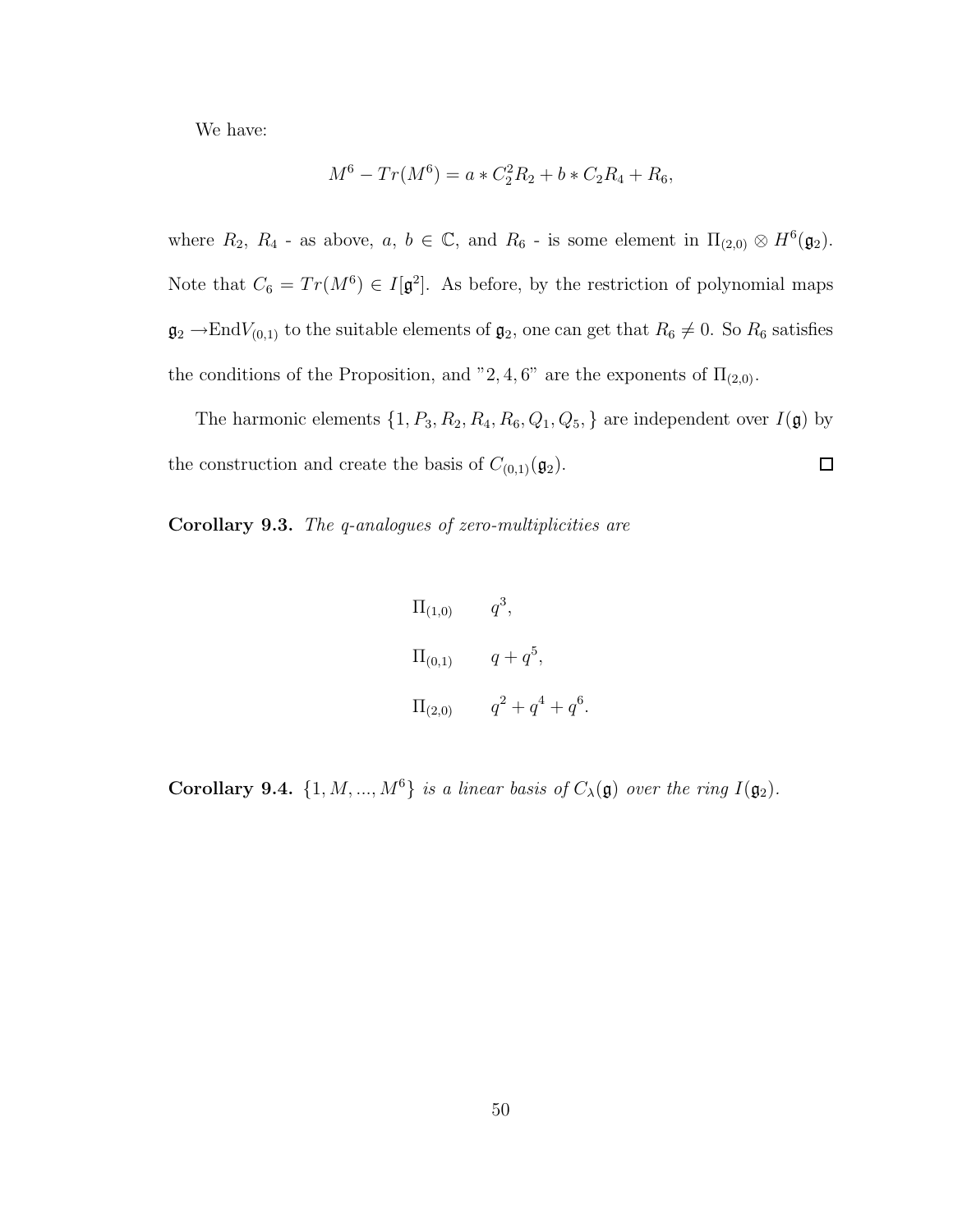## Chapter 10

# Family algebras of spinor

## representations

1. Among representations with simple spectrum there are so-called *minuscule* representations. The weights of minuscule representations form a single orbit of the Weyl group. For classical Lie algebras the minuscule representations are just the standard representations and the spinor representations of special orthogonal Lie algebras. The family algebras of standard representations of classical family algebras are described in [12] - see the Examples after the Theorem 5.1.

It turns out that, as in the case of standard representation of special orthogonal Lie algebras  $\mathfrak{so}_{2n}(\mathbb{C})$ , for spinor representations the element  $M_{\lambda}$  does not generate the family algebras over the ring of invariants. This will follow from the formulas for q-analogues of zero-multiplicities of the irreducible constituents of  $End(V_\lambda)$  for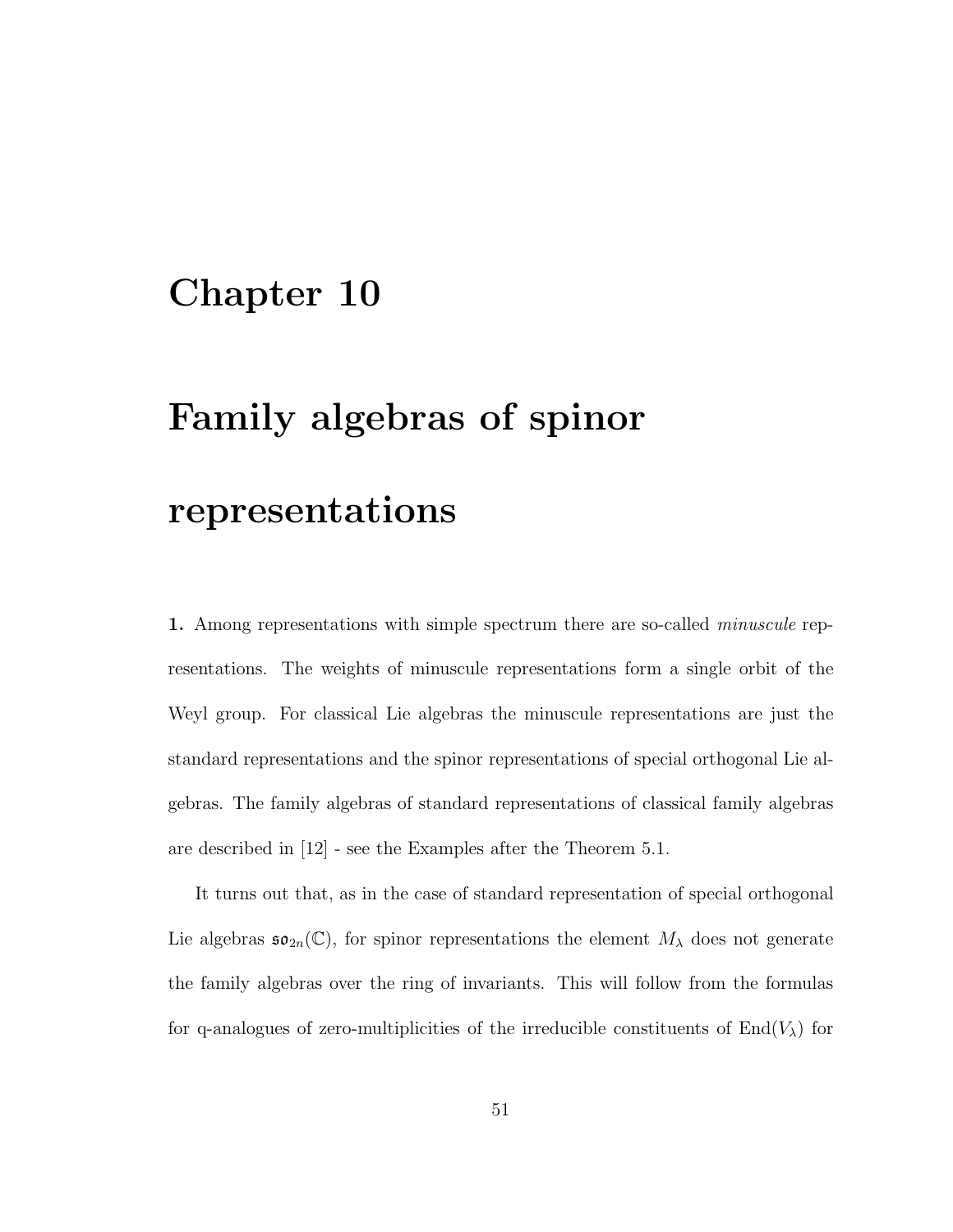the spinor representation  $V_{\lambda}$ . The constituents in this decomposition are so-called small representations. Representation is called small if none of its weights is twice a root. Some nice properties of small representations allow to compute easily their generalized exponents, without applying Hesselink-Peterson formula.

2. The key-point is the result of B. Broer, [2]. We also used the information on small representations from [22], [23]. Let  $H^m(\mathfrak{g})$  be G-harmonic polynomials of degree m on  $\mathfrak{g}$ , and let  $H^m(\mathfrak{h})$  be W−harmonic polynomials of degree m on the Cartan subalgebra  $\mathfrak h$ . Let V be a g-representation and let  $V_0$  be its zero-weight space.

**Proposition 10.1.** (*B. Broer*) If *V* is small, then

$$
Hom_G(V, H^m(\mathfrak{g})) = Hom_W(V_0, H^m(\mathfrak{h}))
$$

for every m.

And the generating functions  $\sum_m$  Hom $_W(V_0, H^m(\mathfrak{h}))q^m$  for exponents of representations of classical Weyl groups easily follow from the results of A. Kirillov in [14]. (See also [25], [19]).

**3.** Let **g** be a Lie algebra of the series  $B_n$ . The Weyl group  $W = \mathbb{Z}_2^n \rtimes S_n$  is a group of permutations of  $n$  variables and all sign flips. The representations of W are labeled by pairs of Young diagrams  $(\lambda, \mu)$  with the property  $|\lambda| + |\mu| = n$ . The spin-representation has the highest weight  $\omega_n$  and the dimension  $2^n$ . It is self-dual,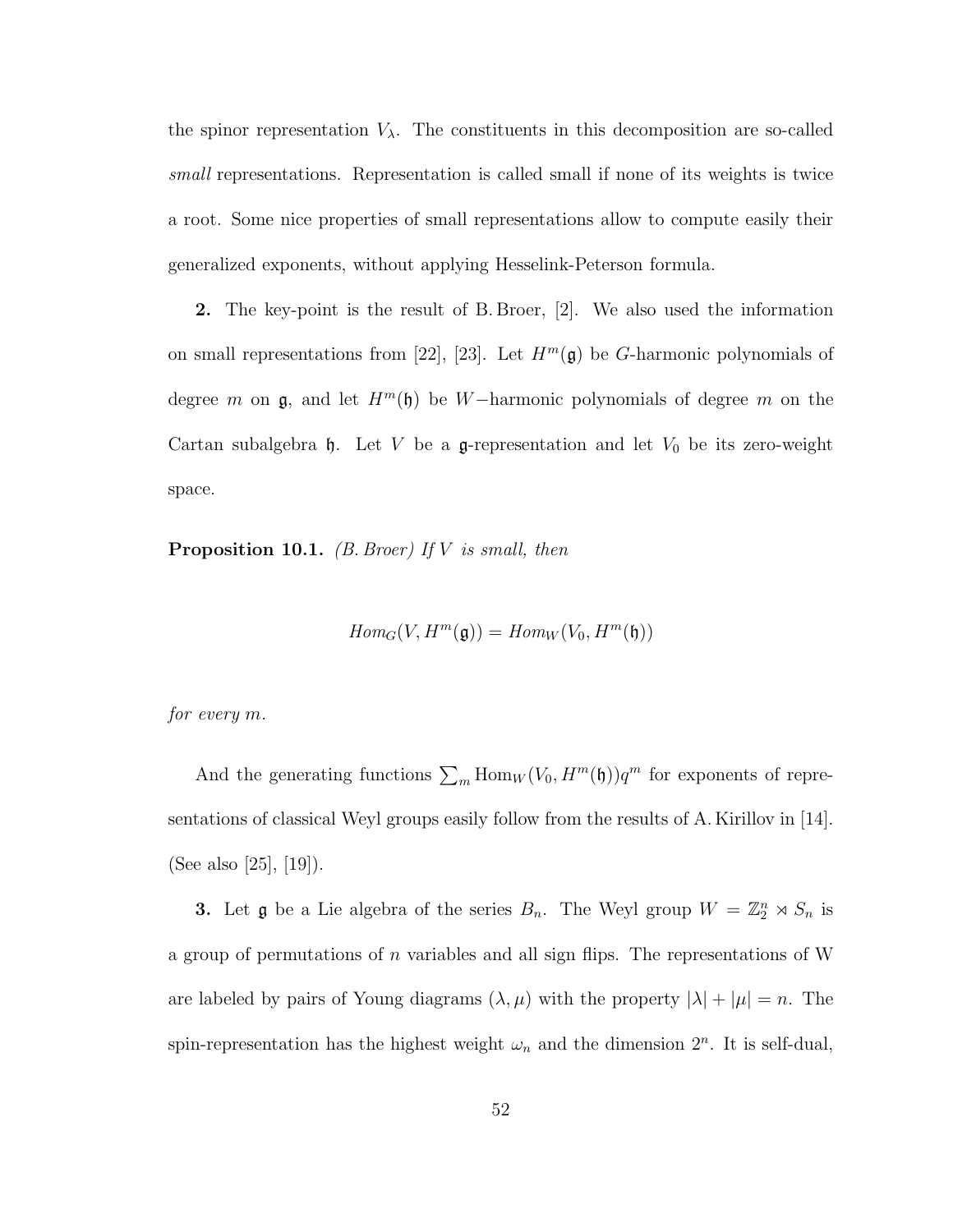$$
\text{End}(V_{\omega_n}) = \omega_n \otimes \omega_n = \pi_0 \oplus \pi_{2\omega_n} \oplus \bigoplus_{i=1}^{n-1} \pi_{\omega_i}
$$
 (10.10.1)

Let  $V = V_{\omega_1}$  The corresponding to (10.10.1) representations  $(\lambda, \mu)$  of Weyl groups in the zero-weight spaces are labeled by diagrams

$$
\lambda = (n - p), \quad \mu = (p), \quad \text{for} \quad V_{\omega_{2p}} = \Lambda^{2p}(V), \quad 0 < p < \frac{n}{2},
$$
\n
$$
\lambda = (p), \quad \mu = (n - p), \quad \text{for} \quad V_{\omega_{2p+1}} = \Lambda^{2p+1}(V), \quad 0 < p < \frac{n - 1}{2},
$$
\n
$$
\lambda = (n/2), \quad \mu = (n/2), \quad \text{for} \quad V_{2\omega_n} = \Lambda^n(V), \text{ if } n \text{ is even},
$$
\n
$$
\lambda = ((n - 1)/2), \quad \mu = ((n + 1)/2), \quad \text{for} \quad V_{2\omega_n} = \Lambda^n(V), \text{ if } n \text{ is odd}.
$$

Using from  $[14]$  the formulas of Poincare series for isotipic components of W in polynomial algebra, we obtain

Proposition 10.2. The q-multiplicities of zero-weights of representations in the decomposition (10.10.1) are

$$
m_{\omega_{2p}}^0(q) = q^p \binom{n}{p}_{q^2}, \quad m_{\omega_{2p+1}}^0(q) = q^{n-p} \binom{n}{p}_{q^2},
$$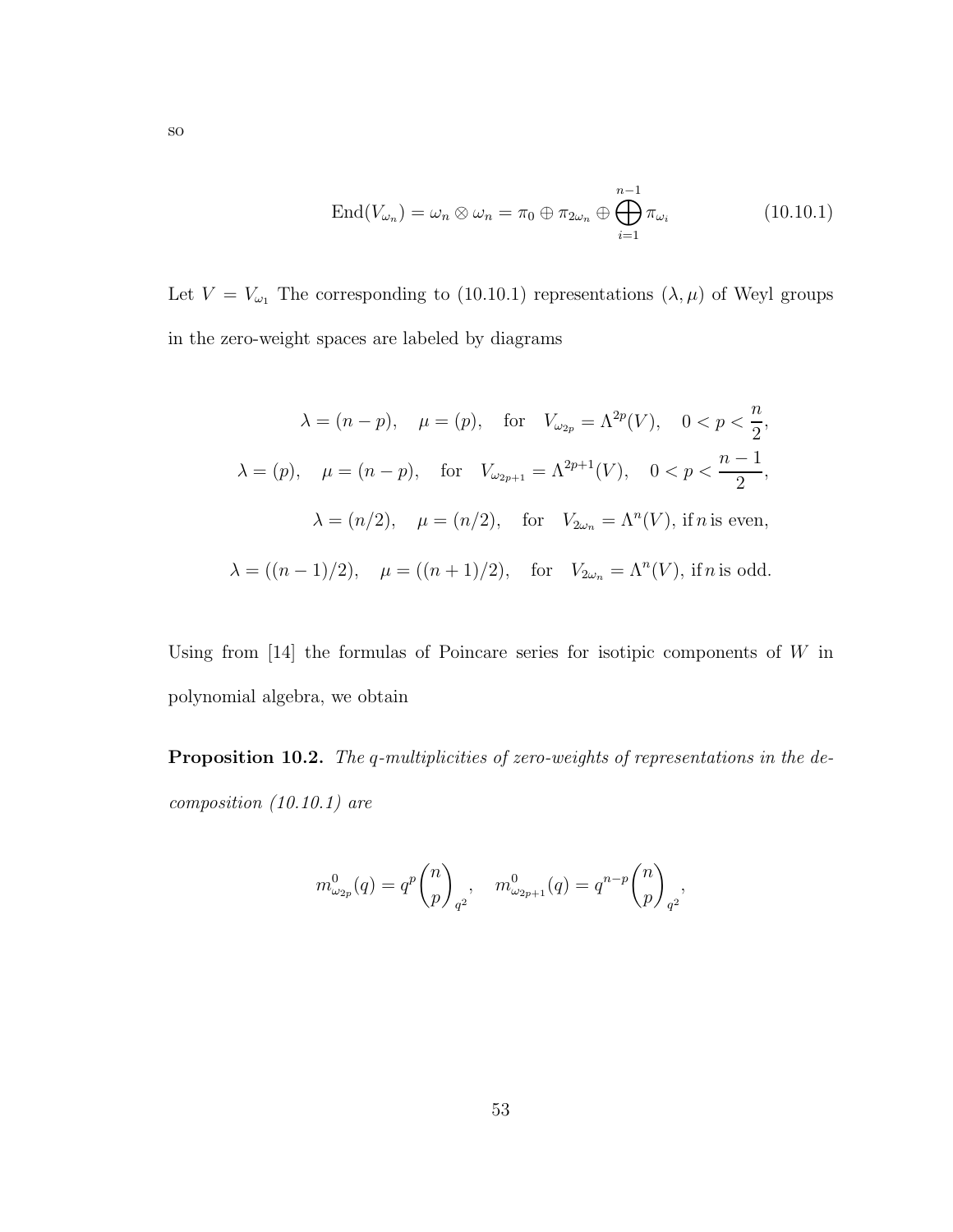$$
m_{2\omega_n}^0(q)=\begin{cases} q^{n/2}{n\choose \frac{n}{2}}_{q^2},&\text{ if n is even},\\\\ \\\\ q^{\frac{n+1}{2}}{\frac{n}{2}}_{q^2},&\text{ if n is odd}.\end{cases}
$$

Here we use a notation

$$
\binom{n}{p}_{q^2} = \frac{(1-q^2)...(1-q^{2n})}{(1-q^2)...(1-q^{2p})(1-q^2)...(1-q^{2n-2p})}.
$$

**4.** Let **g** be the Lie algebra of series  $D_n$ . The Weyl grop  $W = \mathbb{Z}_2^{n-1} \rtimes S_n$  is a group of permutations of  $n$  variables with an even number of sign flips. The representations of W are labeled by pairs of Young diagrams  $(\lambda, \mu)$  with the property  $|\lambda| + |\mu| = n$ , and for even *n* also by the pairs  $(\lambda, \varepsilon)$  with  $\varepsilon = \pm 1$ ,  $|\lambda| = n/2$ . So the situation varies a little for n even and odd, and we consider these cases separately.

Let  $n = 2k$ . Then the spin-representations with the highest weights  $\omega_n$  and  $\omega_{n-1}$ are self-dual, and

$$
\text{End}(V_{\omega_n}) = \pi_0 \oplus \pi_{2\omega_n} \oplus \bigoplus_{p=1}^{k-1} \pi_{\omega_{2p}},
$$
\n(10.10.2)

$$
\text{End}(V_{\omega_{n-1}}) = \pi_0 \oplus \pi_{2\omega_{n-1}} \oplus \bigoplus_{p=1}^{k-1} \pi_{\omega_{2p}}.
$$
 (10.10.3)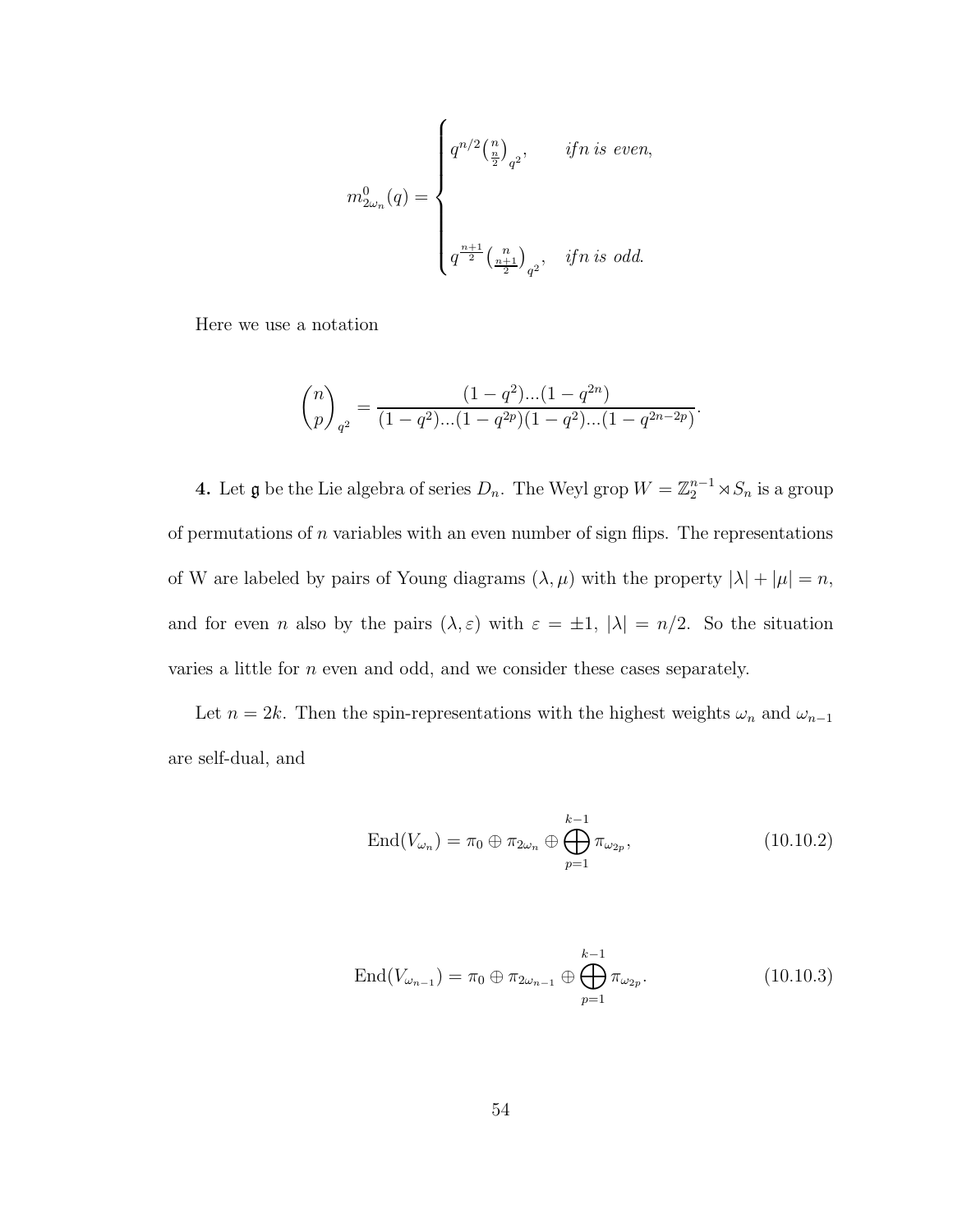Let  $V = V_{\omega_1}$ . Then we have the following representations of Weyl group.

$$
\lambda = (n - p), \quad \mu = (p), \quad \text{for} \quad V_{\omega_{2p}} = \Lambda^{2p}(V), \quad p = 1, \dots, k - 1,
$$

$$
\lambda = (k), \quad \varepsilon = \pm 1, \quad \text{for} \quad V_{2\omega_{n-1}}, V_{2\omega_n}.
$$

Accordingly, we obtain

Proposition 10.3. For even n the q-analoges of zero-weight multiplicities of constituents in (10.10.2), (10.10.3) are

$$
m_{\omega_{2p}}^0(q) = \frac{(q^{n-p} + q^p)}{(1+q^n)} \binom{n}{p}_{q^2}, \quad p = 1, ..., (k-1)
$$

$$
m_{2\omega_n}^0(q) = m_{2\omega_{n-1}}^0(q) = \frac{q^{n/2}}{(1+q^n)} \binom{n}{\frac{n}{2}}_q.
$$

In the case of  $n = 2k + 1$  the representations with the highest weights  $\omega_n$  and  $\omega_{n-1}$  are dual to each other, so

$$
End(V_{\omega_n}) = End(V_{\omega_{n-1}}) = \pi_0 \oplus \pi_{\omega_n + \omega_{n-1}} \oplus \bigoplus_{i=1}^{k-1} \pi_{\omega_{2i}}.
$$
 (10.10.4)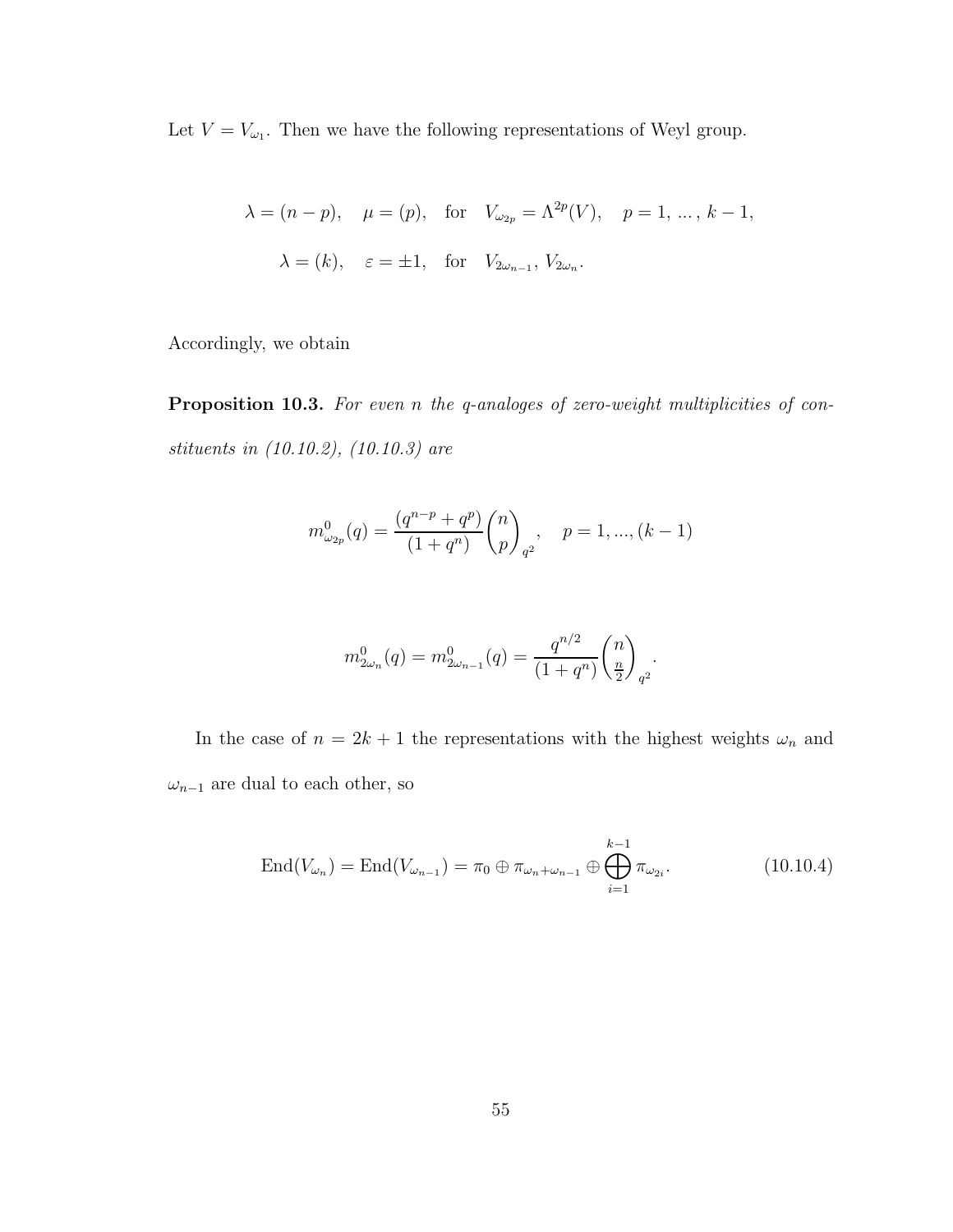Note that as before,

$$
\lambda = (n - p), \quad \mu = (p), \quad \text{for} \quad V_{\omega_{2p}} = \Lambda^{2p}(V), \quad 0 \le p < k,
$$
\n
$$
\lambda = \left(\frac{n+1}{2}\right), \quad \mu = \left(\frac{n-1}{2}\right), \quad \text{for} \quad V_{\omega_n + \omega_{n-1}} = \Lambda^{n-1}(V).
$$

and we obtain

Proposition 10.4. For odd n the q-analoges of zero-weight multiplicities of constituents in (10.10.4) are

$$
m_{\omega_{2p}}^0(q) = \frac{(q^{n-p} + q^p)}{(1+q^n)} \binom{n}{p}_{q^2}, \quad p = 1, ..., (k-1)
$$

$$
m_{\omega_n+\omega_1}^0(q)=\frac{q^{(n-1)/2}+q^{(n+1)/2}}{\left(1+q^n\right)}\binom{n}{\frac{n-1}{2}}_q.
$$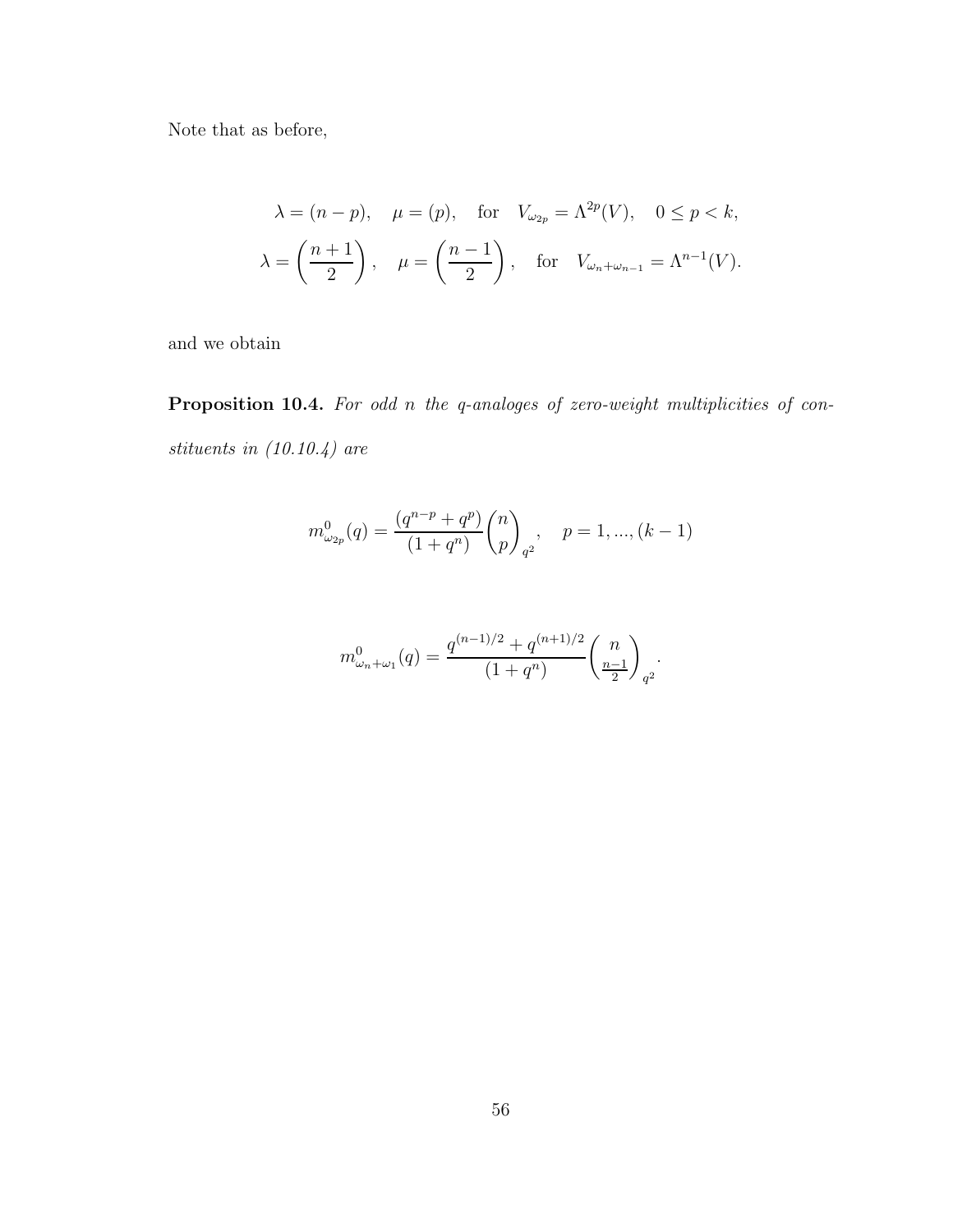## Bibliography

- [1] Bracken, A. J., Green, H. S. Vector operators and a polynomial identity for  $SO(n)$ J. Mathematical Phys. 12 (1971), p. 2099–2106
- [2] Broer, B. The sum of generalized exponents and Chevalley's restriction theorem for modules of covariants Indag. Math. N.S.6, p.385-396, (1995)
- [3] Cohen, Arjeh. M., Ruitenburg, G. C. M. Generating functions and Lie groups CWI Tract, 84, 1991.
- [4] Dixmier, J. Enveloping algebras Graduate Studies in Mathematics, 11. AMS, Providence, RI, 1996.
- [5] Fulton, W. Harris, J. Representation theory. A first course Graduate Texts in Mathematics, 129. Readings in Mathematics. Springer-Verlag, New York, 1991
- [6] Gould, M.D. Characteristic identities for semisimple Lie algebras J. Austral. Math. Soc., Ser. B 26 (1985), no.3, p.257–283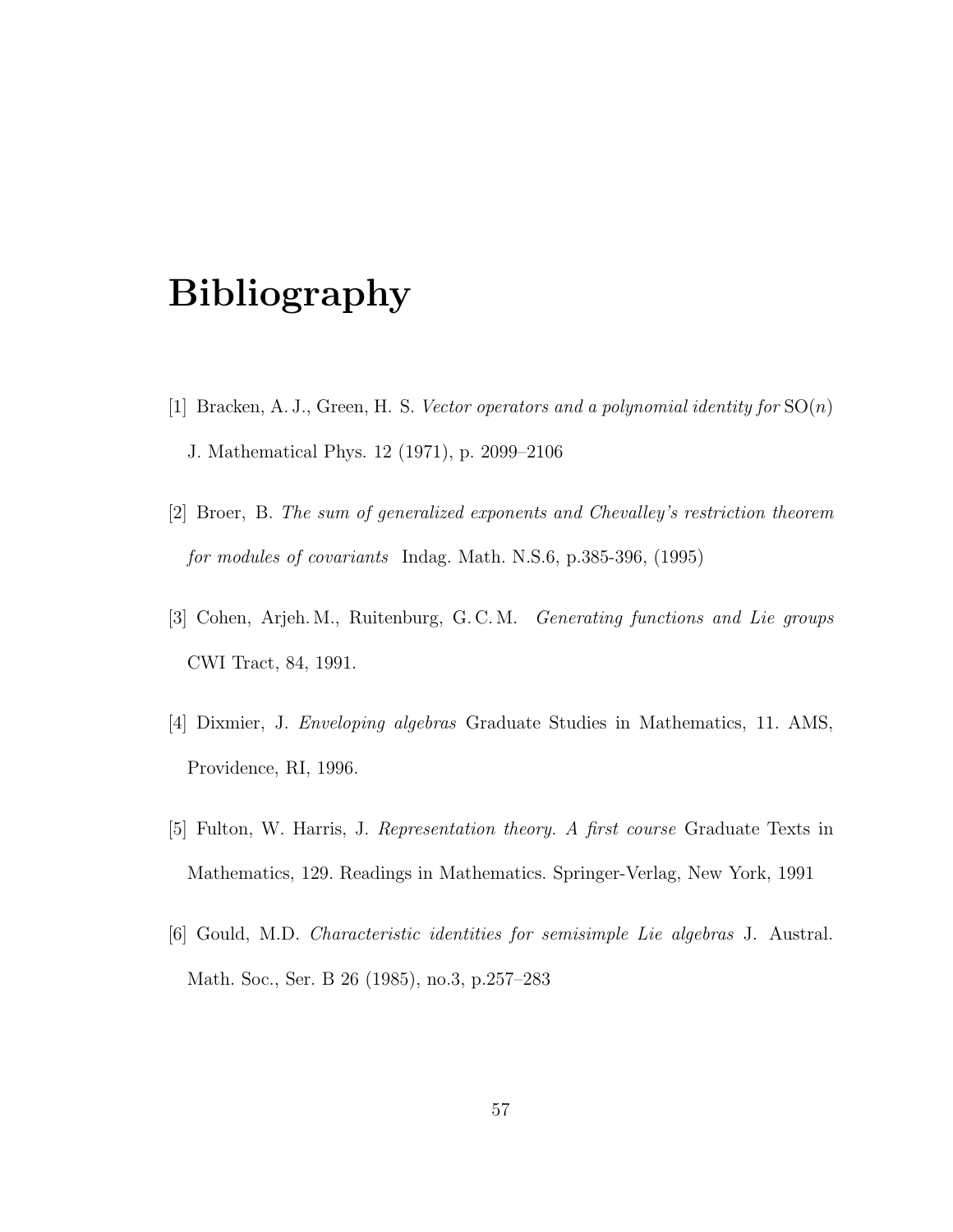- [7] Green, H. S. Characteristic identities for generators of  $GL(n)$ ,  $O(n)$  and  $SP(n)$ J. Mathematical Phys. 12 (1971), p. 2106–2113
- [8] Hesselink, Wim H. Characters of the Nullcone Math. Ann. 252 (1980), no.3, 179–182
- [9] Gupta, R.K. Characters and the q-analogue of weight multiplicities J. London Math. Soc.(2) 36 (1987), no.1, p. 68–76
- [10] Gupta, R.K. Generalized exponents via Hall-Littlewood symmetric functions Bull. Amer. Math. Soc. (N.S.), 16, (1987), no.2, p. 287–291
- [11] Kato, S. Spherical functions and a q-analogue of Kostant's weight multiplicity formula Invent. Math. 66 (1982), no.3, p.461–468
- [12] Kirillov, A. A. Family algebras Electron. Res. Announc. Amer. Math. Soc. 6 (2000), p. 7–20 (electronic)
- [13] Kirillov, A. A. Introduction to Family algebras. Mosc. Math. J. 1 (2001), no. 1, p. 49–63.
- [14] Polynomial covariants of the symmetric group (in Russian) Funk.Analyz ,1967
- [15] Kostant, B. On the tensor product of a finite and an infinite dimensional representation J. Functional Analysis 20 (1975), no. 4, p. 257–285
- [16] Kostant, B. Lie group representations on polynomial rings) Amer.J.Math. 85, 1963, p.327–404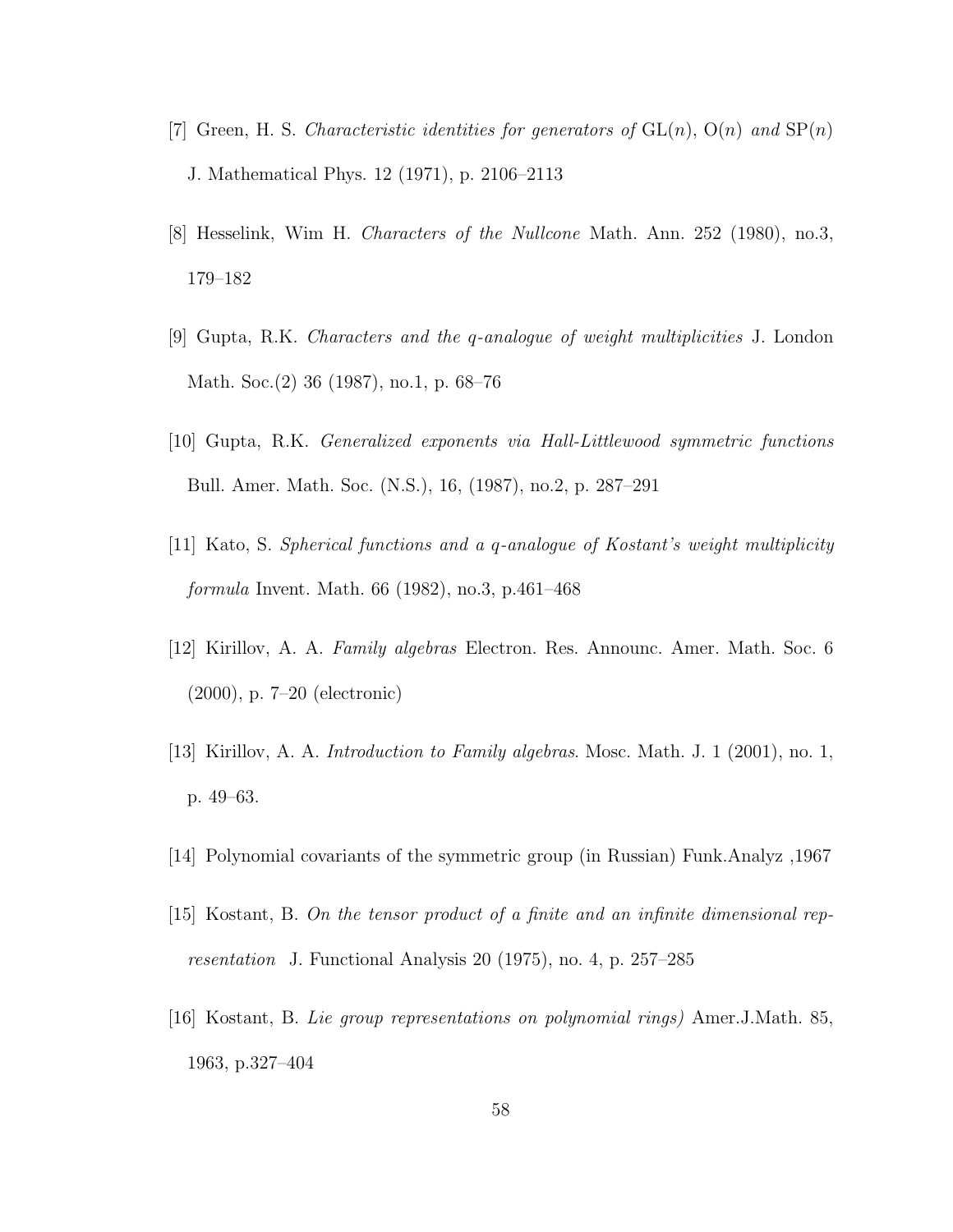- [17] Kostant, B. A formula for the multiplicity of a weight Trans. Amer. Math. Soc., 93,(1959), p.53-73
- [18] Lusztig G. Singularities, character formulas, and a q-analog of weight multiplicities Analyse et Topologie sur les Espaces Singuliers (II-III), Asterisque 101-102 (1983), p.208-227
- [19] Lusztig, G. Irreducible representations of finite classical groups Invent.Math., 1977, v.43, p.125-175
- [20] Molev, A. Sklyanin determinant, Laplace operators, and characteristic identities for classical Lie algebras J. Math. Phys., 36 (2), Feb 1995, p.923-943
- [21] Perelomov, A.M. Popov, V.S. Casimir operators for semi-simple Lie groups Izv. Akad. Nauk SSSR, Ser. Mat. 32, 1968, p.1368-1390
- [22] Reeder, M. Zero weight spaces and the Springer correspondence Indag.Mathem., N.S., 9(3),431-444
- [23] Reeder, M. Small representaitions and minuscule Richardson orbits to appear in IMRN, Vol 2002, no.5, 2002, p.257-275
- [24] Rozhkovskaya, N. Family algebras of representations with simple spectrum preprint ESI, n. 1045
- [25] Steinberg, R. A geometric approach to the representations of the full linear group over a Galois field Trans.Amer.Math. Soc., 1951, v.71, p.274-292